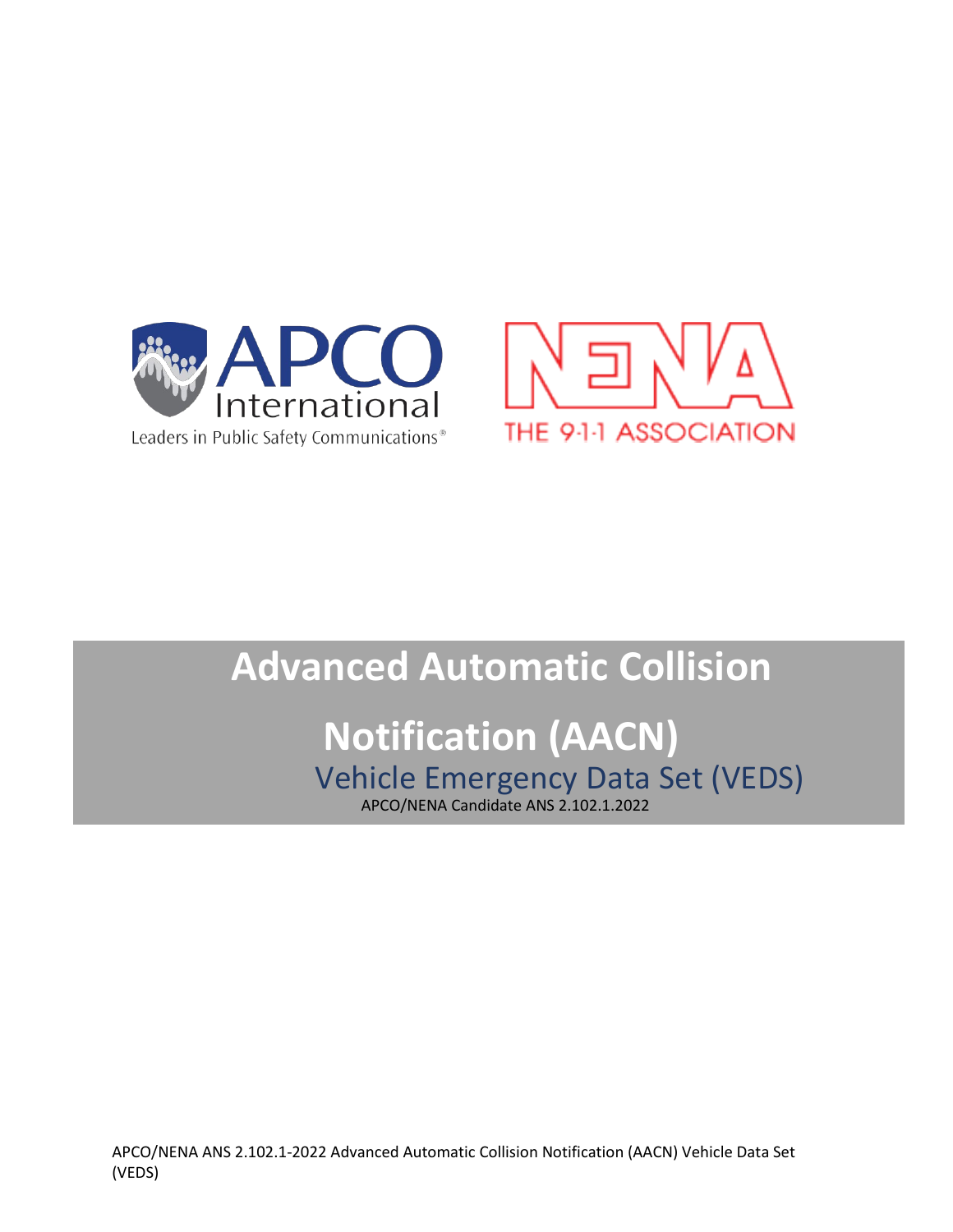#### TABLE OF CONTENTS

| 2.1<br>2.2 |                                                                                   |  |
|------------|-----------------------------------------------------------------------------------|--|
|            | VEHICULAR EMERGENCY DATA SET INFORMATION EXCHANGE PACKAGE DOCUMENTATION (IEPD) 12 |  |
| 3.1        |                                                                                   |  |
|            |                                                                                   |  |
| 3.2        |                                                                                   |  |
|            |                                                                                   |  |
| 3.3        |                                                                                   |  |
|            |                                                                                   |  |
| 3.4<br>3.5 |                                                                                   |  |
|            |                                                                                   |  |
| 4.1<br>4.2 |                                                                                   |  |
|            |                                                                                   |  |
|            |                                                                                   |  |
|            |                                                                                   |  |
|            |                                                                                   |  |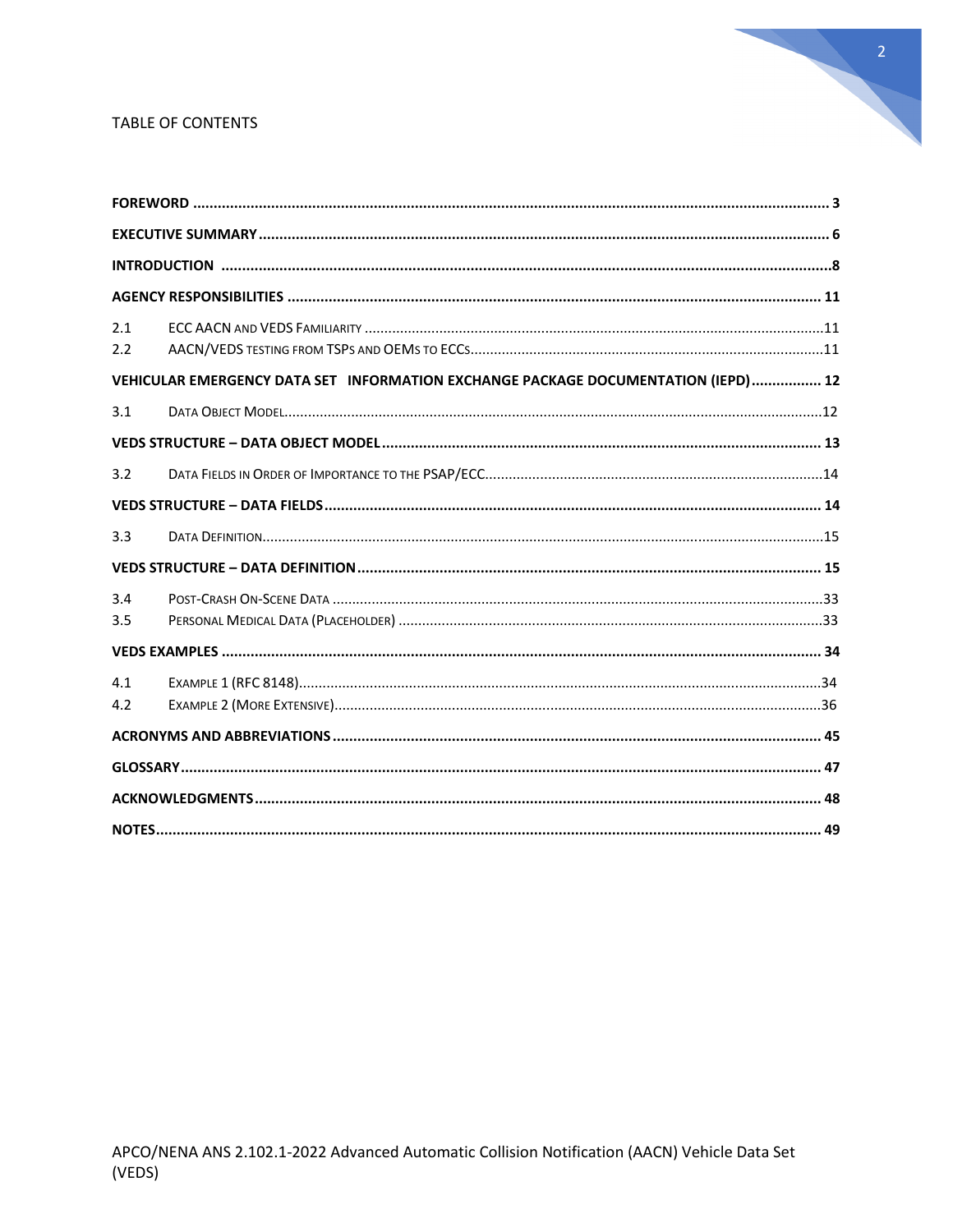## **FOREWORD**

APCO International is the world's largest organization of public safety communications professionals. It serves the needs of public safety communications practitioners worldwide - and the welfare of the general public as a whole - by providing complete expertise, professional development, technical assistance, advocacy and outreach.

#### **The 2021 - 2022 APCO International Board of Directors:**

**Jason E. Kern, CPE,** President **Angela R. Bowen, RPL, CPE,** First Vice President **Becky Neugent,** Second Vice President **Margie Moulin, RPL, CPE,** Immediate Past President **Derek K. Poarch,** Ex-Officio

APCO International standards are developed by APCO committees, projects, task forces, work-groups, and collaborative efforts with other organizations coordinated through the APCO International Standards Development Committee (SDC). Members of the committees are not necessarily members of APCO. Members of the SDC are not required to be APCO members. All members of APCO's committees, projects, and task forces are subject matter experts who volunteer and are not compensated by APCO. APCO standards activities are supported by the Communications Center & 9-1-1 Services Department of APCO International.

For more information regarding APCO International and APCO standards please visit:

**[www.apcointl.org](http://www.apcointl.org/)**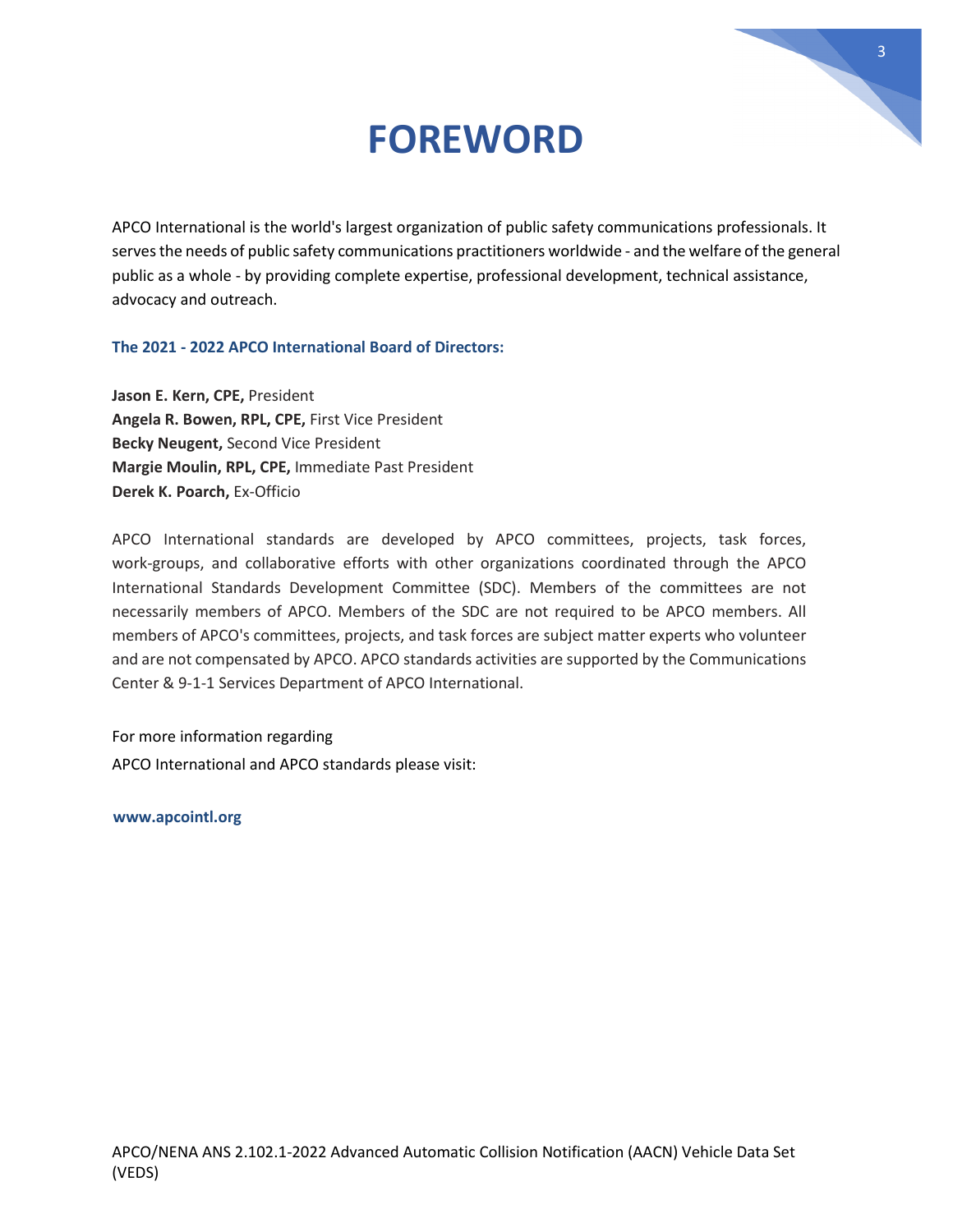APCO American National Standards (ANS) are voluntary consensus standards. Use of any APCO standard is voluntary. All standards are subject to change. APCO ANS are required to be reviewed no later than every five years. The designation of an APCO standard should be reviewed to ensure you have the latest edition of an APCO standard, for example:

APCO ANS **3**.101.1-2007 = **1**- Operations, **2**- Technical, **3**-Training APCO ANS 3.**101**.1-2007 = Unique number identifying the standard APCO ANS 3.101.**1**-2007 = The edition of the standard, which will increase after each revision APCO ANS 3.101.1-**2007** = The year the standard was approved and published, which may change after each revision.

The latest edition of an APCO standard cancels and replaces older versions of the APCO standard. Comments regarding APCO standards are accepted any time and can be submitted to [apcostandards@apcointl.org,](mailto:apcostandards@apcointl.org) if the comment includes a recommended change, it is requested to accompany the change with supporting material. If you have a question regarding any portion of the standard, including interpretation, APCO will respond to your request following its policies and procedures. ANSI does not interpret APCO standards; they will forward the request to APCO.

APCO International adheres to ANSI's Patent Policy. Neither APCO nor ANSI is responsible for identifying patents for which a license may be required by an American National Standard or for conducting inquiries into the legal validity or scope of any patents brought to their attention.

No position is taken with respect to the existence or validity of any patent rights within this standard. APCO is the sole entity that may authorize the use of trademarks, certification marks, or other designations to indicate compliance with this standard.

Permission must be obtained to reproduce any portion of this standard and can be obtained by contacting APCO International's Communications Center & 9-1-1 Services Department. Requests for information, interpretations, and/or comments on any APCO standards should be submitted in writing addressed to:

**APCO Standards Program Manager, Communications Center & 9-1-1 Services**

APCO International 351 N. Williamson Blvd Daytona Beach, FL 32114 USA [apcostandards@apcointl.org](mailto:apcostandards@apcointl.org)

**ISBN: 978-1-943877-46-1**

**Copyright ©2022 APCO International | All Rights Reserved**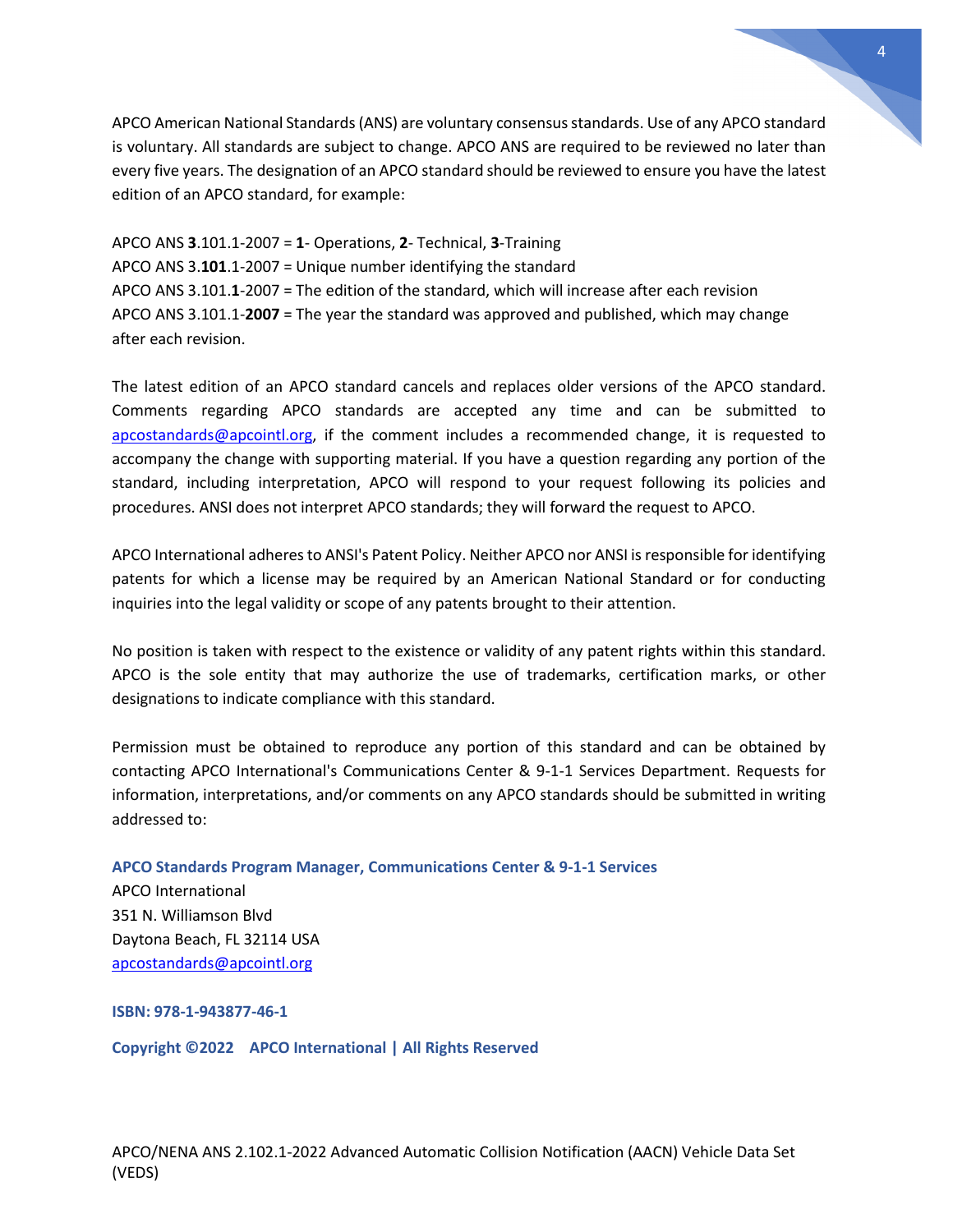

#### The National Emergency Number Association (NENA)

The National Emergency Number Association (NENA: THE 9-1-1 ASSOCIATION) serves the public safety community as the only professional organization solely focused on 9-1-1 policy, technology, operations, and education issues. With more than 17,000 members in 52 chapters across North America and around the globe, NENA promotes the implementation and awareness of 9-1-1 and international three-digit emergency communications systems. NENA works with public policy leaders; emergency services and telecommunications industry partners; like-minded public safety associations; and other stakeholder groups to develop and carry out critical programs and initiatives; to facilitate the creation of an IP-based NG9-1-1 system; and to establish industry leading standards, training, and certifications. NENA is a Standards Development Organization (SDO), and is ANSI accredited.

#### **The NENA 2021 - 2022 Board of Directors:**

#### President: **Jennifer White, ENP**

1st Vice President: **Laurene Anderson, ENP** 2nd Vice President: **Charles Cullen, ENP** Northeastern Director: **Erin Malloy, ENP** Southeastern Director: **Cassie Lowery, ENP** North Central Director: **Leah Hornacek, ENP** Western Director: **Bruce Romero, ENP** Canadian Director: **Holly Barkwell, ENP** Private Sector Director: **Karin Marquez, ENP** Immediate Past President: **Gary Bell, ENP**

For more information about NENA visit:

www.nena.org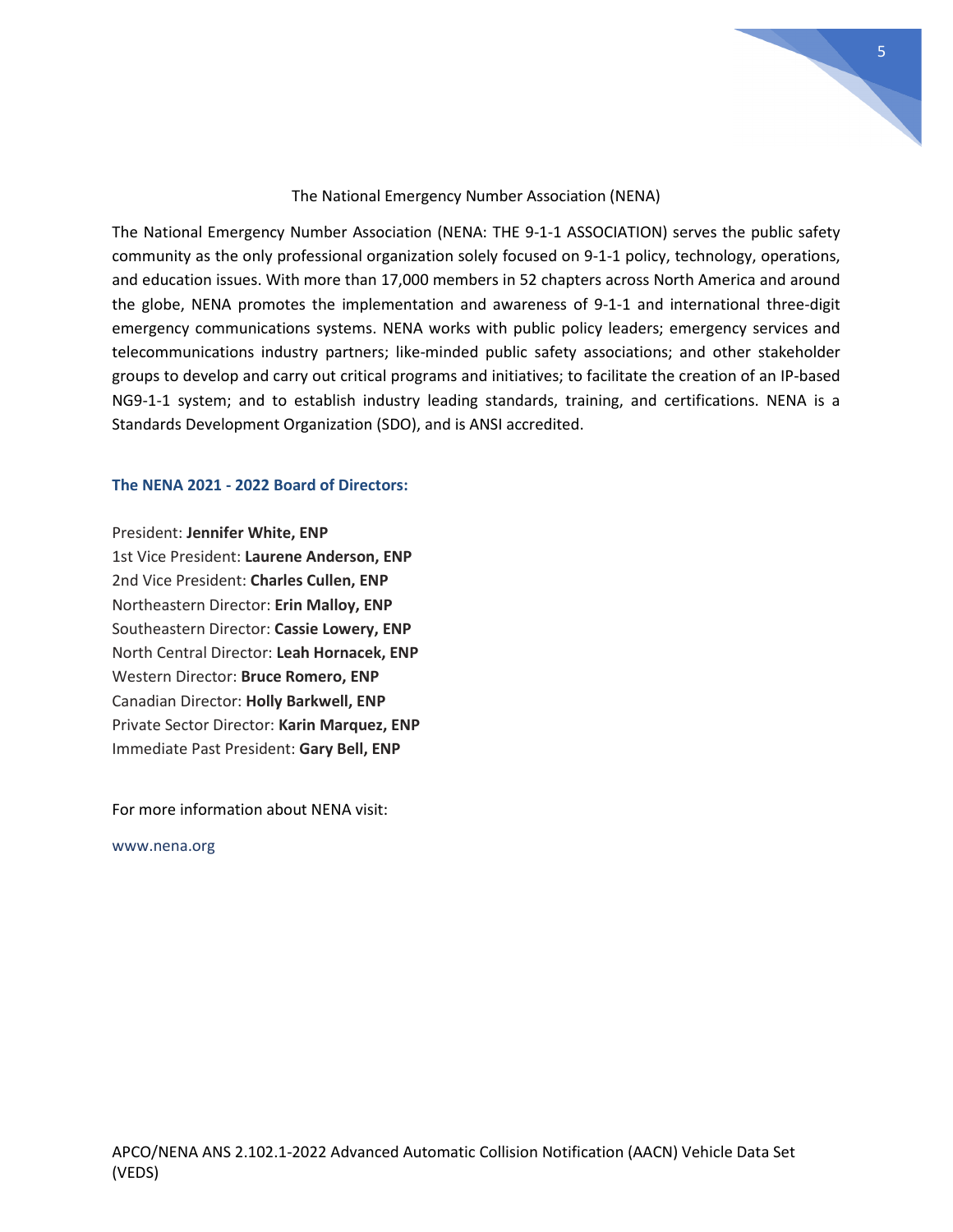# **EXECUTIVE SUMMARY**

On behalf of public safety communications professionals across the nation, the Standards Development Committee APCO/NENA Advanced Automatic Collision Notification (AACN) Standards Development Joint Working Group has created the Vehicular Emergency Data Set (VEDS) to convey useful and critical data elements to Emergency Communications Centers (ECCs). VEDS is a data set specification (a data object) that is conveyed using a protocol, especially in a Next-Generation 9-[1](#page-5-0)-1 (NG9-1-1)<sup>1</sup> emergency call. The defined data elements assist ECCs in providing an efficient emergency response to vehicular emergency incidents. The VEDS carries data elements related to a vehicle and incident (e.g., a crash or other situation). The VEDS schema and data uses the Extensible Markup Language (XML) and National Information Exchange Model (NIEM) open standards. The diversity of our committee which included representatives from ECCs of different sizes, locations and responsibilities, as well as our technologists familiar with what is on the technology roadmap, allowed the committee to identify many different facets that will be found in this standard.

VEDS version 2.0 reflected the changes to VEDS version 1.0 resulting from the work of the Advanced Collision Notification (ACN) data committee that met in March 2004. VEDS version 3.0 reflected the changes resulting from the work of the AACN Joint APCO/NENA Data Standardization Working Group between January 2010 and February 2012. VEDS version 3.0 incorporated a schema for the defined fields with the namespace http://www.veds.org/acn/1.0**.** VEDS version 3.1 adds several fields and incorporates a schema with namespace "http://www.veds.org/acn/3.1"**.** Telematics Service Providers (TSPs) and vehicle OEMs were invited to partner with ECCs to initiate a pilot to determine whether further modifications to VEDS were necessary.

VEDS identifies the data elements that TSPs and direct-connect vehicles should send when the data is available. VEDS version 3.1 further identifies the importance to the ECCs of each data element. More than 206 ECCs across the United States responded to a survey in 2018 asking the ECCs to rank each data element as "High", "Medium", or "Low". VEDS 3.1 reflects this collective response.

Vehicle and telematics equipment and systems manufacturers, OEMs, and vendors SHALL transmit as many VEDS data elements as they are capable of and SHOULD support further data elements as additional and more advanced sensors and data points are added to vehicles and telematics systems. Data elements classified in VEDS 3.1 as High should be the first priority to support, with those classified as Medium being the second priority. Regardless of priority, all data elements that can be supported SHALL be.

Properly functioning Next-Generation Advanced Automatic Crash Notification (NG-AACN) systems, including accurate and sufficient crash data, offer significant advantages to all parties. Vehicle occupants and others involved in vehicle incidents have a greater likelihood of reduced mortality and morbidity through prompt and appropriate emergency response, public safety and responder agencies have quicker notification and the information they need, and vehicle manufacturers and system vendors are able to claim enhanced safety offerings. Vehicle systems have a long lead-in time prior to deployment,

<span id="page-5-0"></span><sup>&</sup>lt;sup>1</sup>[NENA-STA-010.3a-2021 NENA i3 Standard for Next Generation 9-1-1,](https://www.nena.org/page/i3_Stage3) [https://www.nena.org/page/i3\\_Stage3](https://www.nena.org/page/i3_Stage3)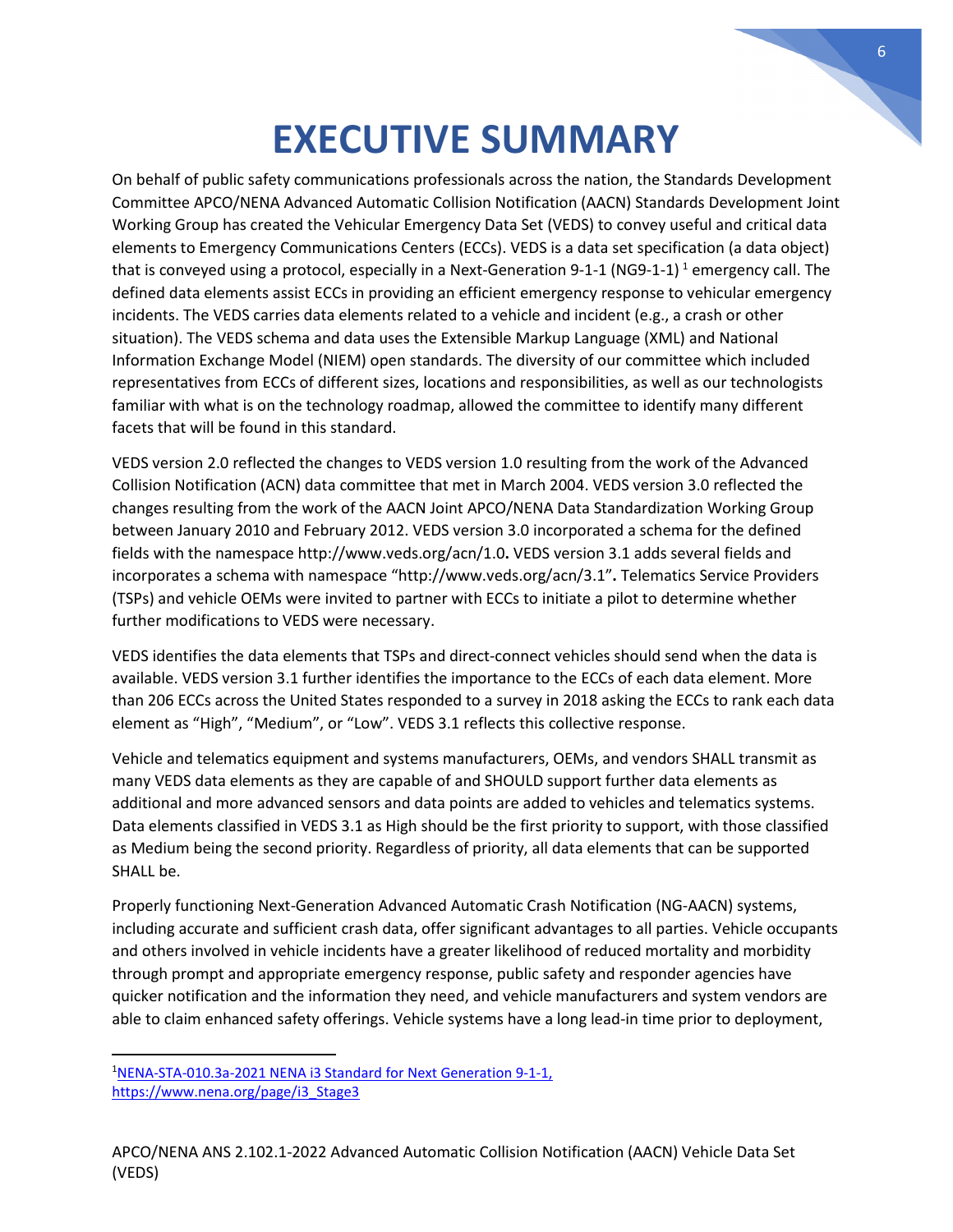and vehicles have a long service life, making it imperative for manufacturers and vendors to immediately include NG-AACN support in their specifications, and continuous NG-AACN and data set improvement in their road maps. The NENA specification for Next-Generation 9-1-1 (NG9-1-1) includes support for NG-AACN, so as ECCs in North America upgrade to support NG9-1-1, they will expect to receive NG-AACN calls.

This document establishes a uniform data set for the transmission of AACN elements among all TSPs, vehicle OEMs, and target recipient agencies including ECCs, emergency responders, and downstream entities including medical facilities capable of providing trauma level patient care.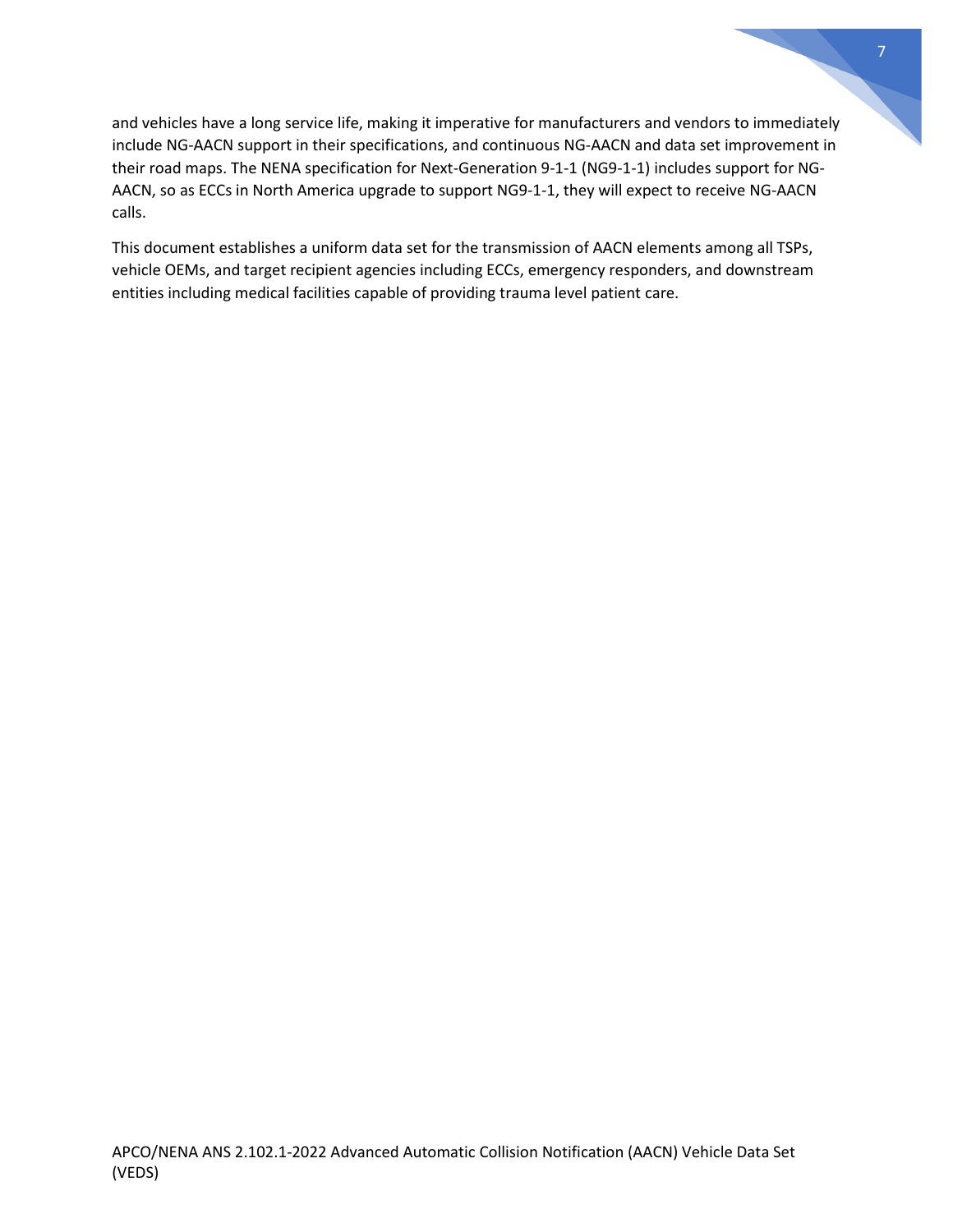

Chapter One

# **INTRODUCTION**

### **SCOPE**

The scope of this document as a whole applies to ECCs, vehicle manufacturers, OEMs, TSPs, CHE vendors, downstream responders and anyone else involved in the continuum of motor vehicle emergency response.

The scope of this section (the Introduction) introduces the subject material and places it in context.

### **ACN, AACN, and NG-AACN**

An Automatic Crash [or Collision] Notification (ACN) call is an emergency call initiated by a vehicle. Vehicles initiate ACN calls in the event of a crash or other incident when certain thresholds have been exceeded, or upon vehicle occupant request. A vehicle initiates an ACN call either directly to 9-1-1 or to a TSP call center, which verifies the emergency and initiates an emergency call. During an ACN call, some incident- and vehicle-related data (such as vehicle location and description) is conveyed to the Public Safety Telecommunicator (PST)<sup>[2](#page-7-0)</sup>, typically via audio communication from a TSP call taker or text-tospeech capability by the vehicle. As part of the emergency call, a voice channel is established between the PST and the vehicle interior (and TSP call taker if a TSP is used). ACN systems and calls have been deployed for over twenty years, saving lives and enhancing safety.

An Advanced ACN (AACN) call is an advanced form of ACN in which a more comprehensive set of data is conveyed. As with ACN, immediately following a crash or other incident when certain thresholds have been exceeded, or upon vehicle occupant request, a vehicle initiates an emergency call (either directly to 9-1-1 or to a TSP call center, which after verifying the emergency initiates an emergency call to 9-1-1). As part of the emergency call, a voice channel is established between the PST and the vehicle interior (and PST if a TSP is used). In a legacy (circuit-switched) AACN call, data is conveyed using the voice channel<sup>[3](#page-7-1)</sup>. In a Next-Generation AACN (NG-AACN) call, the data is conveyed in the call set-up signaling (further data and/or requests for the vehicle to perform an action and the results of such requests may be conveyed during the call, without interrupting the voice channel). AACN data includes vehicle location, incident information, and occupant data. Incident information includes enhanced crash-

<span id="page-7-0"></span><sup>&</sup>lt;sup>2</sup> Elsewhere referred to as "ECC call taker," "PSAP call taker," or just "telecommunicator."

<span id="page-7-1"></span><sup>&</sup>lt;sup>3</sup> In North America, the data is typically conveyed in the voice channel orally (spoken by the TSP call taker or textto-speech systems in the vehicle). In Europe, AACN, known as eCall, is mandated. The data set is standardized as the Minimum Set of Data (MSD). In legacy eCall, the MSD is transmitted using an in-band modem. During data transmission, microphones and audio are muted so vehicle occupants and the TSP call taker are not confronted with the modem screeches, and the in-band modem is not disrupted by voices or background sounds. Next-Generation eCall (NG-eCall) uses the same mechanisms as NG-AACN in North America to transmit data as part of the emergency call setup, and to convey further data, requests from the ECC for the vehicle to perform actions, and responses to those requests.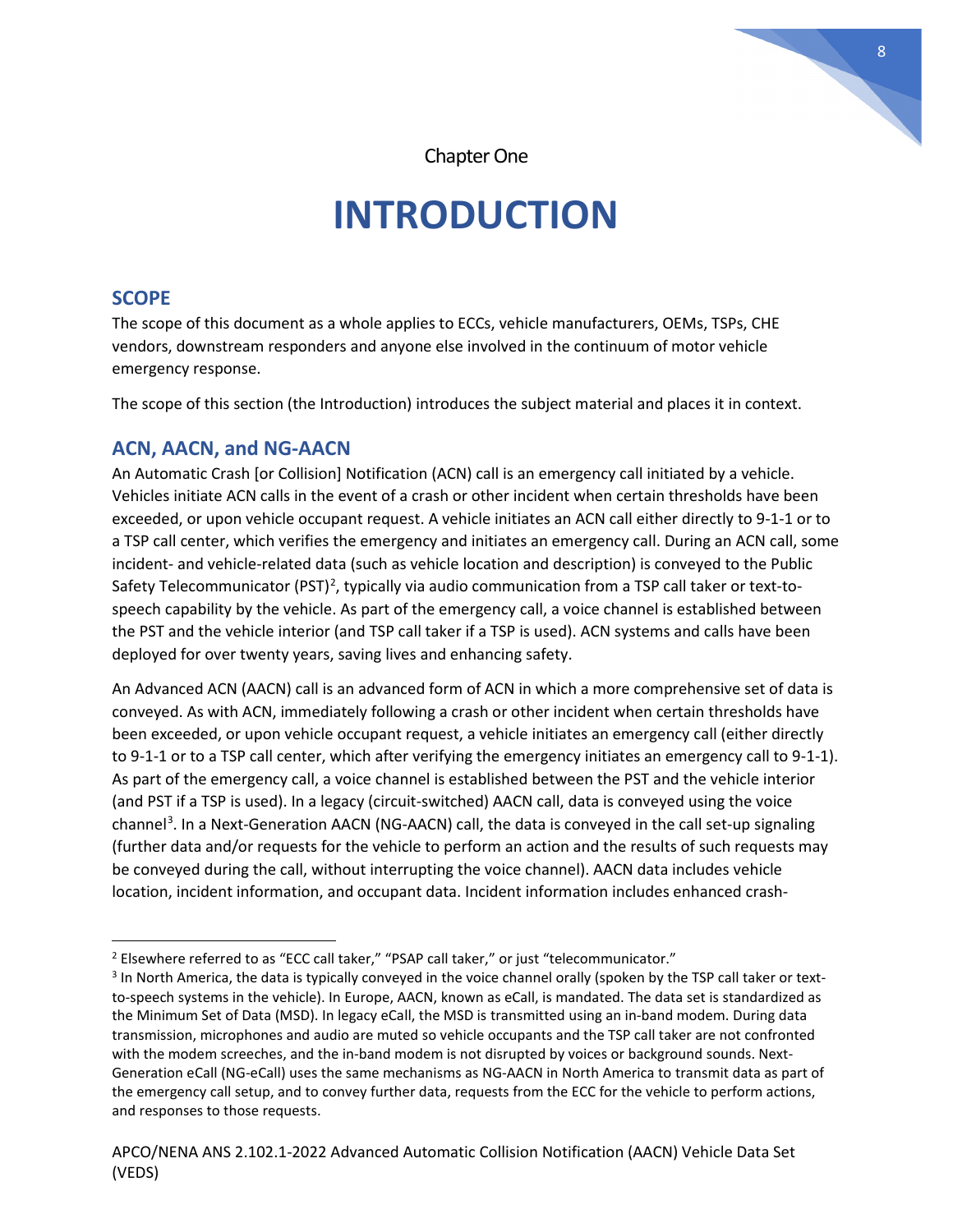severity data and crash pulse data collected by embedded, in-vehicle sensors. AACN capabilities significantly increase the benefits of ACN, facilitating timely and appropriate response.

Next-Generation AACN (NG-AACN) takes advantage of the capabilities provided by NG9-1-1 to transcend the limitations of legacy AACN. While legacy 9-1-1 (like legacy telephony in general) is inherently voicecentric, NG9-1-1 (like NG telephony) is inherently data-centric; the call is data at its core. In NG-AACN, data describing the incident, the vehicle, and the occupants is transmitted to the ECC as part of the emergency call setup. The data is standardized as a Vehicle Emergency Data Set (VEDS) object. Standardized data allows ECC call-handling equipment to display ECC-designated fields to the PST at call presentation, with other fields available to the PST (e.g., through screen options). PSTs can immediately see crucial information, such as the nature of the incident, projected need for trauma transport, etc. Being standardized, the data is usable by other agencies (e.g., if the call is transferred) as well as by responders). Standardized data and logging enable post-incident analysis individually as well as in the aggregate (agencies can use the log to improve protocols).

### **VEDS**

The VEDS is a standardized data set that conveys information available within vehicles or known by TSPs to ECCs and responders. VEDS is carried within a Next-Generation AACN (NG-AACN) emergency call, as specified by the NENA architecture for NG9-1-1<sup>[4](#page-8-0)</sup> and IETF RFC 8148<sup>[5](#page-8-1)</sup>.

The VEDS data elements are designed to provide major benefits in the dispatch of first responders and to the patient care chain of survival. Based on predictive algorithms, one such data element is an indicator of the likelihood of severe injury. In addition, emergency calls initiated by vehicles have reliability and resiliency advantages over emergency calls initiated by vehicle occupants' cellphones<sup>[6](#page-8-2)</sup>.

As a standardized, open, interoperable data set, VEDS is designed to be widely supported by vehicle manufacturers, telematics module vendors, TSPs, ECCs and their vendors for Call Handling Equipment and Computer Aided Dispatch and downstream providers.

All vehicle manufacturers are expected to support VEDS and incorporate these safety elements for life saving from a crash or other emergency event. VEDS provides ECCs in North America<sup>[7](#page-8-3)</sup> with crash data to quickly assess and deploy appropriate emergency response to save lives and property. The standard is

<span id="page-8-0"></span><sup>4</sup> National Emergency Number Association (NENA) 911 Core Services Committee, i3 Architecture Working Group, 2021, ["NENA i3 Standard for Next Generation 9](https://www.nena.org/page/i3_Stage3)-1-1", [https://www.nena.org/page/i3\\_Stage3](https://www.nena.org/page/i3_Stage3)

<span id="page-8-1"></span><sup>&</sup>lt;sup>5</sup> Gellens, R., Rosen, B., & Tschofenig, H., 2017[, "Next-Generation Vehicle-Initiated Emergency Calls", RFC 8148,](https://datatracker.ietf.org/doc/html/rfc8148) https://datatracker.ietf.org/doc/html/rfc8148

<span id="page-8-2"></span> $6$  For example, vehicles have inherently greater power, which offers a greater likelihood that an emergency call will be successful in areas of marginal cellular network coverage. Vehicles with on-board cellular modems are typically designed to optimize cellular connectivity (e.g., with greater antenna capability) compared to a vehicle occupant's cellphone, which in addition to device limitations, may be occluded by window treatments, attenuated by vehicle body, etc. Also, a vehicle occupant may be unconscious or incapacitated and unable to reach a phone or initiate an emergency call.

<span id="page-8-3"></span> $<sup>7</sup>$  The European eCall system (mandated within the European Union) uses a different data set, known as the</sup> Minimum Set of Data (MSD). Aside from the data sets, NG-AACN calls are the same in North America and Europe. See Gellens, R., & Tschofenig, H., 2017, "Next-Generation Pan-European eCall", RFC 8147, [https://tools.ietf.org/html/rfc8147,](https://tools.ietf.org/html/rfc8147) for more information.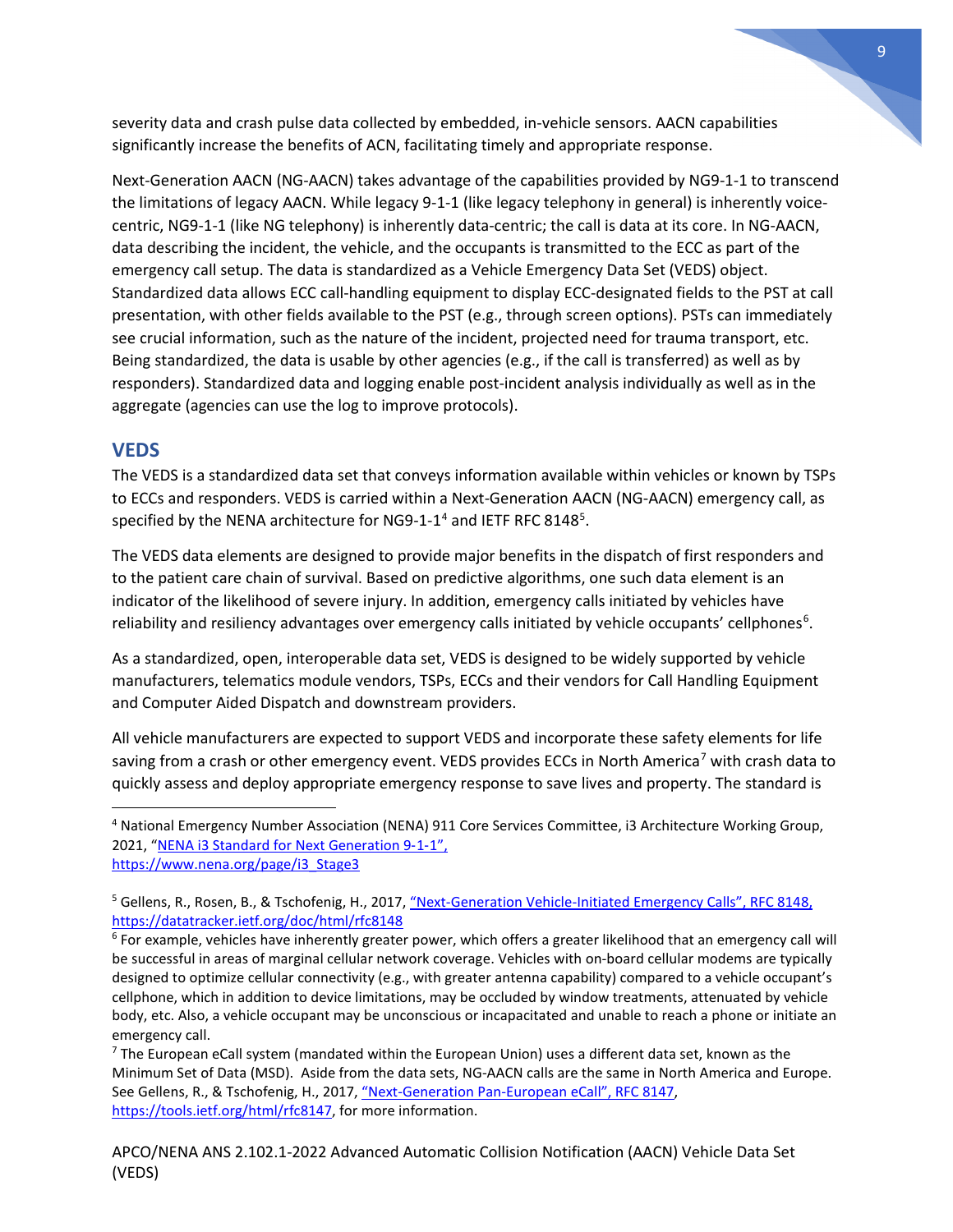also the benchmark for OEMs to incorporate important sensors into their vehicles. The public benefits from having as much of VEDS as possible incorporated into the vehicles they drive as well as autonomous vehicles. Vehicle manufacturers benefit from having enhanced safety measures that save lives and reduce injury when crash avoidance is not possible.

The VEDS data set carries data elements critical to providing appropriate and timely emergency response to vehicular emergency incidents. The data set includes what is often referred to as crash data (although an incident is not necessarily a crash). The data identifies the vehicle and provides information related to the incident. The VEDS data set uses the XML and NIEM open standards to allow easier implementation and provide for wide adoption. The specification will be used by ECCs, medical/EMS and public safety communities, and the telematics/vehicle industries.

As specified in the NENA i3 standard for NG9-1-1 and in IETF RFC 8148, a VEDS data object (along with an NG-AACN metadata/control data object) is conveyed in the call setup signaling of an NG-AACN call (whether initiated by a vehicle or TSP). An incoming NG9-1-1 call is identifiable as an NG-AACN call during call setup and routing. VEDS data elements are thus available to ECC Call Handling Equipment (CHE) before PST assignment. ECC policies are expected to designate VEDS data elements to display to the PST at call presentation, or made available for display upon PST request, or not to be accessed by the ECC at all.

### **Use Case Scenarios**

Two primary use case scenarios are defined: "direct" and "TSP"<sup>[8](#page-9-0)</sup>.

DIRECT: In the direct use case scenario, a vehicle initiates an NG-AACN call itself. The call set-up contains a VEDS object (and a metadata/control data object identifying the vehicle's capabilities and supported actions). The data specific to NG-AACN is in addition to the usual emergency call setup data. The NG9-1-1 call establishes an interactive voice channel. In the Direct model, during the call the ECC may send requests to the vehicle to perform various actions (e.g., sending updated data, flashing lights, etc.) and the vehicle responds directly to the ECC.

TSP: In the TSP use case scenario, a vehicle contacts its TSP and conveys data as determined by the parties involved. The TSP initiates an NG-AACN call. The call set-up contains a VEDS object (and a metadata/control data object identifying the capabilities and supported actions). The data specific to NG-AACN is in addition to the usual emergency call setup data. The NG9-1-1 call establishes an interactive voice channel. In the TSP model, during the call the ECC may transmit to the TSP requests for the vehicle to perform various actions (e.g., sending updated data, flashing lights, etc.), which the TSP relays to the vehicle. The vehicle responds to the TSP, and the TSP relays the responses to the ECC. Communication between the vehicle and TSP is not subject to standardization and is outside the scope of this document.

<span id="page-9-0"></span><sup>&</sup>lt;sup>8</sup> RFC 8148, "Next-Generation Vehicle-Initiated Emergency Calls," contains more explanation and background on the direct and TSP modes, which are identified here as use case scenarios. See Gellens, R., Rosen, B., & Tschofenig, H., "Next-Generation Vehicle-Initiated Emergency Calls", RFC 8148, https://datatracker.ietf.org/doc/html/rfc8148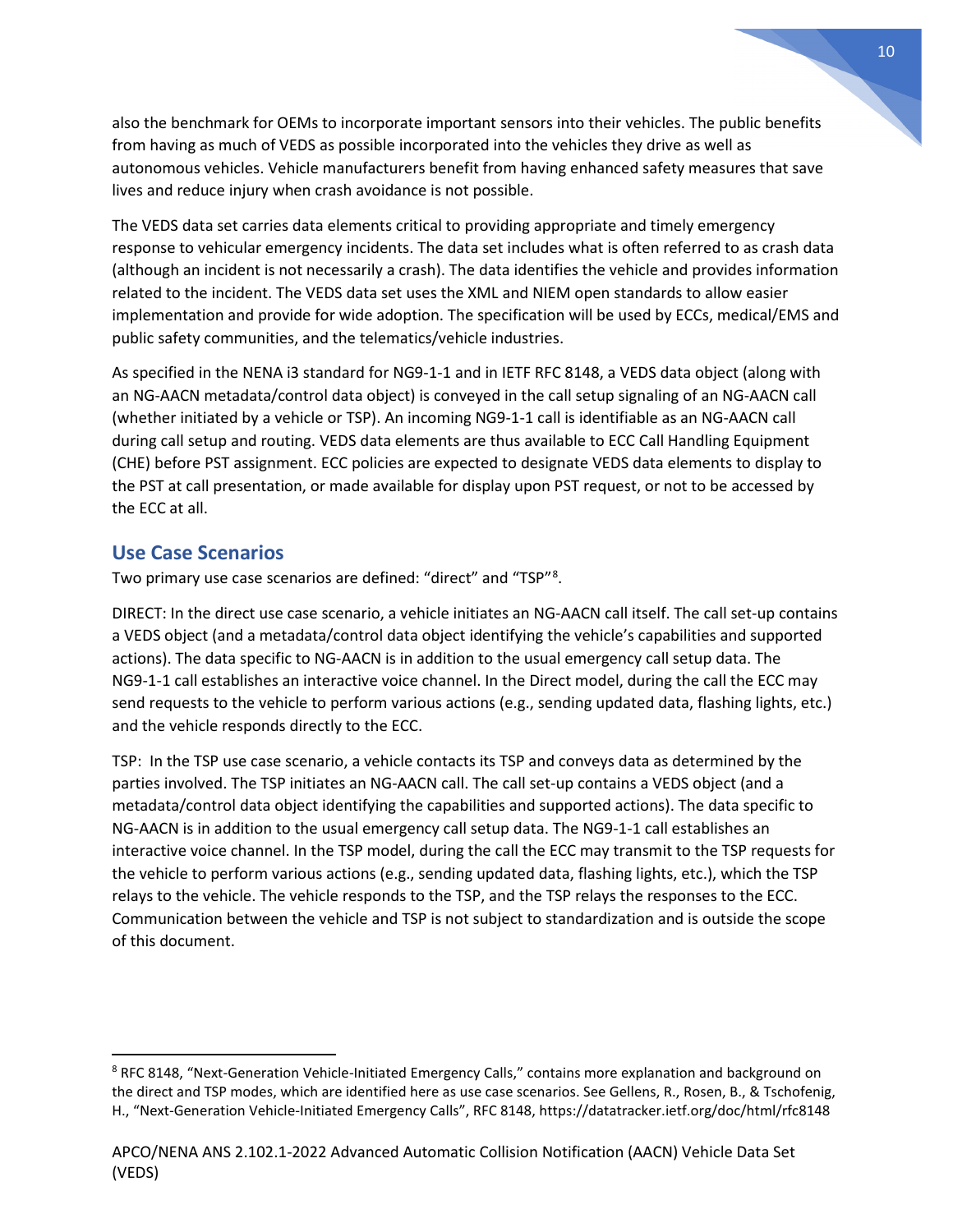Chapter Two

# **AGENCY RESPONSIBILITIES**

### **SCOPE**

This section (Agency Responsibilities) discusses the responsibilities of public safety agencies that are expected to receive VEDS objects associated with emergency calls (i.e., PSAP/ECC).

## **2.1 ECC AACN and VEDS Familiarity**

The agency responsibilities at the ECC include:

- Becoming familiar with VEDS elements.
- Identifying if any changes to policy-based routing rules are needed.
- Working with their call handling equipment vendors to verify correct NG-AACN processing and VEDS handling.
- Establishing call-handling policy rules to designate VEDS data elements as to be displayed to PSTs at call presentation, to be available to PSTs upon request, or not accessed by the ECC at all.
- Updating their Standard Operating Procedures (SOPs).
- Verifying correct logging and retention of NG-AACN signaling and all accessed VEDS data elements.

## **2.2 AACN/VEDS testing from TSPs and OEMs to ECCs**

As Next Generation 9-1-1 services are deployed, the 9-1-1 Authority's responsibilities include testing for both TSPs and OEMs for their abilities to initiate NG9-1-1 AACN calls that include VEDS, and ECCs for their ability to receive and process NG-AACN calls that include VEDS, along with the ability to perform transfers and log the data. (For legacy 9-1-1, testing has in the past been performed using NENA i2 for TSP standard ALI and relay communication.) For NG9-1-1, testing should be performed with the coordination of the NGCS provider and the ECCs, to verify ECC ability to receive and process complete VEDs.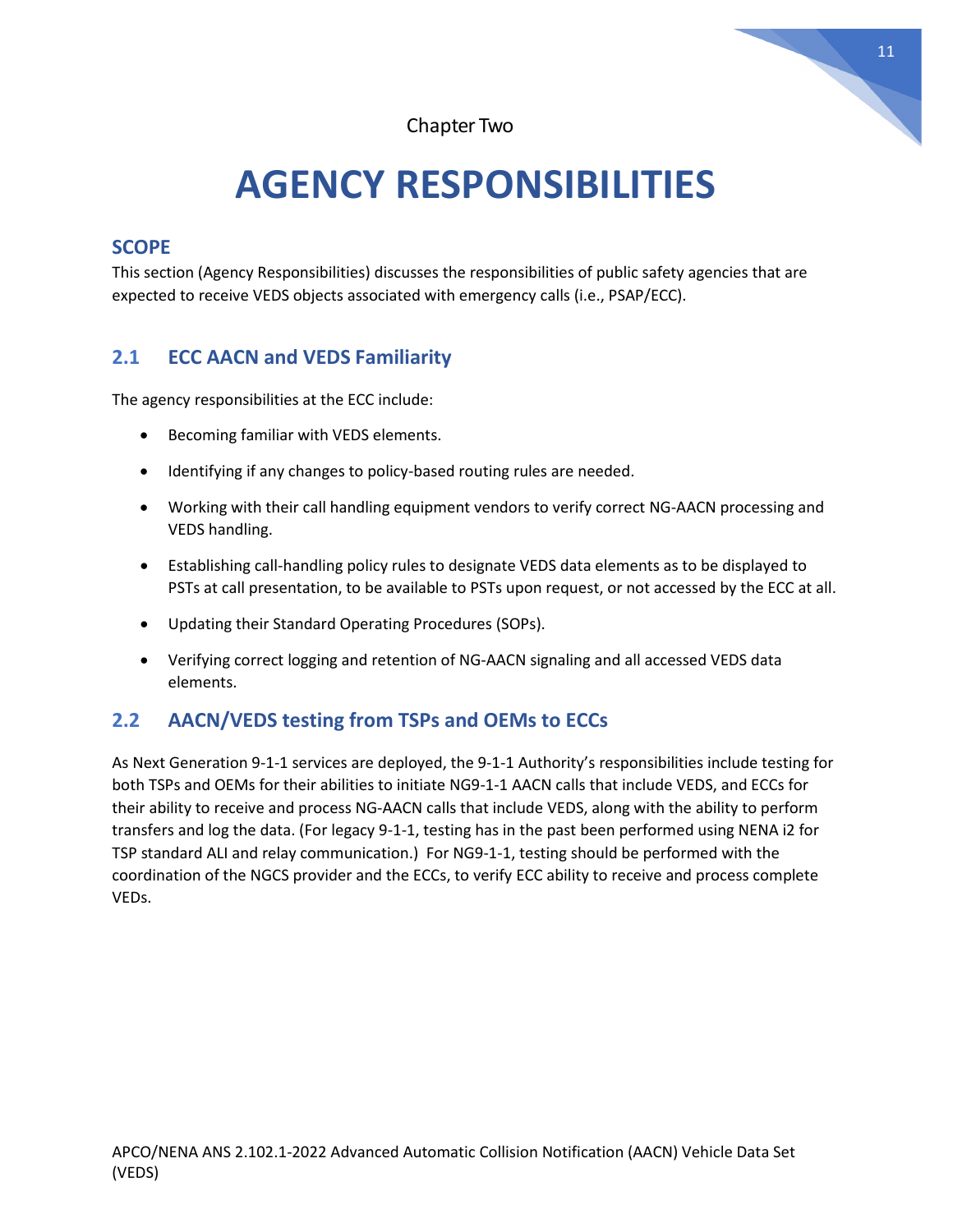

# **Vehicular Emergency Data Set Information Exchange Package Documentation (IEPD)**

## **SCOPE**

This section contains the definition and description of the VEDS object and its constituent fields.

## **3.1 Data Object Model**

Continued on next page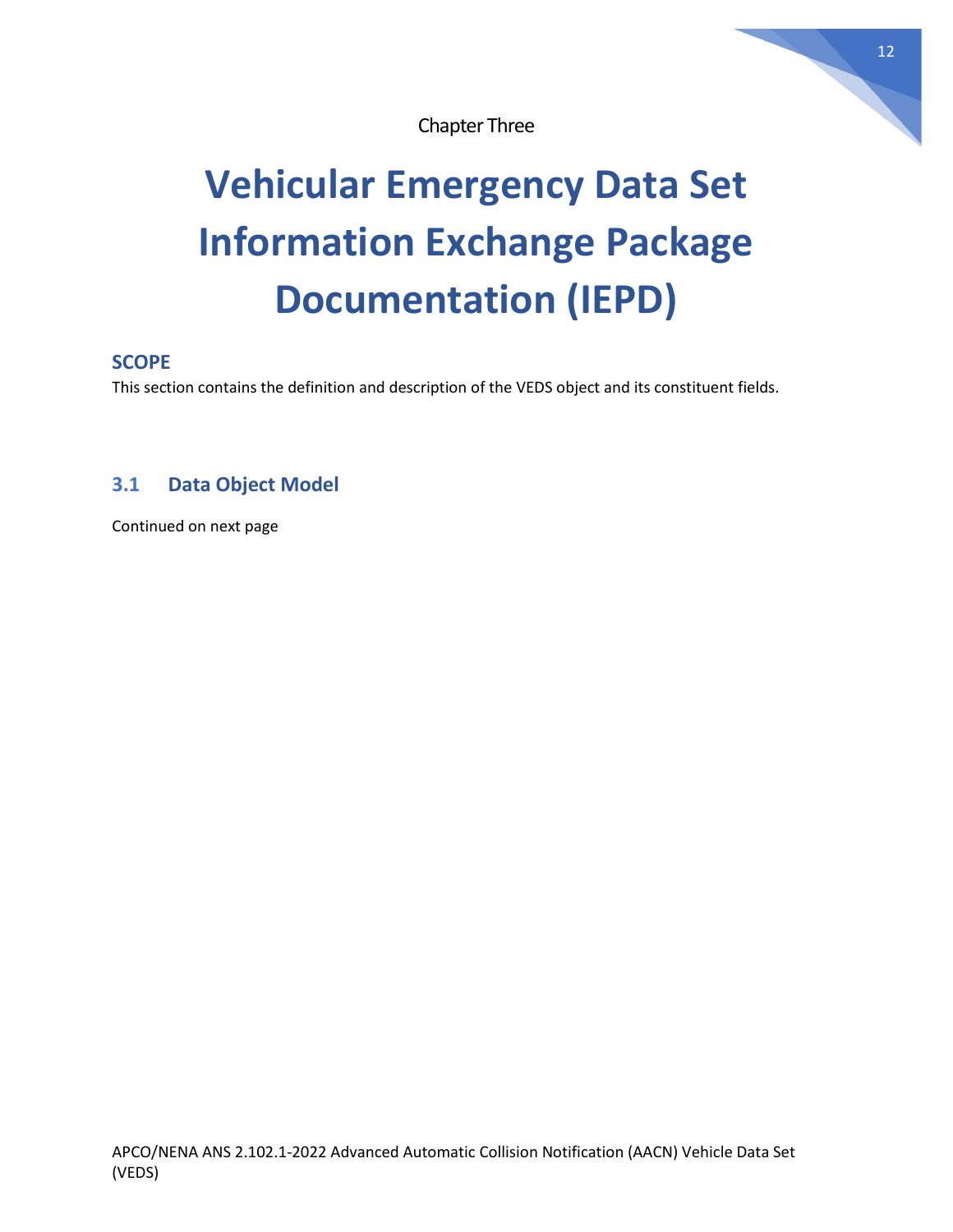

## **VEDS Structure – Data Object Model**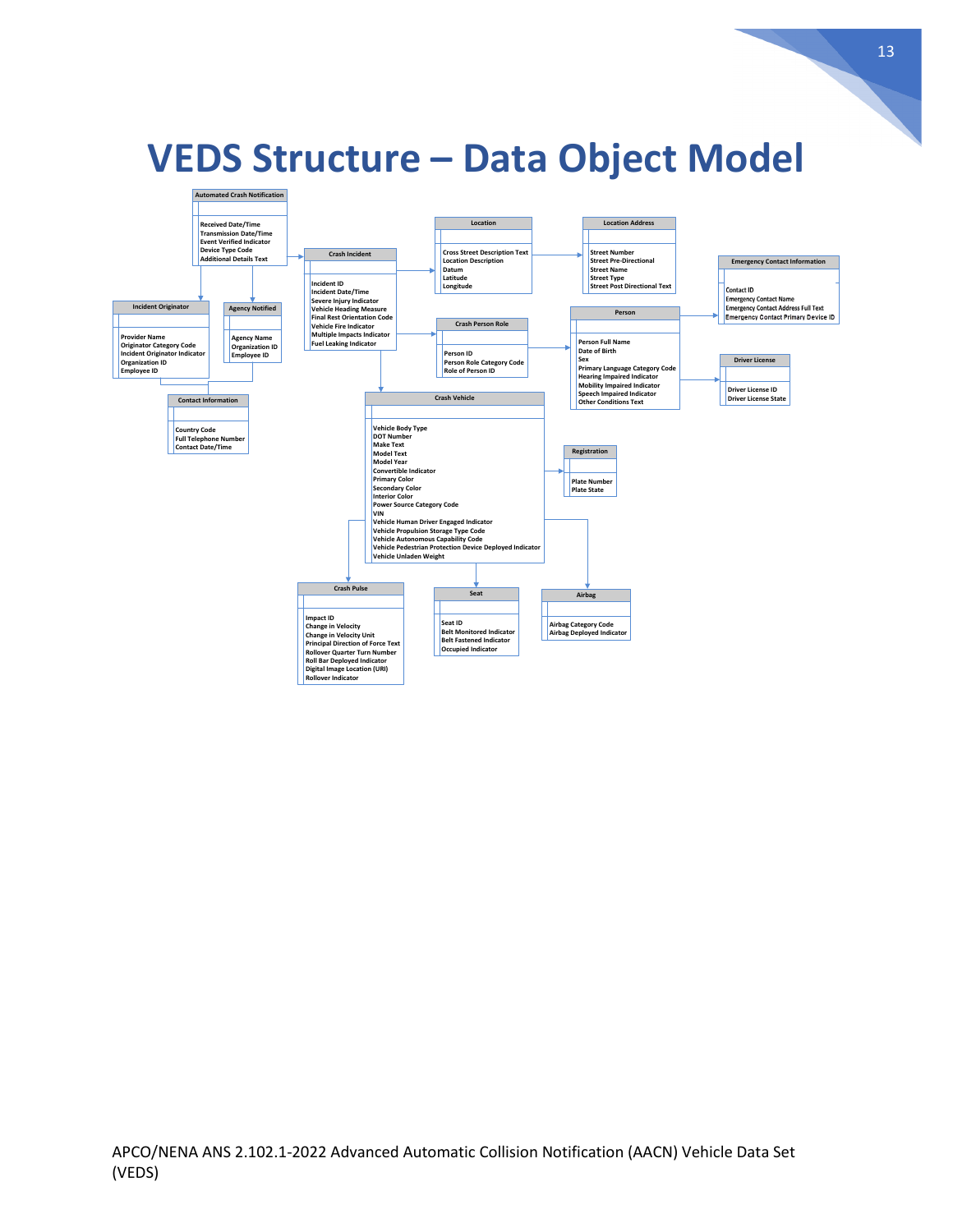## **3.2 Data Fields in Order of Importance to the PSAP/ECC**

## **VEDS Structure – Data Fields**

| <b>PSAP/ECC</b> |                                                                                                                                                                                                                                                                                                                                                                                                                                                                                                                                                                                                                                                              | Data                                                                                                                                                                                                                                                                                                                                                                                                                                                                                                                               |                                                                                                                                                                                                                                                                                                                                                                                                                                                                                                                                                                                                                                      |  |
|-----------------|--------------------------------------------------------------------------------------------------------------------------------------------------------------------------------------------------------------------------------------------------------------------------------------------------------------------------------------------------------------------------------------------------------------------------------------------------------------------------------------------------------------------------------------------------------------------------------------------------------------------------------------------------------------|------------------------------------------------------------------------------------------------------------------------------------------------------------------------------------------------------------------------------------------------------------------------------------------------------------------------------------------------------------------------------------------------------------------------------------------------------------------------------------------------------------------------------------|--------------------------------------------------------------------------------------------------------------------------------------------------------------------------------------------------------------------------------------------------------------------------------------------------------------------------------------------------------------------------------------------------------------------------------------------------------------------------------------------------------------------------------------------------------------------------------------------------------------------------------------|--|
| Importance      | <b>Elements</b>                                                                                                                                                                                                                                                                                                                                                                                                                                                                                                                                                                                                                                              |                                                                                                                                                                                                                                                                                                                                                                                                                                                                                                                                    |                                                                                                                                                                                                                                                                                                                                                                                                                                                                                                                                                                                                                                      |  |
| High            | <b>Agency Name</b><br>$\bullet$<br>Airbag Category<br>$\bullet$<br>Airbag Deployed Indicator<br>$\bullet$<br><b>Belt Fastened Indicator</b><br>$\bullet$<br>Contact Date/Time (Agency<br>$\bullet$<br>Notified)<br><b>Cross Street Description</b><br>$\bullet$<br>(Cross Street 1)<br><b>Cross Street Description</b><br>$\bullet$<br>(Cross Street 2)<br>Datum<br>$\bullet$<br>Device Type<br>$\bullet$<br><b>Event Verified Indicator</b><br>$\bullet$<br><b>Final Rest Orientation</b><br>$\bullet$<br>Fuel Leaking Indicator<br>$\bullet$<br>Full Telephone Number<br>$\bullet$<br>(Agency Notified)<br>Full Telephone Number<br>(Incident Originator), | <b>Hearing Impaired Indicator</b><br>$\bullet$<br>Incident Date and Time,<br>$\bullet$<br>Incident ID Number<br>Latitude<br>$\bullet$<br>License Plate<br>$\bullet$<br>License Plate State<br>$\bullet$<br><b>Location Description</b><br>$\bullet$<br>Longitude<br>Make<br>Model<br>Multiple Impacts Indicator<br>Occupied Indicator<br><b>Organization ID (Agency Notified)</b><br>Person Full Name<br>$\bullet$<br><b>Primary Color</b><br>$\bullet$<br>Received Date/Time of Incident<br>$\bullet$<br>(By Incident Originator) | Rollover Indicator<br>$\bullet$<br><b>Rollover Quarter Turns</b><br>$\bullet$<br>Seat ID<br>$\bullet$<br>Severe Injury Indicator<br>٠<br><b>Street Name</b><br>$\bullet$<br><b>Street Number</b><br>$\bullet$<br><b>Street Post Directional</b><br>$\bullet$<br><b>Street Pre Directional</b><br><b>Street Type</b><br>٠<br>Transmission Date and Time (To<br>ECC/PSAP)<br>Vehicle Autonomous Capability<br>Vehicle Body Type<br>$\bullet$<br>Vehicle Fire Indicator<br>$\bullet$<br>Vehicle Human Driver Engaged<br>Indicator<br>Vehicle Pedestrian Protection<br>٠<br>Device Deployed Indicator<br>Vehicle Propulsion Storage Type |  |
| <b>Medium</b>   | Additional Details/Open Text<br>$\bullet$<br>Change in Velocity<br>$\bullet$<br>Change in Velocity Unit<br>$\bullet$<br>Contact ID<br>$\bullet$<br>Convertible Indicator<br>$\bullet$<br>Digital Image Location<br>$\bullet$<br><b>Emergency Contact Name</b><br>$\bullet$<br><b>Emergency Contact Primary</b><br>$\bullet$<br>Device ID<br>Impact ID<br>٠                                                                                                                                                                                                                                                                                                   | Incident Originator Indicator<br>$\bullet$<br>Mobility Impaired Indicator<br>$\bullet$<br>Model Year<br>$\bullet$<br>Organization ID (Incident<br>$\bullet$<br>Originator)<br><b>Originator Category</b><br>$\bullet$<br><b>Other Conditions</b><br>Person Role Category<br>$\bullet$                                                                                                                                                                                                                                              | Principal Direction of Force<br>$\bullet$<br><b>Provider Name</b><br>$\bullet$<br>Roll Bar Deployed Indicator<br>$\bullet$<br>Sex<br>$\bullet$<br>Speech Impaired Indicator<br><b>Vehicle Heading Measure</b>                                                                                                                                                                                                                                                                                                                                                                                                                        |  |
| Low             | Belt monitored Indicator<br>$\bullet$<br>Country Code (Agency<br>$\bullet$<br>Notified)<br>Country Code (Incident<br>$\bullet$<br>Originator)<br>Date of Birth<br><b>DOT Number</b><br>$\bullet$                                                                                                                                                                                                                                                                                                                                                                                                                                                             | <b>Emergency Contact Address Full</b><br>$\bullet$<br>Employee ID (ECC/PSAP)<br>$\bullet$<br>Employee ID (Incident<br>$\bullet$<br>Originator)<br><b>Interior Color</b><br>$\bullet$<br>Person ID                                                                                                                                                                                                                                                                                                                                  | <b>Power Source Category</b><br>$\bullet$<br>Primary Language Category<br>$\bullet$<br>Secondary Color<br>$\bullet$<br>Vehicle Unladen Weight<br><b>VIN</b>                                                                                                                                                                                                                                                                                                                                                                                                                                                                          |  |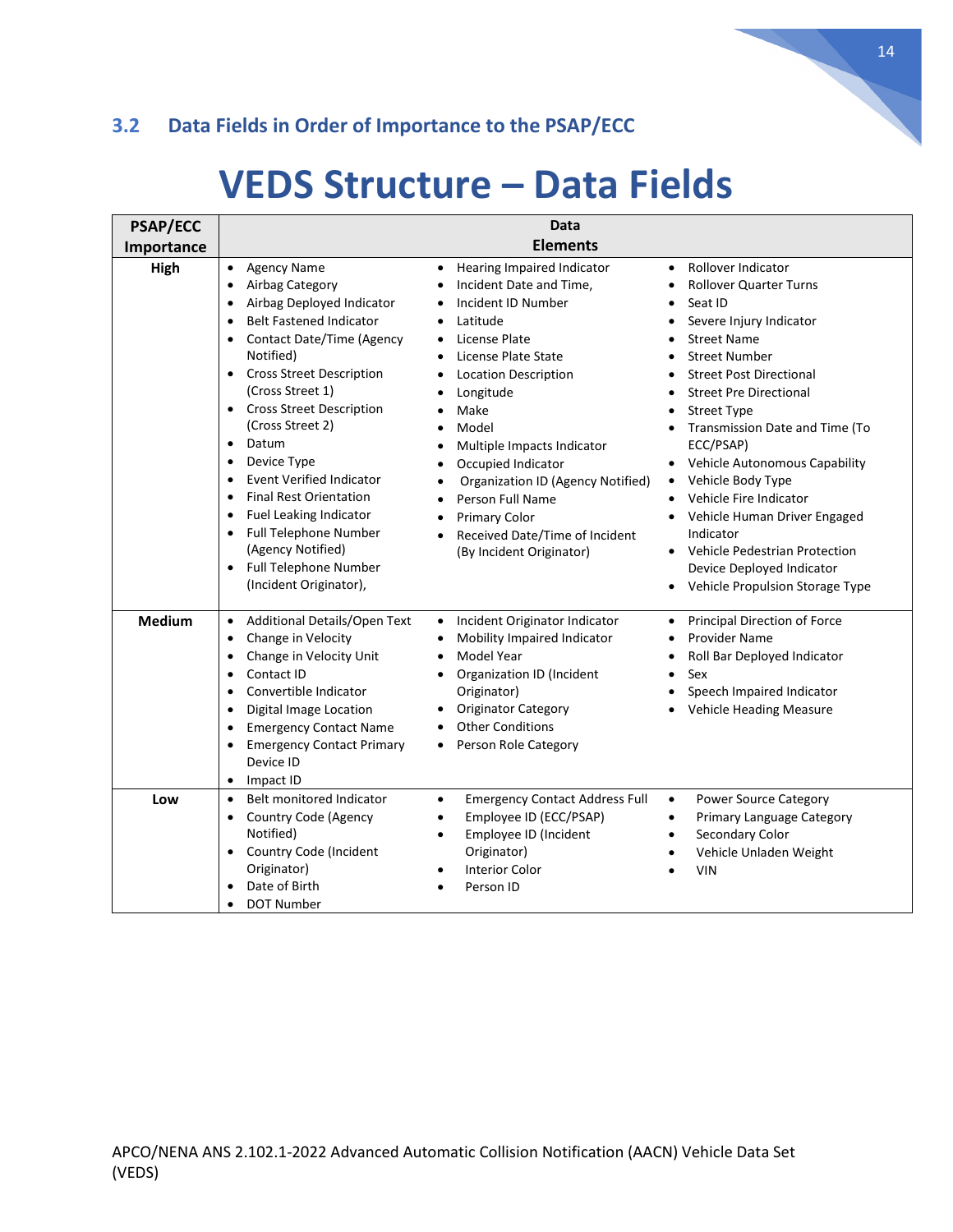## **3.3 Data Definition[9](#page-14-0)**



# **VEDS Structure – Data Definition**

|                                                      | <b>Automated Crash Data</b>                                                                                     |                                                                                                                                                                                                                                                                                                                                                                                            |                          |  |
|------------------------------------------------------|-----------------------------------------------------------------------------------------------------------------|--------------------------------------------------------------------------------------------------------------------------------------------------------------------------------------------------------------------------------------------------------------------------------------------------------------------------------------------------------------------------------------------|--------------------------|--|
| <b>NAME</b>                                          | <b>LABEL</b>                                                                                                    | <b>DESCRIPTION</b>                                                                                                                                                                                                                                                                                                                                                                         | <b>ECC</b><br>Importance |  |
| Received<br>Date/Time<br>(By Incident<br>Originator) | * <veds:automatedcrashnot<br>ification/nc:DocumentRecei<br/>vedDate/nc:DateTime&gt;</veds:automatedcrashnot<br> | UTC date and time that the incident originator received<br>notification of the incident.<br>Value:<br>CCYY-MM-DDThh:mm:ss.sss (concatenation of date and time,<br>separated by a literal letter "T") as specified in xsd:dateTime                                                                                                                                                          | High                     |  |
| Transmission<br>Date and<br>Time (To<br>ECC)         | <veds:automatedcrashnotif<br>ication/nc:DocumentPostDat<br/>e/nc:DateTime&gt;</veds:automatedcrashnotif<br>     | UTC date and time that the incident data was transmitted to the<br>PSAP when such a transport mechanism exists such as NLETS<br>or NG9-1-1.<br>Value:<br>CCYY-MM-DDThh:mm:ss.sss (concatenation of date and time,<br>separated by a literal letter "T") as specified in xsd:dateTime                                                                                                       | High                     |  |
| Event<br>Verified<br>Indicator                       | <veds:automatedcrashnotif<br>ication/veds:EventVerifiedI<br/>ndicator&gt;</veds:automatedcrashnotif<br>         | Indicates if there was confirmation (either verbal or electronic) of<br>the event by the incident originator and a PSAP or other public<br>safety agency.<br>Values:<br>true (incident verified)<br>$\bullet$<br>false (incident not verified)<br>$\bullet$                                                                                                                                | High                     |  |
| Device Type                                          | * <veds:automatedcrashnot<br>ification/veds:NotificationD<br/>eviceTypeCode&gt;</veds:automatedcrashnot<br>     | Type of device that caused event notification to occur.<br>Values:<br><b>NORMAL</b><br>$\bullet$<br>AIRBAG (AACN Airbag)<br>$\bullet$<br>TENSIONER (AACN Seatbelt Tensioner)<br>$\bullet$<br>ACCELEROMETERS (AACN Vehicle Accelerometers)<br>$\bullet$<br>MANUAL (Manual Push Button)<br>$\bullet$<br><b>INJURY</b> (AACN Injury Severity)<br>$\bullet$<br>OTHER (AACN Other)<br>$\bullet$ | High                     |  |
| Additional<br>Details /<br>Open<br>Comment           | <veds:automatedcrashnotif<br>ication/nc:DocumentDescri<br/>ptionText&gt;</veds:automatedcrashnotif<br>          | Field for Comment.<br>Format: Free Text                                                                                                                                                                                                                                                                                                                                                    | Medium                   |  |

#### 3.3.1 **Automated Crash Notification Data**

<span id="page-14-0"></span><sup>9</sup> A data element left blank or missing is an implied "Unknown".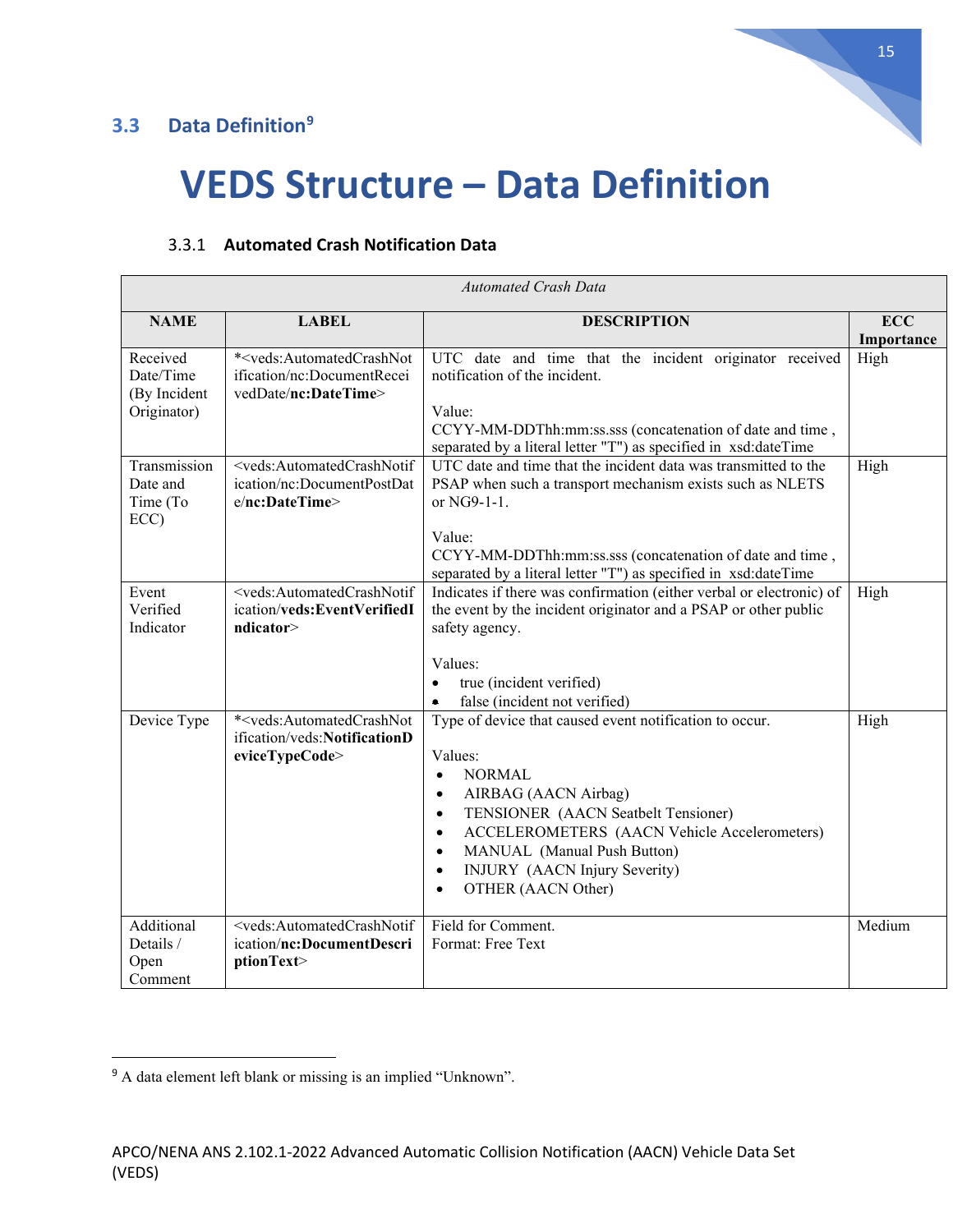

### 3.3.2 **Incident Originator Data**

| Information about the entity providing data about the incident. |                                                                                                                                                                                               |                                                                                                                                                                                                                                                                                                                                                                                                                                  |                          |
|-----------------------------------------------------------------|-----------------------------------------------------------------------------------------------------------------------------------------------------------------------------------------------|----------------------------------------------------------------------------------------------------------------------------------------------------------------------------------------------------------------------------------------------------------------------------------------------------------------------------------------------------------------------------------------------------------------------------------|--------------------------|
| <b>NAME</b>                                                     | <b>LABEL</b>                                                                                                                                                                                  | <b>DESCRIPTION</b>                                                                                                                                                                                                                                                                                                                                                                                                               | <b>ECC</b><br>Importance |
| Provider<br>Name                                                | * <veds:automatedcrashno<br>tification/veds:Notification<br/>OriginatingOrganization/nc<br/>:OrganizationName&gt;</veds:automatedcrashno<br>                                                  | Name of provider or system providing data.<br>Format: Text                                                                                                                                                                                                                                                                                                                                                                       | Medium                   |
| Originator<br>Category                                          | * <veds:automatedcrashno<br>tification/veds:Notification<br/>OriginatingOrganization/ve<br/>ds:VEDSNotificationOrig<br/>inatorCode&gt;</veds:automatedcrashno<br>                             | Categorizes the provider or source of the data.<br>As with most VEDS elements, this element may appear multiple<br>times, e.g., a data source may be In-Vehicle Telemetry and a<br>second data source may be the Vehicle Telematics Service<br>Provider, while a third data source might be the Public Safety<br>Agency.                                                                                                         | Medium                   |
|                                                                 |                                                                                                                                                                                               | Values:<br>VEHICLE (In-Vehicle Telemetry)<br><b>DIRECT</b> (Direct Dial)<br>$\bullet$<br>TELEMATICS (Vehicle Telematics Service Provider)<br>$\bullet$<br>ROADSIDE (Roadside Assistance Provider)<br>$\bullet$<br>COMMERCIAL (Commercial Vehicle Operator)<br>$\bullet$<br>PSAP (Public Safety Answering Point, also known as<br>$\bullet$<br><b>Emergency Communications Center)</b><br>PSA (Public Safety Agency)<br>$\bullet$ |                          |
| Incident<br>Originator<br>Indicator                             | * <veds:automatedcrashno<br>tification/veds:Notification<br/>OriginatingOrganization/ve<br/>ds:IncidentOriginatorInd<br/>icator&gt;</veds:automatedcrashno<br>                                | Indicates if the source providing the data is the originator of the<br>incident.<br>Values:<br>true<br>$\bullet$<br>false<br>$\bullet$                                                                                                                                                                                                                                                                                           | Medium                   |
| Organization<br>ID (Incident<br>Originator)                     | * <veds:automatedcrashno<br>tification/veds:Notification<br/>OriginatingOrganization/nc<br/>:OrganizationIdentification/<br/>nc:IdentificationID&gt;</veds:automatedcrashno<br>               | A unique identifier for possible interface exchanges between a<br>Telematics Service Provider and a 9-1-1 ECC using NG9-1-1,<br>NLETS, or another transport method. Superseded in most cases<br>by the metadata/control object of RFC8147, as referenced in<br>RFC8148.<br>A suggested value is the Content-ID of the metadata/control<br>object sent with the NG9-1-1-call.<br>Format: Text                                     | Medium                   |
| Employee ID<br>(Incident<br>Originator)                         | * <veds:automatedcrashno<br>tification/veds:Notification<br/>OriginatingOrganization/nc<br/>:EmployeeIdentification/nc<br/>:IdentificationID&gt;</veds:automatedcrashno<br>                   | ID of the employee that initiated the data transmission to the<br>ECC. Typically, an employee's initials or other ID.<br>Format: Text                                                                                                                                                                                                                                                                                            | Low                      |
| Full<br>Telephone<br>Number<br>(Incident<br>Originator)         | * <veds:automatedcrashno<br>tification/veds:ContactActi<br/>vity/nc:ContactTelephoneN<br/>umber/nc:InternationalTele<br/>phoneNumber/nc:Telepho<br/>neNumberID&gt;</veds:automatedcrashno<br> | 7 X 24 telephone number to contact the originating agency.<br>Format: NPA-NXX-LINE                                                                                                                                                                                                                                                                                                                                               | High                     |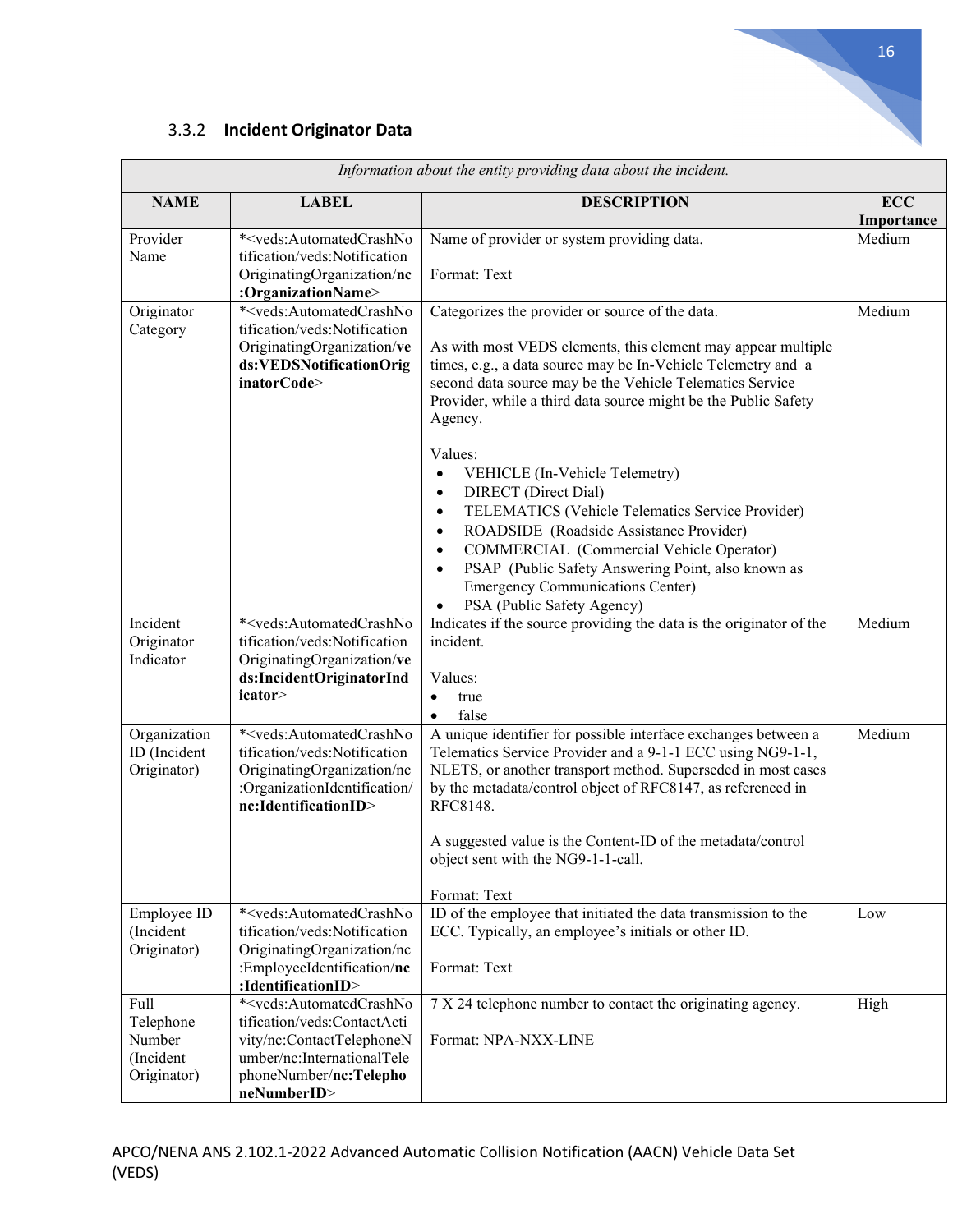| <b>NAME</b>  | <b>LABEL</b>                                                                                                      | <b>DESCRIPTION</b>                  | <b>ECC</b> |
|--------------|-------------------------------------------------------------------------------------------------------------------|-------------------------------------|------------|
|              |                                                                                                                   |                                     | Importance |
| Country Code | <veds:automatedcrashnot< td=""><td>ITU-T Country Code if international</td><td>Low</td></veds:automatedcrashnot<> | ITU-T Country Code if international | Low        |
| (Incident    | ification/veds:ContactActiv                                                                                       |                                     |            |
| Originator)  | ity/nc:ContactTelephoneNu                                                                                         | Format: Numeric                     |            |
|              | mber/nc:InternationalTelep                                                                                        |                                     |            |
|              | honeNumber/nc:Telephon                                                                                            |                                     |            |
|              | eCountryCodeID>                                                                                                   |                                     |            |

a n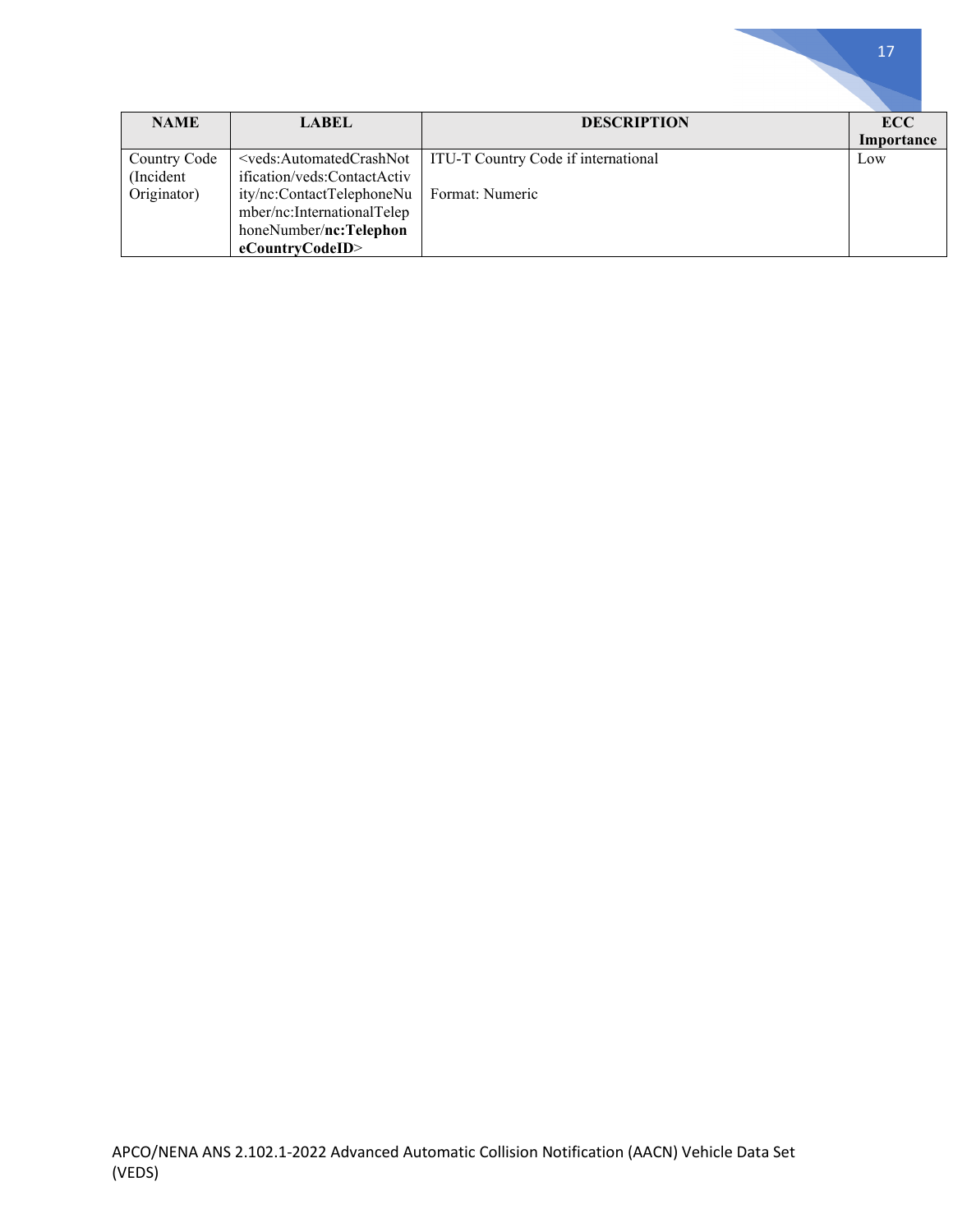#### 3.3.3 **Agency Notified**

*Agency notified by the incident originator*

#### *NOTE:*

As a matter of record, an ECC logs and retains unaltered the VEDS data transmitted with and/or received during an NG9-1-1 call. If an ECC or downstream agency updates any VEDS fields, it should do so in a copy.

Normally, ECCs and downstream agencies update data within an Emergency Incident Data Object (EIDO) rather than within original data objects received with a call.

*Begin Child Elements of Agency Notified*

| <b>NAME</b>  | <b>LABEL</b>                                                                                                                                       | <b>DESCRIPTION</b>                                              | <b>ECC</b> |
|--------------|----------------------------------------------------------------------------------------------------------------------------------------------------|-----------------------------------------------------------------|------------|
|              |                                                                                                                                                    |                                                                 | Importance |
| Agency       | * <veds:automatedcrashnot< td=""><td>Name of agency notified by incident originator.</td><td>High</td></veds:automatedcrashnot<>                   | Name of agency notified by incident originator.                 | High       |
| Name         | ification/veds:NotificationD                                                                                                                       |                                                                 |            |
|              | estinationOrganization/nc:O                                                                                                                        | Format: Text                                                    |            |
|              | rganizationName>                                                                                                                                   |                                                                 |            |
| Organization | <veds:automatedcrashnotif< td=""><td>Unique identifier for the agency receiving the data. Typically,</td><td>High</td></veds:automatedcrashnotif<> | Unique identifier for the agency receiving the data. Typically, | High       |
| ID (Agency   | ication/veds:NotificationDes                                                                                                                       | this could be a NLETS ORI, a NG9-1-1 agency identifier, or      |            |
| Notified)    | tinationOrganization/nc:Org                                                                                                                        | another identifier. May be a required field for certain data    |            |
|              | anizationIdentification/nc:Id                                                                                                                      | transmission layers.                                            |            |
|              | entificationID>                                                                                                                                    |                                                                 |            |
|              |                                                                                                                                                    | Format: Text                                                    |            |
| Employee ID  | * <veds:automatedcrashnot< td=""><td>Identification number or name of individual at agency who</td><td>Low</td></veds:automatedcrashnot<>          | Identification number or name of individual at agency who       | Low        |
| (Agency      | ification/veds:NotificationD                                                                                                                       | received call.                                                  |            |
| Notified)    | estinationOrganization/nc:E                                                                                                                        |                                                                 |            |
|              | mployeeIdentification/nc:Id                                                                                                                        | Format: Text                                                    |            |
|              | entificationID>                                                                                                                                    |                                                                 |            |
| Full         | <veds:automatedcrashnotif< td=""><td>7 X 24 telephone number called to contact agency.</td><td>High</td></veds:automatedcrashnotif<>               | 7 X 24 telephone number called to contact agency.               | High       |
| Telephone    | ication/veds:ContactActivity                                                                                                                       |                                                                 |            |
| Number       | /nc:ContactTelephoneNumb                                                                                                                           | Format: NPA-NXX-LINE                                            |            |
| (Agency      | er/nc:InternationalTelephone                                                                                                                       |                                                                 |            |
| Notified)    | Number/nc:TelephoneNum                                                                                                                             |                                                                 |            |
|              | berID>                                                                                                                                             |                                                                 |            |
| Country Code | <veds:automatedcrashnotif< td=""><td>ITU-T Country Code if international</td><td>Low</td></veds:automatedcrashnotif<>                              | ITU-T Country Code if international                             | Low        |
| (Agency      | ication/veds:ContactActivity                                                                                                                       |                                                                 |            |
| Notified)    | /nc:ContactTelephoneNumb                                                                                                                           | Format: Numeric                                                 |            |
|              | er/nc:InternationalTelephone                                                                                                                       |                                                                 |            |
|              | Number/nc:TelephoneCou                                                                                                                             |                                                                 |            |
|              | ntryCodeID>                                                                                                                                        |                                                                 |            |
| Contact      | <veds:automatedcrashnotif< td=""><td>UTC date and time the notified agency was first contacted by</td><td>High</td></veds:automatedcrashnotif<>    | UTC date and time the notified agency was first contacted by    | High       |
| Date/Time    | ication/veds:ContactActivity                                                                                                                       | incident originator.                                            |            |
| (Agency      | /nc:ActivityDate/nc:DateTi                                                                                                                         |                                                                 |            |
| Notified)    | me                                                                                                                                                 | Value:                                                          |            |
|              |                                                                                                                                                    | CCYY-MM-DDThh:mm:ss.sss (concatenation of date and time,        |            |
|              |                                                                                                                                                    | separated by a literal letter "T") as specified in xsd:dateTime |            |
|              | <b>End Child Elements of Agency Notified</b>                                                                                                       |                                                                 |            |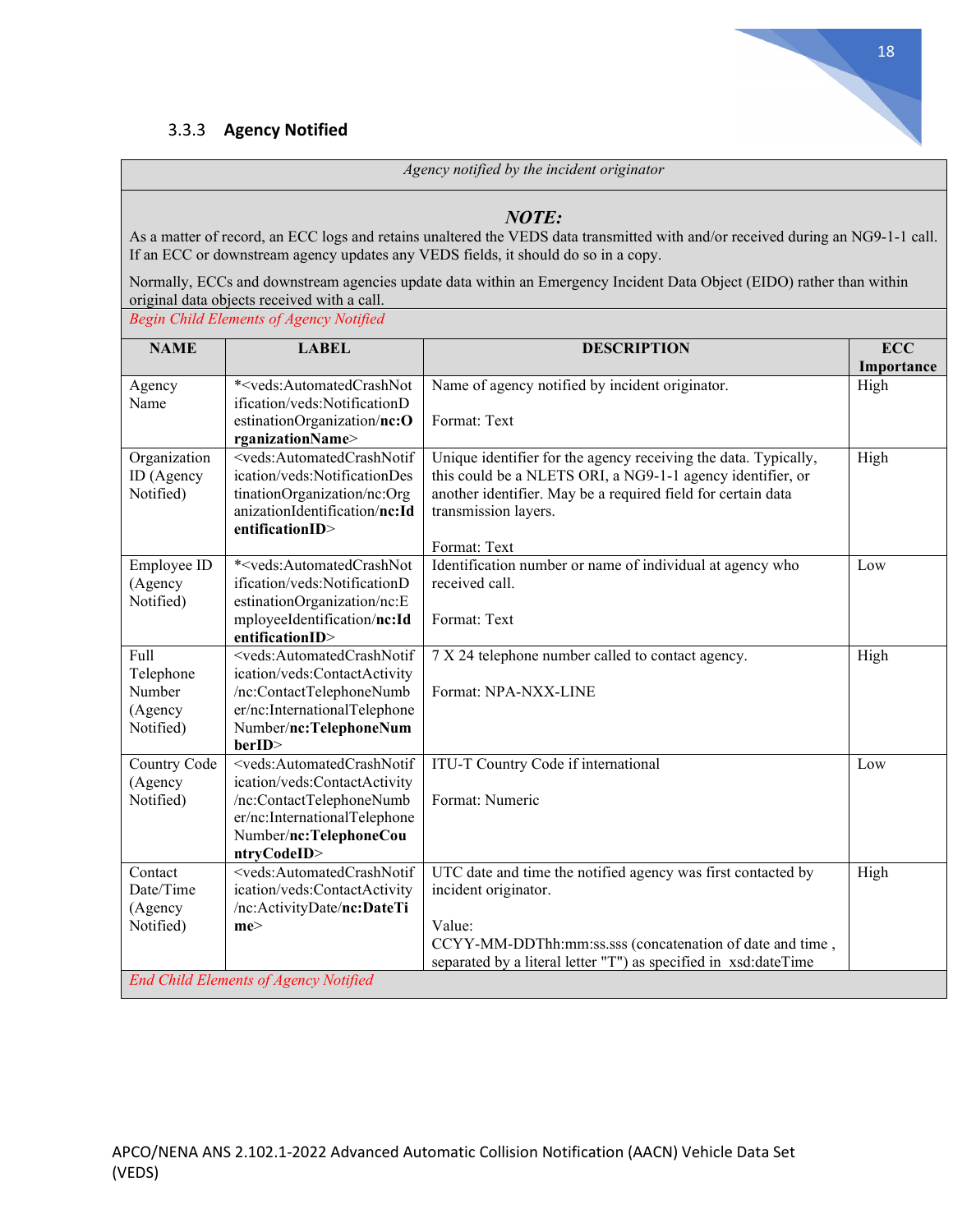### 3.3.4 **Crash Incident Data**

|                                  | <b>Begin Child Elements of Crash Incident Data</b>                                                                                          |                                                                                                                                                                                                                                                                                                                                                   |                          |
|----------------------------------|---------------------------------------------------------------------------------------------------------------------------------------------|---------------------------------------------------------------------------------------------------------------------------------------------------------------------------------------------------------------------------------------------------------------------------------------------------------------------------------------------------|--------------------------|
| <b>NAME</b>                      | <b>LABEL</b>                                                                                                                                | <b>DESCRIPTION</b>                                                                                                                                                                                                                                                                                                                                | <b>ECC</b><br>Importance |
| Incident ID<br>Number            | * <veds:automatedcrashnot<br>ification/veds:Crash/nc:Acti<br/>vityIdentification/nc:Identifi<br/>cationID&gt;</veds:automatedcrashnot<br>   | Indicates the internal case identifier number of the incident used<br>by the incident originator.<br>Format: Text                                                                                                                                                                                                                                 | High                     |
| Severe Injury<br>Indicator       | * <veds:automatedcrashnot<br>ification/veds:Crash/veds:S<br/>evereInjuryIndicator&gt;</veds:automatedcrashnot<br>                           | High Likelihood of Severe Injury?<br>Values:<br>true<br>$\bullet$<br>false<br>$\bullet$<br>The value 'true' indicates a greater than 20% probability of an<br>Injury Severity Score ISS15 as predicted by an injury severity<br>algorithm per the recommendations from the 2008 CDC AACN<br><b>Expert Panel</b>                                   | High                     |
| Vehicle<br>Heading<br>Measure    | * <veds:automatedcrashnot<br>ification/veds:Crash/m:Con<br/>veyanceHeadingMeasure/nc<br/>:MeasurePointValue&gt;</veds:automatedcrashnot<br> | Direction vehicle was heading directly before crash, as a measure<br>of the angular heading of the vehicle.<br>Values:<br>A compass heading in the range 0 to 359.<br>NIEM 2.1 defines this as a point value, a range, or text. RFC<br>8148 has an example of '278', as a compass heading. Specifying<br>this seems more consistent and reliable. | Medium                   |
| <b>Final Rest</b><br>Orientation | * <veds:automatedcrashnot<br>ification/veds:Crash/veds:V<br/>ehicleFinalRestOrientatio<br/>nCategoryCode&gt;</veds:automatedcrashnot<br>    | Orientation of vehicle at final rest.<br>Values:<br>Normal<br>$\bullet$<br>Driver<br>Passenger<br>$\bullet$<br>Roof<br>Rear (Rear Bumper)<br>٠<br>Front (Front Bumper)<br>٠<br>Unknown<br>$\bullet$<br>Format: Text                                                                                                                               | High                     |
| Vehicle Fire<br>Indicator        | * <veds:automatedcrashnot<br>ification/veds:Crash/veds:V<br/>ehicleFireIndicator&gt;</veds:automatedcrashnot<br>                            | Indicates if any part of the vehicle is on fire.<br>Values:<br>true<br>$\bullet$<br>false<br>$\bullet$                                                                                                                                                                                                                                            | High                     |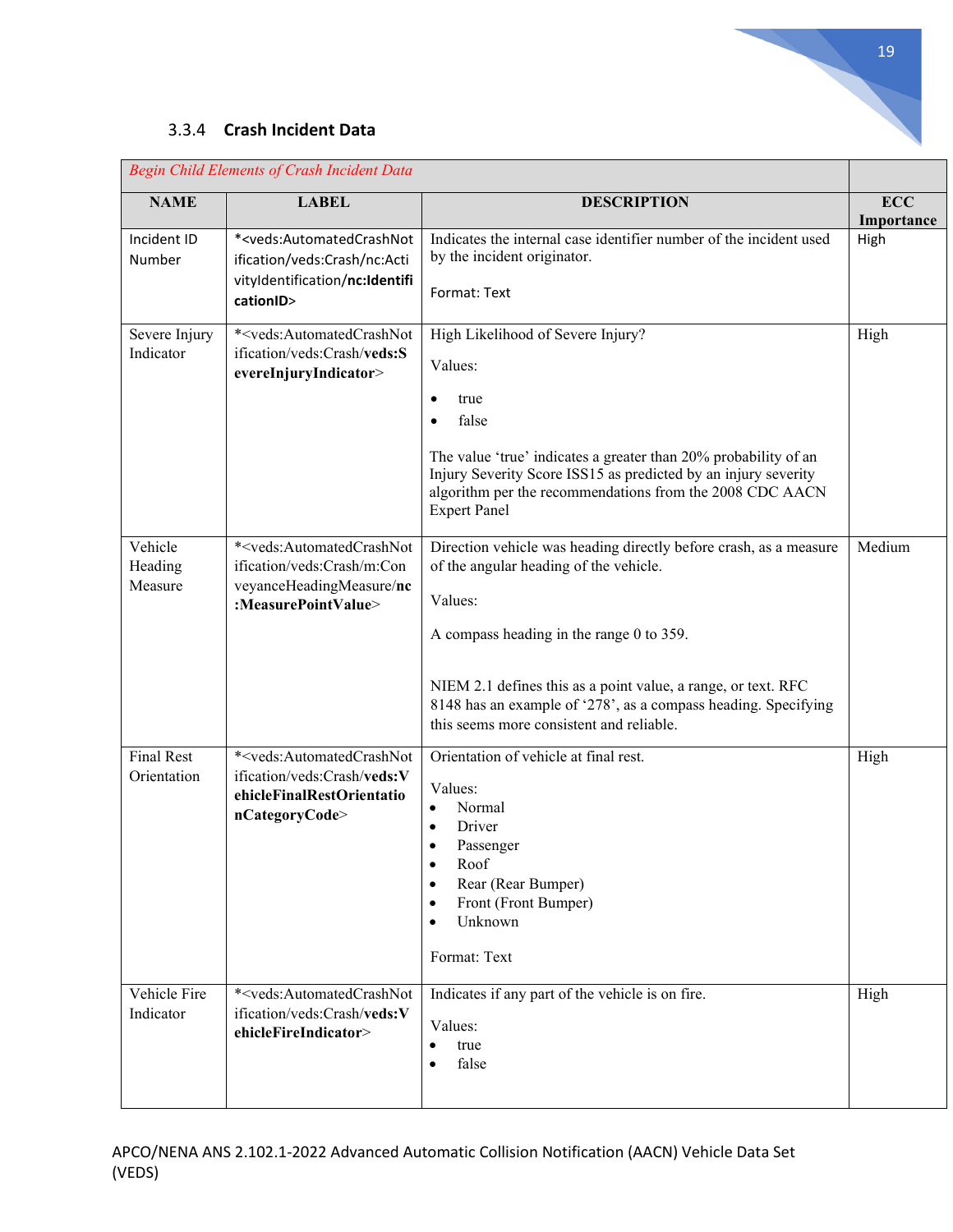| <b>NAME</b>                      | <b>LABEL</b>                                                                                                         | <b>DESCRIPTION</b>                                                                                                | <b>ECC</b><br>Importance |
|----------------------------------|----------------------------------------------------------------------------------------------------------------------|-------------------------------------------------------------------------------------------------------------------|--------------------------|
| Multiple<br>Impacts<br>Indicator | * <veds:automatedcrashnot<br>ification/veds:Crash/veds:M<br/>ultipleImpactsIndicator&gt;</veds:automatedcrashnot<br> | Indicates if the vehicle was subjected to multiple impacts.<br>Values:<br>true<br>$\bullet$<br>False<br>$\bullet$ | High                     |
| Fuel Leaking<br>Indicator        | <veds:automatedcrashnoti<br>fication/veds:Crash/veds:Fu<br/>elLeakingIndicator&gt;</veds:automatedcrashnoti<br>      | Indicates if a fuel leak has been detected.<br>Values:<br>true<br>$\bullet$<br>false<br>$\bullet$                 | High                     |
|                                  | <b>End Child Elements of Crash Data</b>                                                                              |                                                                                                                   |                          |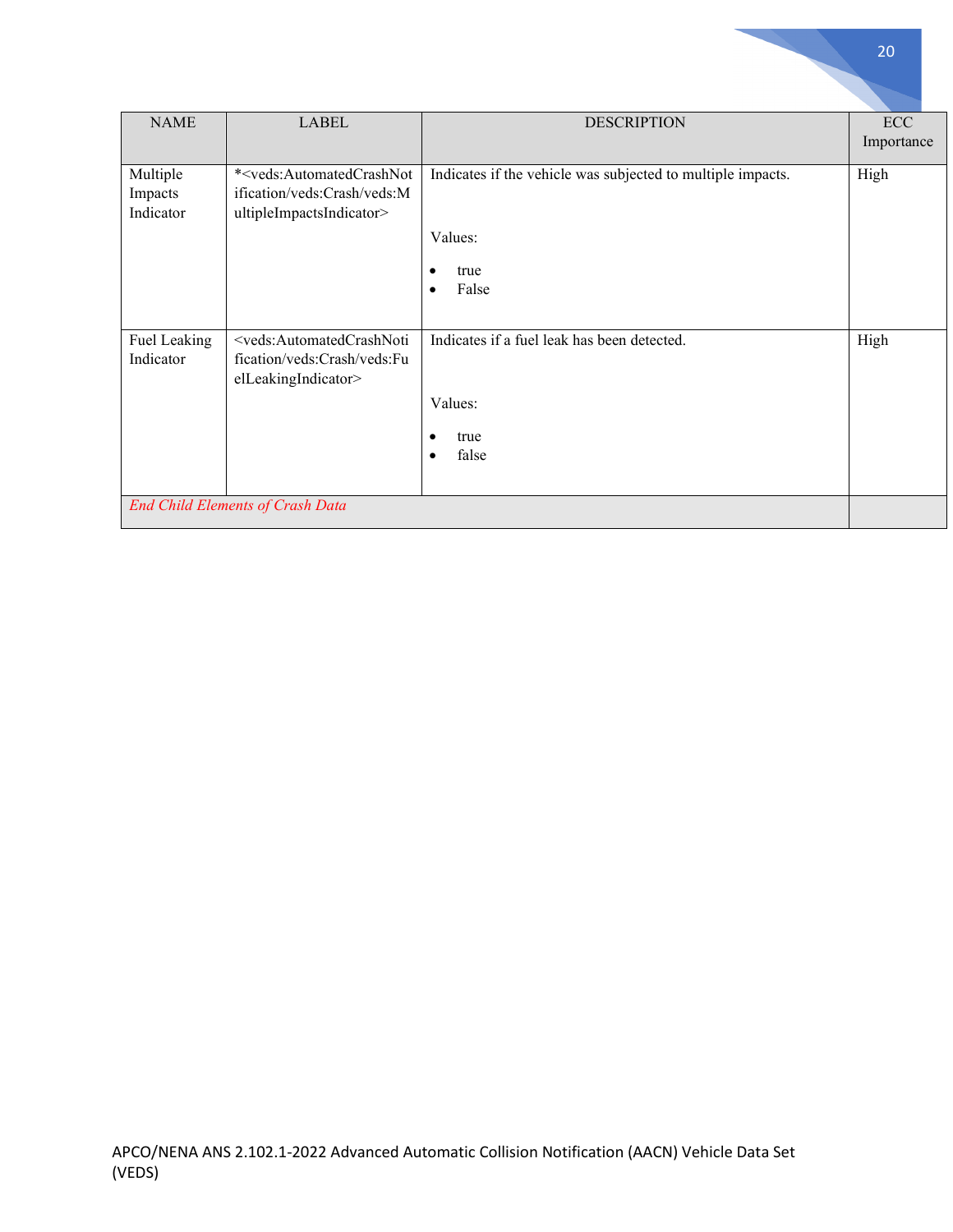

#### 3.3.5 **Crash Incident Location**

|                                                           |                                                                                                                                                                        | Describes the location of the incident using a set of child elements - Latitude, Longitude, Closest Civic Address<br>and/or Intersection <sup>10</sup>                                                                                                                                                                                                                                                                                                                                                                                                                                                                                                                                               |                          |
|-----------------------------------------------------------|------------------------------------------------------------------------------------------------------------------------------------------------------------------------|------------------------------------------------------------------------------------------------------------------------------------------------------------------------------------------------------------------------------------------------------------------------------------------------------------------------------------------------------------------------------------------------------------------------------------------------------------------------------------------------------------------------------------------------------------------------------------------------------------------------------------------------------------------------------------------------------|--------------------------|
|                                                           | Begin Child Elements of Crash Incident Location                                                                                                                        |                                                                                                                                                                                                                                                                                                                                                                                                                                                                                                                                                                                                                                                                                                      |                          |
| <b>NAME</b>                                               | <b>LABEL</b>                                                                                                                                                           | <b>DESCRIPTION</b>                                                                                                                                                                                                                                                                                                                                                                                                                                                                                                                                                                                                                                                                                   | <b>ECC</b><br>Importance |
| <b>Cross Street</b><br>Description<br>(Cross Street<br>1) | * <veds:automatedcrashnot<br>ification/nc:Location/nc:Loc<br/>ationCrossStreet/nc:CrossSt<br/>reetDescriptionText&gt;</veds:automatedcrashnot<br>                      | This is the closest cross street to the incident. May be the first<br>street of an intersection.<br>Format: Text                                                                                                                                                                                                                                                                                                                                                                                                                                                                                                                                                                                     | High                     |
| <b>Cross Street</b><br>Description<br>(Cross Street<br>2) | * <veds:automatedcrashnot<br>ification/nc:Location/nc:Loc<br/>ationCrossStreet/nc:CrossSt<br/>reetDescriptionText&gt;</veds:automatedcrashnot<br>                      | If two cross streets are indicated, this indicates the second. May<br>be the second street of an intersection.<br>Format: Text                                                                                                                                                                                                                                                                                                                                                                                                                                                                                                                                                                       | High                     |
| Datum                                                     | * <veds:automatedcrashnot<br>ification/nc:Location/nc:Loc<br/>ationTwoDimensionalGeogr<br/>aphicCoordinate/nc:Geogra<br/>phicDatumCode&gt;</veds:automatedcrashnot<br> | Map projection and coordinate system recommended for the<br>display of the Longitude and Latitude coordinates.<br>Example values permitted by the nc:GeographicDatumCode code<br>list.<br>NAR-C (Contiguous United States)<br>$\bullet$<br>NAR-A (Alaska)<br>$\bullet$<br>NAR-B (Canada)<br>$\bullet$<br>NAR-H (Hawaii)<br>$\bullet$<br>NAS-A (Eastern United States)<br>$\bullet$<br>NAS-B (Western United States)(Additional values are as<br>$\bullet$<br>specified in the nc:GeographicDatumCode code list))<br>NOTE: nc:GeographicDatumCode does not permit<br>WGS84 nor NAD83. However, VEDS is carried in an<br>NG9-1-1 call, which conveys a PIDF-LO that can use<br>WGS84 and other values. |                          |

<span id="page-20-0"></span><sup>&</sup>lt;sup>10</sup> As currently defined, VEDS conveys location in two dimensions (e.g., as latitude and longitude but not "Z-axis" information such as elevation, altitude, or height above ellipsoid). However, VEDS is not sent in isolation. It is sent in an NG9-1-1 call, which transmits location information in a PIDF-LO structure conveyed in the call signaling. The PIDF-LO format allows three-dimensional points in geospatial formats and Z-axis information such as floor in civic formats. In NG9-1-1, the location information conveyed at the SIP (call setup) level is the primary location used for routing and the default location used for dispatch in the absence of better location (such as location conveyed verbally by the caller during the call). The location information within VEDS is supplemental but can be more accurate than location information conveyed in the call setup, depending on how each location estimate is determined. As an example, in various situations location estimated by a vehicle can be more accurate than location estimated by a cellphone due to the vehicle's inherent advantages, such as greater power, more sensitive Global Navigation Satellite System (GNSS, e.g., GPS) reception capability, ability to use speed and heading information to compensate for GNSS fade or loss, etc. Location determination technologies deployed in vehicles (e.g., GNSS) typically support Z-axis information (depending on circumstances). For these reasons, it is recommended that enhancing VEDS to convey Z-axis information be a consideration for a future update.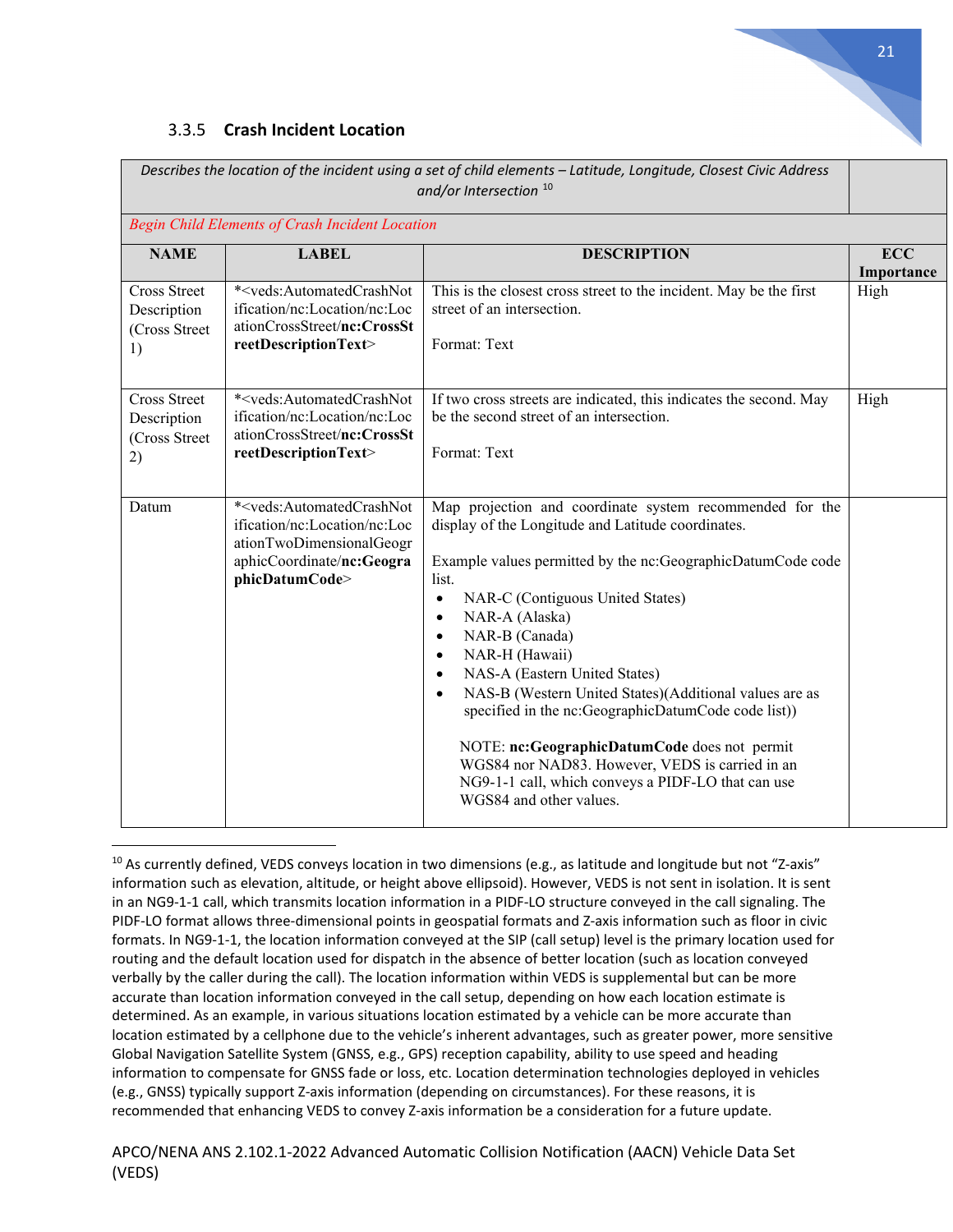| <b>NAME</b>                      | <b>LABEL</b>                                                                                                                                                                                                   | <b>DESCRIPTION</b>                                                                                                                                                                            | <b>ECC</b><br>Importance |
|----------------------------------|----------------------------------------------------------------------------------------------------------------------------------------------------------------------------------------------------------------|-----------------------------------------------------------------------------------------------------------------------------------------------------------------------------------------------|--------------------------|
| Latitude                         | * <veds:automatedcrashnot<br>ification/nc:Location/nc:Loc<br/>ationTwoDimensionalGeogr<br/>aphicCoordinate/nc:Geograp<br/>hicCoordinateLatitude/nc:L<br/>atitudeDegreeValue&gt;</veds:automatedcrashnot<br>    | Latitudinal coordinate of the incident site in decimal degrees (-90°<br>to $+90^\circ$ ). Child element of Location.<br>Format: $(+/-)$ 00.######<br>Omit value if latitude is unknown        | High                     |
| Longitude                        | * <veds:automatedcrashnot<br>ification/nc:Location/nc:Loc<br/>ationTwoDimensionalGeogr<br/>aphicCoordinate/nc:Geograp<br/>hicCoordinateLongitude/nc:<br/>LongitudeDegreeValue&gt;</veds:automatedcrashnot<br>  | Longitudinal coordinate of the incident site in decimal degrees (-<br>180 to $+180^{\circ}$ ). Child element of Location.<br>Format: $(+/-)$ 000.######<br>Omit value if longitude is unknown | High                     |
| Street<br>Number                 | * <veds:automatedcrashnot<br>ification/nc:Location/nc:Loc<br/>ationAddress/nc:Structured<br/>Address/nc:LocationStreet/n<br/>c:StreetNumberText&gt;</veds:automatedcrashnot<br>                                | A number that identifies a particular unit or location within a<br>street.<br>Format: Numeric                                                                                                 | High                     |
| <b>Street Pre</b><br>Directional | * <veds:automatedcrashnot<br>ification/nc:Location/nc:Loc<br/>ationAddress/nc:Structured<br/>Address/nc:LocationStreet/n<br/>c:StreetPredirectionalText<br/><math>\rm{&gt;}</math></veds:automatedcrashnot<br> | A direction that appears before a street name.<br>Format: Alpha                                                                                                                               | High                     |
| <b>Street Name</b>               | * <veds:automatedcrashnot<br>ification/nc:Location/nc:Loc<br/>ationAddress/nc:Structured<br/>Address/nc:LocationStreet/n<br/>c:StreetName&gt;</veds:automatedcrashnot<br>                                      | A name of a street.<br>Format: Text                                                                                                                                                           | High                     |
| <b>Street Type</b>               | * <veds:automatedcrashnot<br>ification/nc:Location/nc:Loc<br/>ationAddress/nc:Structured<br/>Address/nc:LocationStreet/n<br/>c:StreetCategoryText&gt;</veds:automatedcrashnot<br>                              | A kind of street.<br>Format: Text                                                                                                                                                             | High                     |
| <b>Street Post</b>               | * <veds:automatedcrashnot< td=""><td>A direction that appears after a street name.</td><td>High</td></veds:automatedcrashnot<>                                                                                 | A direction that appears after a street name.                                                                                                                                                 | High                     |

Street Post Directional

**t**>

*End Child Elements of Crash Incident Location*

ification/nc:Location/nc:Loc ationAddress/nc:Structured Address/nc:LocationStreet/**n c:StreetPostdirectionalTex**

Format: Text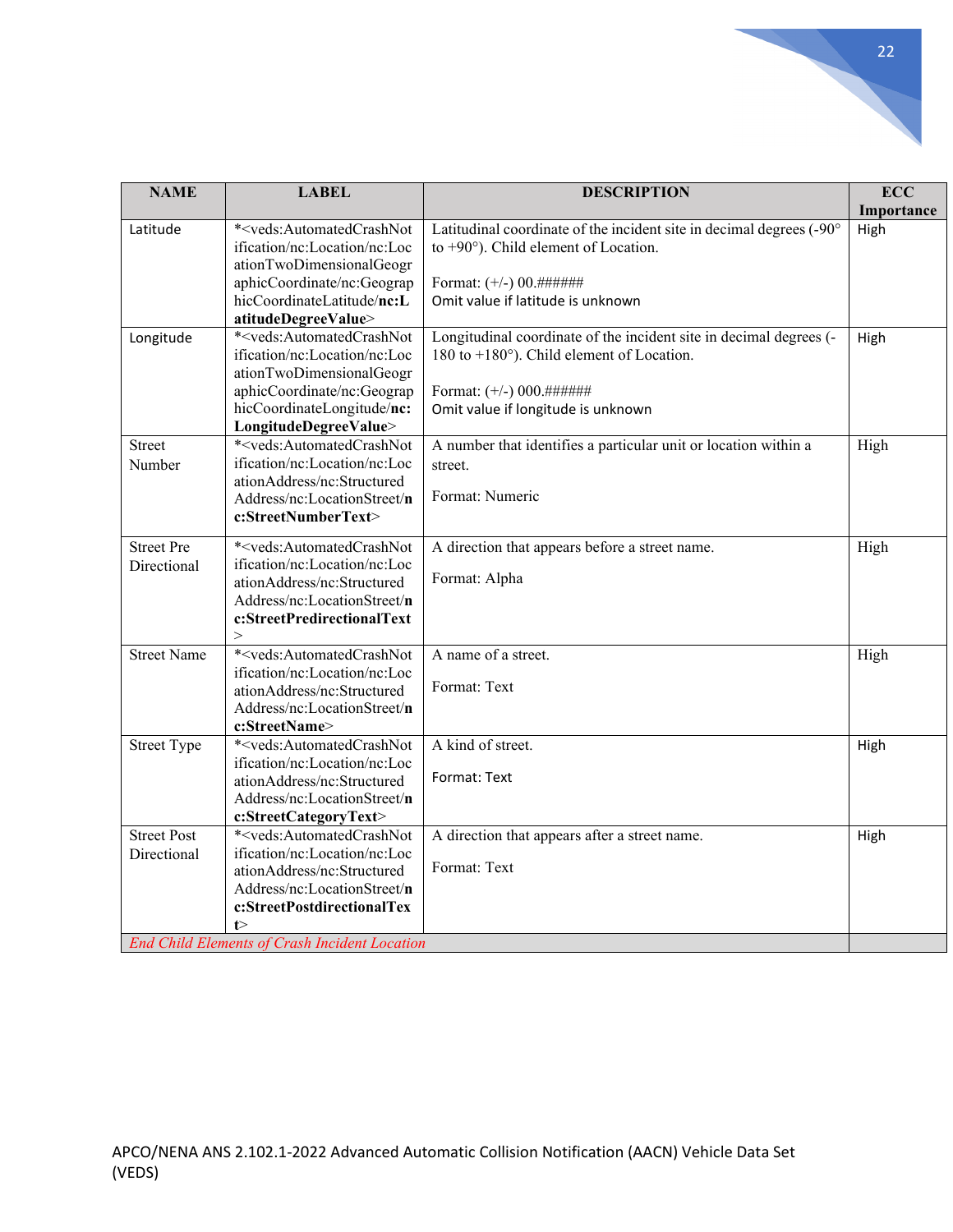

## 3.3.6 **Crash Vehicle**

| Data automatically generated by the incident originator. |                                                                                                                                         |                                                                                                                                                                                                                                                                                                                                                                                                                                                                                                                                                                                                                                                                                                                                                                                                                                                                                                                                                                                                                                                                                                                                                                                                                                                                                                                                                                                                                                                                                                                                                                                                                                                                                                                                                                                                                                         |            |
|----------------------------------------------------------|-----------------------------------------------------------------------------------------------------------------------------------------|-----------------------------------------------------------------------------------------------------------------------------------------------------------------------------------------------------------------------------------------------------------------------------------------------------------------------------------------------------------------------------------------------------------------------------------------------------------------------------------------------------------------------------------------------------------------------------------------------------------------------------------------------------------------------------------------------------------------------------------------------------------------------------------------------------------------------------------------------------------------------------------------------------------------------------------------------------------------------------------------------------------------------------------------------------------------------------------------------------------------------------------------------------------------------------------------------------------------------------------------------------------------------------------------------------------------------------------------------------------------------------------------------------------------------------------------------------------------------------------------------------------------------------------------------------------------------------------------------------------------------------------------------------------------------------------------------------------------------------------------------------------------------------------------------------------------------------------------|------------|
|                                                          | <b>Begin Child Elements of Vehicle Data</b>                                                                                             |                                                                                                                                                                                                                                                                                                                                                                                                                                                                                                                                                                                                                                                                                                                                                                                                                                                                                                                                                                                                                                                                                                                                                                                                                                                                                                                                                                                                                                                                                                                                                                                                                                                                                                                                                                                                                                         |            |
| <b>NAME</b>                                              | <b>LABEL</b>                                                                                                                            | <b>DESCRIPTION</b>                                                                                                                                                                                                                                                                                                                                                                                                                                                                                                                                                                                                                                                                                                                                                                                                                                                                                                                                                                                                                                                                                                                                                                                                                                                                                                                                                                                                                                                                                                                                                                                                                                                                                                                                                                                                                      | <b>ECC</b> |
|                                                          |                                                                                                                                         |                                                                                                                                                                                                                                                                                                                                                                                                                                                                                                                                                                                                                                                                                                                                                                                                                                                                                                                                                                                                                                                                                                                                                                                                                                                                                                                                                                                                                                                                                                                                                                                                                                                                                                                                                                                                                                         | Importance |
| Vehicle Body<br>Type                                     | * <veds:automatedcrashnot<br>ification/veds:Crash/veds:Cr<br/>ashVehicle/j:VehicleBodyC<br/>ategoryCode&gt;</veds:automatedcrashnot<br> | Vehicle Body Type.<br>Values: A code in the range 101 through 116, per NIEM 2.0:<br>101<br>Passenger Car<br>102<br>(Sport)Utility Vehicle<br>103<br>Passenger Van<br>104<br>Cargo Van $(10,000$ lbs $(4,536$ kg) or less)<br>105<br>Pick Up<br>106<br>Motor Home<br>107<br>School Bus<br>108<br><b>Transit Bus</b><br>109<br>Motor Coach<br>110<br>Other Bus<br>111<br>Motorcycle<br>112<br>Moped<br>113<br>Low Speed Vehicle<br>114<br>Other Light Trucks (10,000 lbs (4,536 kg) or less)<br>115<br>Medium/Heavy Trucks (more than 10,000 lbs (4,536)<br>kg)<br>Other<br>116<br>Notes:<br>Motorcycles (Includes motorcycles, motor scooters,<br>$\bullet$<br>mopeds, motor-powered bicycles, three-wheel motorcycles,<br>and All-Terrain Vehicles.) Typical vehicles have saddle type<br>seats and are steered by handlebars rather than steering<br>wheels<br>Passenger Vehicles (Includes Passenger Cars, Electric<br>$\bullet$<br>Vehicles, Alternate Propulsion Vehicles, Utility Vehicles,<br>Van-Based Light Trucks, Light Conventional Trucks, and<br>Other Light Conventional Trucks <10,000 lbs.) Typical<br>vehicles are those manufactured primarily for the purpose<br>of carrying passengers and single-unit vehicles pulling<br>recreational or other light trailers)<br><b>Buses</b> (All Buses except van-based)<br>$\bullet$<br>Motor Homes (All classes including light/medium/heavy<br>truck-based motor homes, and campers or unknown type<br>motor homes)<br>Heavy/Medium Vehicles 10,000-30,000 lbs (Typically<br>$\bullet$<br>trucks with dual rear wheels or more than two axles)<br>Semi-Truck (Big rig, transport vehicle, may be up to<br>$\bullet$<br>$120,000$ lbs)<br>Other Vehicles (Snowmobiles, farm vehicles, construction<br>$\bullet$<br>equipment other than trucks, street sweepers, dune buggy, | High       |
|                                                          |                                                                                                                                         | go-cart-golf cart, etc.)                                                                                                                                                                                                                                                                                                                                                                                                                                                                                                                                                                                                                                                                                                                                                                                                                                                                                                                                                                                                                                                                                                                                                                                                                                                                                                                                                                                                                                                                                                                                                                                                                                                                                                                                                                                                                |            |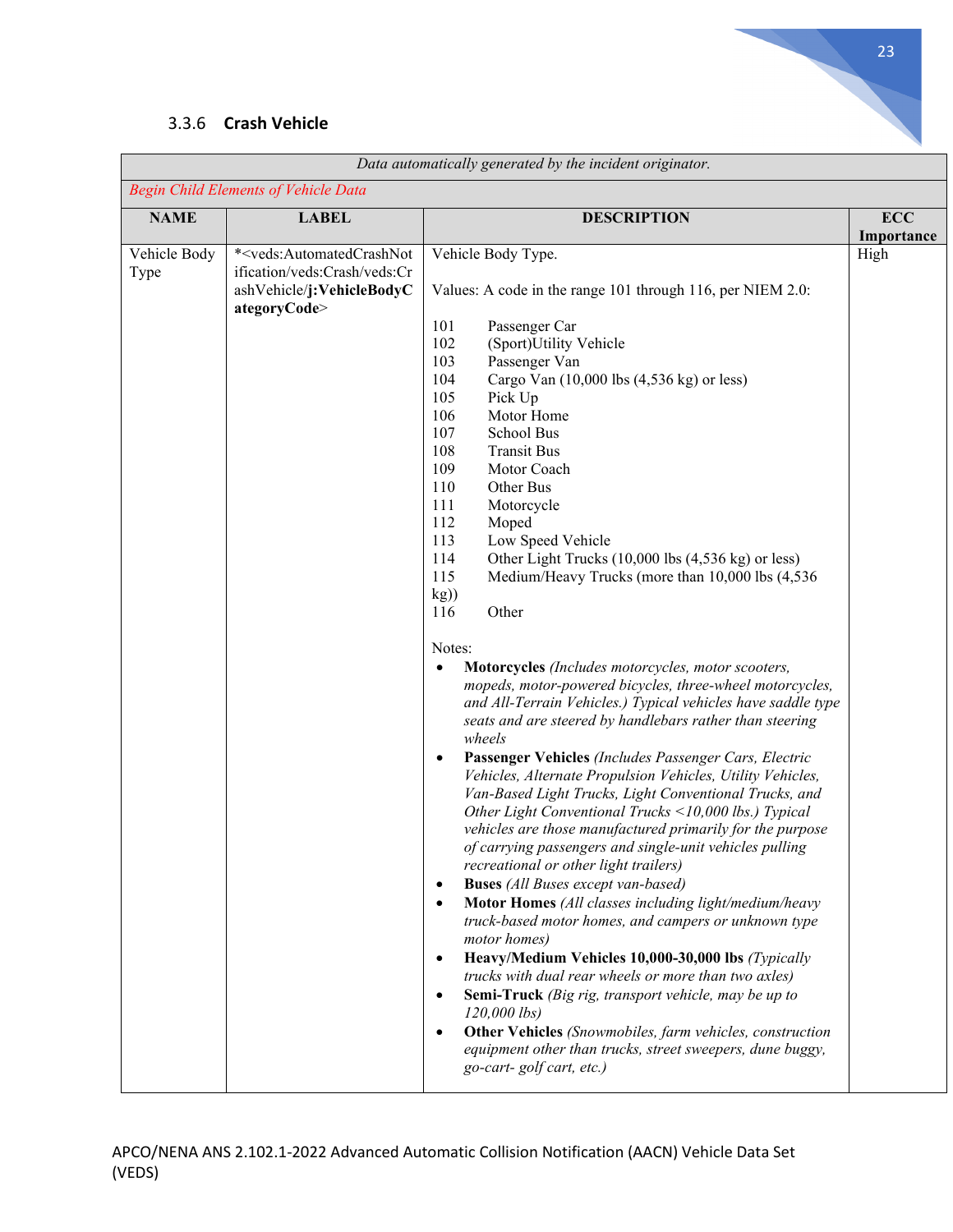| <b>NAME</b>           | <b>LABEL</b>                                                                                                                                        | <b>DESCRIPTION</b>                                           | <b>ECC</b> |
|-----------------------|-----------------------------------------------------------------------------------------------------------------------------------------------------|--------------------------------------------------------------|------------|
| DOT Number            | <veds:automatedcrashnotif< td=""><td>USDOT assigned vehicle number (if commercial); USDOT value</td><td>Importance</td></veds:automatedcrashnotif<> | USDOT assigned vehicle number (if commercial); USDOT value   | Importance |
|                       | ication/veds:Crash/veds:Cra                                                                                                                         | could be used for other purposes, i.e., LoJack, OnStar, etc. | Low        |
|                       | shVehicle/j:CommercialCa                                                                                                                            |                                                              |            |
|                       | rrierUSDOTNumber>                                                                                                                                   | Format: seven digits (NNNNNNN)                               |            |
| Make                  | * <veds:automatedcrashnot< td=""><td>Indicates vehicle make, e.g., Cadillac, Ford</td><td>High</td></veds:automatedcrashnot<>                       | Indicates vehicle make, e.g., Cadillac, Ford                 | High       |
|                       | ification/veds:Crash/veds:Cr                                                                                                                        |                                                              |            |
|                       | ashVehicle/nc:ItemMakeN                                                                                                                             | Format: Text                                                 |            |
|                       | ame                                                                                                                                                 |                                                              |            |
| Model                 | * <veds:automatedcrashnot< td=""><td>Indicates vehicle model, e.g., Escalade, Taurus</td><td>High</td></veds:automatedcrashnot<>                    | Indicates vehicle model, e.g., Escalade, Taurus              | High       |
|                       | ification/veds:Crash/veds:Cr                                                                                                                        |                                                              |            |
|                       | ashVehicle/nc:ItemModelN                                                                                                                            | Format: Text                                                 |            |
|                       | ame                                                                                                                                                 |                                                              |            |
| Model Year            | * <veds:automatedcrashnot< td=""><td>Indicates vehicle model year, e.g., 2002</td><td>Medium</td></veds:automatedcrashnot<>                         | Indicates vehicle model year, e.g., 2002                     | Medium     |
|                       | ification/veds:Crash/veds:Cr                                                                                                                        |                                                              |            |
|                       | ashVehicle/nc:ItemModelY                                                                                                                            | Format: normally a simple four-digit year, but any xsd:gYear |            |
|                       | earDate                                                                                                                                             | value is permitted                                           |            |
| Convertible           | * <veds:automatedcrashnot< td=""><td>Indicates whether a vehicle is a convertible.</td><td>Medium</td></veds:automatedcrashnot<>                    | Indicates whether a vehicle is a convertible.                | Medium     |
| Indicator             | ification/veds:Crash/veds:Cr                                                                                                                        |                                                              |            |
|                       | ashVehicle/veds:Convertibl                                                                                                                          | Values:                                                      |            |
|                       | eIndicator>                                                                                                                                         | true<br>$\bullet$                                            |            |
|                       |                                                                                                                                                     | false<br>$\bullet$                                           |            |
| Primary               | * <veds:automatedcrashnot< td=""><td>Indicates Primary Color of Vehicle.</td><td>High</td></veds:automatedcrashnot<>                                | Indicates Primary Color of Vehicle.                          | High       |
| Color                 | ification/veds:Crash/veds:Cr                                                                                                                        |                                                              |            |
|                       | ashVehicle/nc:Conveyance                                                                                                                            | Format: Text                                                 |            |
|                       | ColorPrimaryText>                                                                                                                                   |                                                              |            |
| Secondary             | <veds:automatedcrashnotif< td=""><td>Indicates Vehicle Secondary Color.</td><td>Low</td></veds:automatedcrashnotif<>                                | Indicates Vehicle Secondary Color.                           | Low        |
| Color                 | ication/veds:Crash/veds:Cra                                                                                                                         |                                                              |            |
|                       | shVehicle/nc:ConveyanceC                                                                                                                            | Format: Text                                                 |            |
|                       | olorSecondaryText>                                                                                                                                  |                                                              |            |
| <b>Interior Color</b> | <veds:automatedcrashnotif< td=""><td>Indicates Vehicle Interior Color.</td><td>Low</td></veds:automatedcrashnotif<>                                 | Indicates Vehicle Interior Color.                            | Low        |
|                       | ication/veds:Crash/veds:Cra                                                                                                                         |                                                              |            |
|                       | shVehicle/nc:VehicleColorI                                                                                                                          | Format: Text                                                 |            |
| Power Source          | nteriorText><br>* <veds:automatedcrashnot< td=""><td></td><td></td></veds:automatedcrashnot<>                                                       |                                                              |            |
|                       | ification/veds:Crash/veds:Cr                                                                                                                        | Indicates the nature of the power source.                    | Low        |
| Category              | ashVehicle/veds:PowerSou                                                                                                                            | Values:                                                      |            |
|                       | rceCategoryCode>                                                                                                                                    | MAIN (main battery)                                          |            |
|                       |                                                                                                                                                     | ٠                                                            |            |
|                       |                                                                                                                                                     | BACKUP (backup battery)-<br>٠                                |            |
|                       |                                                                                                                                                     | <b>OTHER</b><br>$\bullet$                                    |            |
| <b>VIN</b>            | <veds:automatedcrashnotif< td=""><td>Vehicle Identification Number, length of 17 characters.</td><td>Low</td></veds:automatedcrashnotif<>           | Vehicle Identification Number, length of 17 characters.      | Low        |
|                       | ication/veds:Crash/veds:Cra                                                                                                                         |                                                              |            |
|                       | shVehicle/nc:VehicleIdentifi                                                                                                                        | Format: Text                                                 |            |
|                       | cation/nc:IdentificationID>                                                                                                                         |                                                              |            |
| License Plate         | * <veds:automatedcrashnot< td=""><td>Indicates license plate number of vehicle.</td><td>High</td></veds:automatedcrashnot<>                         | Indicates license plate number of vehicle.                   | High       |
| Number                | ification/veds:Crash/veds:Cr                                                                                                                        |                                                              |            |
|                       | ashVehicle/nc:ConveyanceR                                                                                                                           |                                                              |            |
|                       | egistrationPlateIdentification                                                                                                                      | Format: Text                                                 |            |
|                       | /nc:IdentificationID>                                                                                                                               |                                                              |            |
|                       |                                                                                                                                                     |                                                              |            |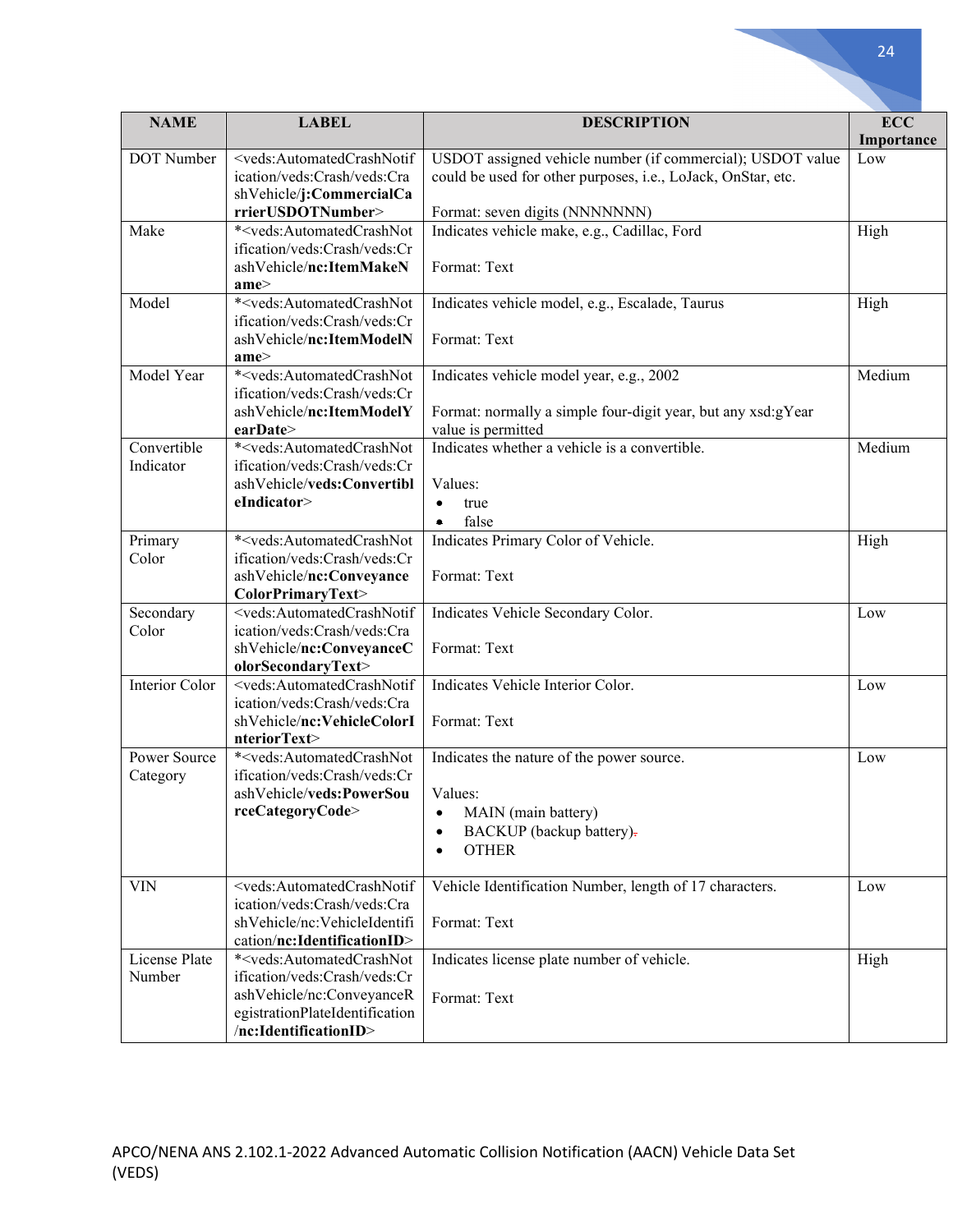| <b>NAME</b>                                                            | <b>LABEL</b>                                                                                                                                                                                                               | <b>DESCRIPTION</b>                                                                                                                                                                                                                                                                                                                                                                                                                                  | <b>ECC</b><br>Importance |
|------------------------------------------------------------------------|----------------------------------------------------------------------------------------------------------------------------------------------------------------------------------------------------------------------------|-----------------------------------------------------------------------------------------------------------------------------------------------------------------------------------------------------------------------------------------------------------------------------------------------------------------------------------------------------------------------------------------------------------------------------------------------------|--------------------------|
| License Plate<br><b>State Name</b>                                     | * <veds:automatedcrashnot<br>ification/veds:Crash/veds:Cr<br/>ashVehicle/nc:ConveyanceR<br/>egistrationPlateIdentification<br/>/nc:IdentificationJurisdicti<br/>onText&gt;</veds:automatedcrashnot<br>                     | Indicates the license plate state.<br>Values:<br>State abbreviation (United States and Mexico)<br>$\bullet$<br>Canadian province,<br>$\bullet$<br>Otherwise, full value if other location<br>$\bullet$                                                                                                                                                                                                                                              | High                     |
| Vehicle<br>Human<br>Driver<br>Engaged<br>Indicator                     | * <veds:automatedcrashnot<br>ification/veds:Crash/veds:Cr<br/>ashVehicle/veds:VehicleHu<br/>manDriverEngagedIndicator<br/><math>\rm{&gt;}</math></veds:automatedcrashnot<br>                                               | Format: Text<br>True indicates that the vehicle has detected that the human driver<br>was engaged (e.g., hands on the wheel, eyes on the road) at the<br>time that the data was collected during the crash.<br>Values:<br>true<br>false                                                                                                                                                                                                             | High                     |
| Vehicle<br>Propulsion<br>Storage Type                                  | * <veds:automatedcrashnot<br>ification/veds:Crash/veds:Cr<br/>ashVehicle/veds:VehiclePrp<br/>ulsionStorageCode&gt;</veds:automatedcrashnot<br>                                                                             | A code list that describes the method that is used to store energy<br>for a vehicle.<br>Values:<br>Gasoline = Gasoline Storage Present<br>٠<br><b>CNG</b><br>= Compressed Natural Gas Storage Present<br>Diesel<br>$=$ Diesel Storage Present<br>Electric = Electric Energy Storage Present<br>Ethanol = Ethanol Storage Present<br>Hydrogen = Hydrogen Storage Present<br><b>LPG</b><br>= Liquid Propane Gas Storage Present<br>Other<br>$=$ Other | High                     |
| Vehicle<br>Autonomous<br>Capability                                    | * <veds:automatedcrashnot<br>ification/veds:Crash/veds:Cr<br/>ashVehicle/veds:VehicleAut<br/>onomousCapabilityCode&gt;</veds:automatedcrashnot<br>                                                                         | Based on the SAE International's Standard J3016, this code list<br>classifies a system's level of sophistication.<br>Values:<br>$0 = Not$ Autonomous<br>$1 =$ Driver Assistance<br>$2$ = Partial Automation<br>$3 =$ Conditional Automation<br>$4 =$ High Automation<br>$5 =$ Complete Automation<br>Format: Numeric                                                                                                                                | High                     |
| Vehicle<br>Pedestrian<br>Protection<br>Device<br>Deployed<br>Indicator | * <veds:automatedcrashnot<br>ification/veds:Crash/veds:Cr<br/>ashVehicle/veds:VehiclePed<br/>estrianProtectionDeviceDepl<br/>oyedIndicator&gt;</veds:automatedcrashnot<br>                                                 | True indicates that the vehicle pedestrian protection device<br>deployed during the crash.<br>Values:<br>true<br>$\bullet$<br>false<br>$\bullet$                                                                                                                                                                                                                                                                                                    | High                     |
| Vehicle<br>Unladen<br>Weight                                           | <veds:automatedcrashnotif<br>ication/veds:Crash/veds:Cra<br/>shVehicle/nc:VehicleUnlade<br/>nWeightMeasure/nc:Measu<br/>rePointValue&gt;<br/><b>End Child Elements of Crash Vehicle Data</b></veds:automatedcrashnotif<br> | Indicates curbside weight of vehicle measured in pounds.<br>Format: a positive integer                                                                                                                                                                                                                                                                                                                                                              | Low                      |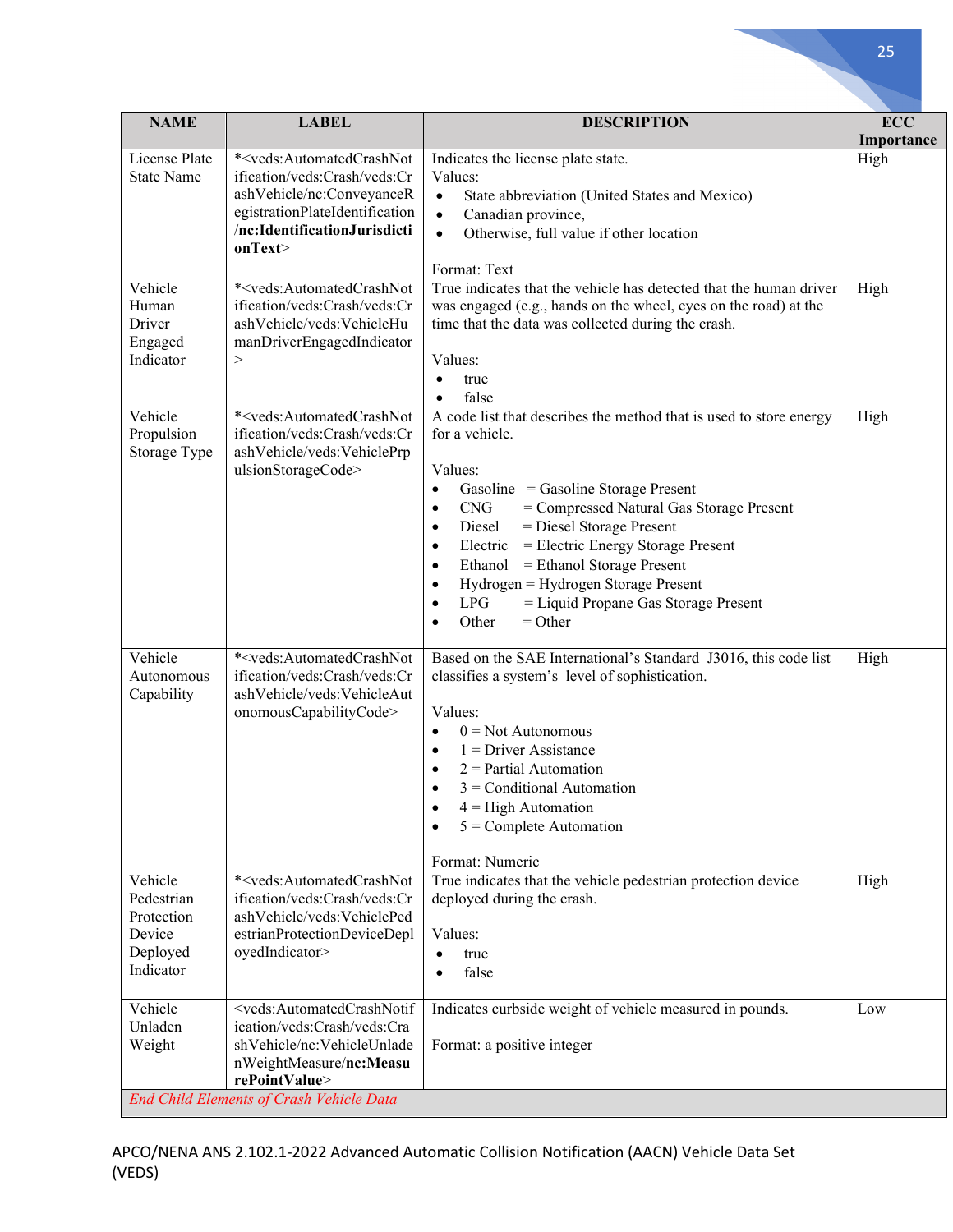

#### 3.3.6.1 Crash Pulse

| Crash Data About the Impact(s).                            |                                                                                                                                                                                                            |                                                                                                                                                                                                                                                                                                                                                                                                                                                              |                          |
|------------------------------------------------------------|------------------------------------------------------------------------------------------------------------------------------------------------------------------------------------------------------------|--------------------------------------------------------------------------------------------------------------------------------------------------------------------------------------------------------------------------------------------------------------------------------------------------------------------------------------------------------------------------------------------------------------------------------------------------------------|--------------------------|
| <b>Begin Child Element of Crash Pulse</b>                  |                                                                                                                                                                                                            |                                                                                                                                                                                                                                                                                                                                                                                                                                                              |                          |
| <b>NAME</b>                                                | <b>LABEL</b>                                                                                                                                                                                               | <b>DESCRIPTION</b>                                                                                                                                                                                                                                                                                                                                                                                                                                           | <b>ECC</b><br>Importance |
| Impact ID                                                  | * <veds:automatedcrashnot<br>ification/veds:Crash/veds:Cr<br/>ashVehicle/veds:VehicleCra<br/>shPulse/nc:ActivityIdentific<br/>ation/nc:IdentificationID&gt;</veds:automatedcrashnot<br>                    | Numerical and sequential impact identifier.<br>Values:<br>First<br>$\bullet$<br>Second<br>$\bullet$<br>Third<br>$\bullet$<br>Forth<br>$\bullet$<br>Fifth<br>$\bullet$<br>Sixth<br>$\bullet$<br>Seventh<br>$\bullet$<br>Eight<br>$\bullet$<br>Ninth<br>$\bullet$<br>Tenth<br>$\bullet$<br>$(\text{etc.})$<br>$\bullet$<br>Format: Text                                                                                                                        | Medium                   |
| Change in<br>Velocity<br>and<br>Change in<br>Velocity Unit | * <veds:automatedcrashnot<br>ification/veds:Crash/veds:Cr<br/>ashVehicle/veds:VehicleCra<br/>shPulse/veds:CrashPulseCh<br/>angeInVelocityMeasure/nc:<br/>MeasurePointValue&gt;</veds:automatedcrashnot<br> | Force of impact based on the change in velocity over the duration<br>of the crash pulse (measured in units of 0-999 KPH or MPH.<br>Format: The KPH or MPH numeric value and the string "MPH"<br>or "KPH," e.g.,<br><crashpulsechangeinvelocitymeasure><br/><nc:speedmeasure><br/><nc:measurepointvalue>100<br/></nc:measurepointvalue><br/><nc:measureunittext>MPH<br/></nc:measureunittext><br/></nc:speedmeasure><br/></crashpulsechangeinvelocitymeasure> | Medium                   |
| Principal<br>Direction of<br>Force                         | * <veds:automatedcrashnot<br>ification/veds:Crash/veds:Cr<br/>ashVehicle/veds:VehicleCra<br/>shPulse/veds:CrashPulsePr<br/>incipalDirectionOfForceV<br/>alue</veds:automatedcrashnot<br>                   | Principal direction of the force of the impact to nearest O'clock<br>Reading (valid numbers are integers 1 through 12, where 12<br>O'clock corresponds to a frontal collision, 3 O'clock corresponds<br>to a passenger side (right side) collision etc.                                                                                                                                                                                                      | Medium                   |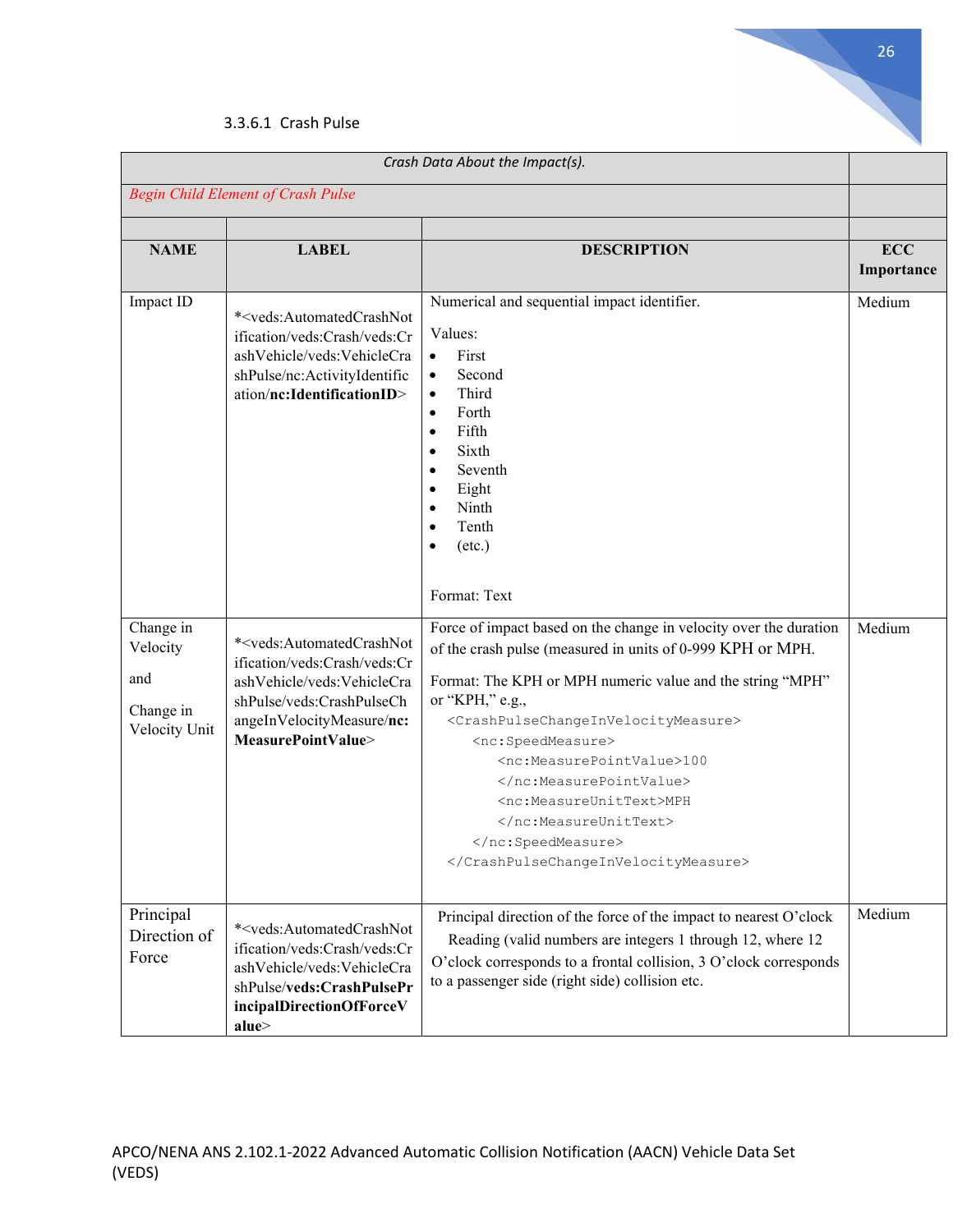| <b>NAME</b>                       | <b>LABEL</b>                                                                                                                                                                        | <b>DESCRIPTION</b>                                                                                                          | <b>ECC</b><br>Importance |
|-----------------------------------|-------------------------------------------------------------------------------------------------------------------------------------------------------------------------------------|-----------------------------------------------------------------------------------------------------------------------------|--------------------------|
| Rollover<br>Quarter Turns         | * <veds:automatedcrashnot<br>ification/veds:Crash/veds:Cr<br/>ashVehicle/veds:VehicleCra<br/>shPulse/veds:CrashPulseR<br/>olloverQuarterTurnsValu<br/>e</veds:automatedcrashnot<br> | Number of quarter turns in concert with a rollover. Expressed as<br>a non-negative integer.<br>Format: Non-negative integer | High                     |
| Roll Bar<br>Deployed<br>Indicator | * <veds:automatedcrashnot<br>ification/veds:Crash/veds:Cr<br/>ashVehicle/veds:VehicleRo<br/>llbarDeployedIndicator&gt;</veds:automatedcrashnot<br>                                  | Is Roll Bar Deployed?<br>Values:<br>true<br>false<br>$\bullet$                                                              | Medium                   |
| Digital Image<br>Location         | * <veds:automatedcrashnot<br>ification/veds:Crash/veds:Cr<br/>ashVehicle/nc:Image/nc:Bi<br/>naryLocationURI&gt;</veds:automatedcrashnot<br>                                         | URL where digital image is available. <sup>11</sup><br>Format: URL                                                          | Medium                   |
| Rollover<br>Indicator             | * <veds:automatedcrashnot<br>ification/veds:Crash/veds:Cr<br/>ashVehicle/veds:VehicleCra<br/>shPulse/veds:<br/>VehicleRolloverIndicator&gt;</veds:automatedcrashnot<br>             | Indicates if the vehicle rolled over.<br>Values:<br>true<br>false<br>$\bullet$                                              | High                     |
|                                   | <b>End Child Element of Crash Pulse</b>                                                                                                                                             |                                                                                                                             |                          |

<span id="page-26-0"></span><sup>&</sup>lt;sup>11</sup> Note that as specified in RFC 8148, NG-AACN allows the vehicle or TSP to indicate to the ECC that one or more on-board cameras are available, and for the ECC to request one or more camera feeds. See Gellens, R., Rosen, B., & Tschofenig, H., 2017, ["Next-Generation Vehicle-Initiated Emergency Calls", RFC 8148,](https://datatracker.ietf.org/doc/html/rfc8148)  https://datatracker.ietf.org/doc/html/rfc8148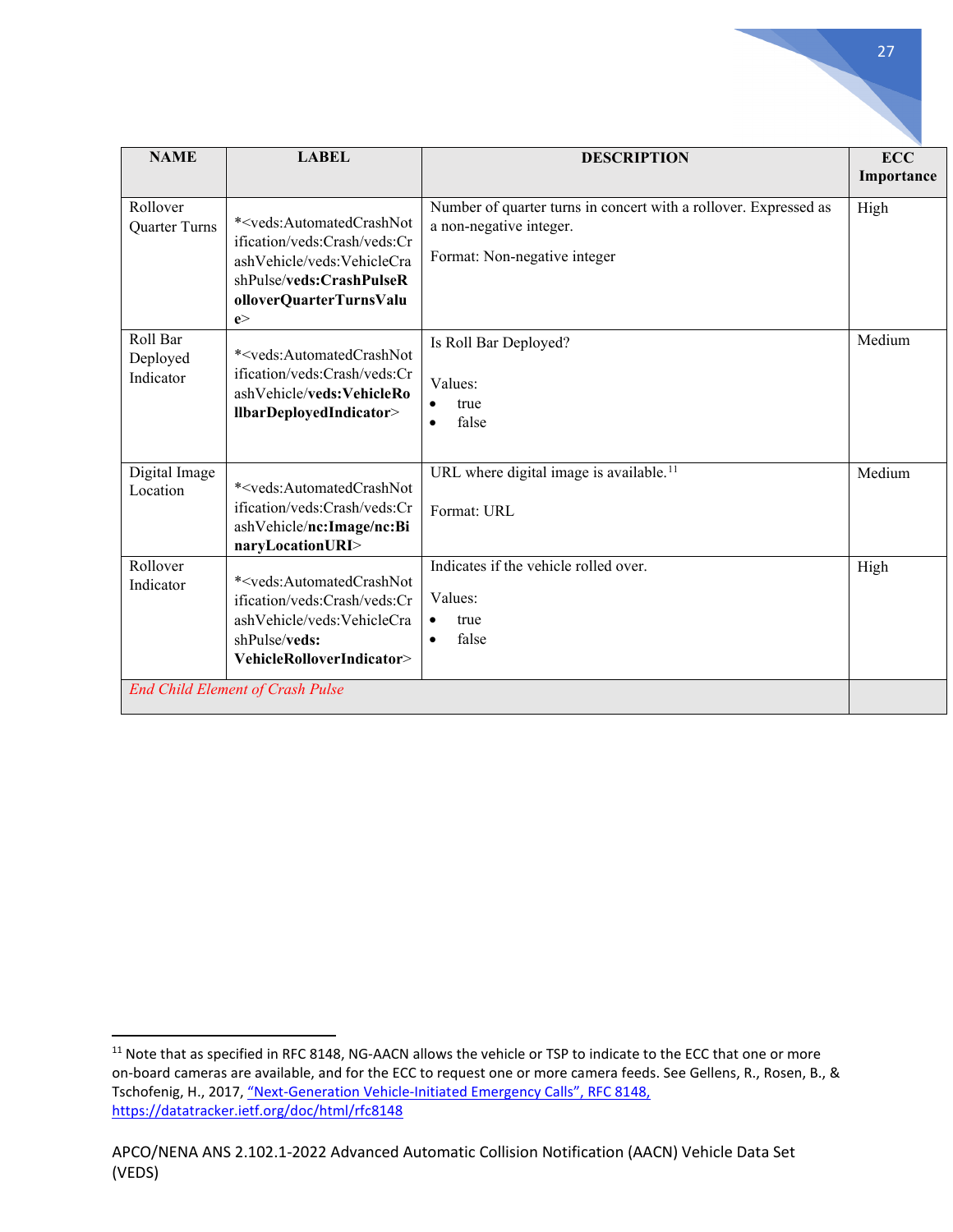| <b>Begin Child Elements of Seat</b> |                                                                                                                                                                           |                                                                                                                                                                                                                                                                                                                                       |                          |
|-------------------------------------|---------------------------------------------------------------------------------------------------------------------------------------------------------------------------|---------------------------------------------------------------------------------------------------------------------------------------------------------------------------------------------------------------------------------------------------------------------------------------------------------------------------------------|--------------------------|
| <b>NAME</b>                         | <b>LABEL</b>                                                                                                                                                              | <b>DESCRIPTION</b>                                                                                                                                                                                                                                                                                                                    | <b>ECC</b><br>Importance |
| Seat ID                             | <veds:automatedcrashnoti<br>fication/veds:Crash/veds:Cr<br/>ashVehicle/veds:VehicleSea<br/>t/veds:VehicleSeatLocatio<br/>nCategoryCode&gt;</veds:automatedcrashnoti<br>   | Indicates seatbelt and seat sensor data for individual seat<br>positions in the vehicle.<br>Required attribute Position.<br>Values 1-9:<br>1=Driver front<br>2=Passenger front<br>3=second row left<br>4=second row middle<br>5=second row right<br>6=third row left<br>7=third row middle<br>8=third row right<br>9=front row middle | High                     |
| Belt<br>Monitored<br>Indicator      | <veds:automatedcrashnoti<br>fication/veds:Crash/veds:Cr<br/>ashVehicle/veds:VehicleSea<br/>t/veds:VehicleSeatbeltMon<br/>itoredIndicator&gt;</veds:automatedcrashnoti<br> | Indicates if this seatbelt is being monitored.<br>Values:<br>true<br>$\bullet$<br>false<br>$\bullet$                                                                                                                                                                                                                                  | Low                      |
| <b>Belt Fastened</b><br>Indicator   | * <veds:automatedcrashnot<br>ification/veds:Crash/veds:Cr<br/>ashVehicle/veds:VehicleSea<br/>t/veds:VehicleSeatbeltFast<br/>enedIndicator&gt;</veds:automatedcrashnot<br> | Indicates if this seatbelt is fastened.<br>Values:<br>true<br>$\bullet$<br>false<br>$\bullet$                                                                                                                                                                                                                                         | High                     |
| Occupied<br>Indicator               | <veds:automatedcrashnoti<br>fication/veds:Crash/veds:Cr<br/>ashVehicle/veds:VehicleSea<br/>t/veds:VehicleSeatOccupie<br/>dIndicator&gt;</veds:automatedcrashnoti<br>      | Indicates if this seat sensor determines seat is occupied.<br>Values:<br>true<br>$\bullet$<br>false<br>$\bullet$                                                                                                                                                                                                                      | High                     |
| <b>End Child Elements of Seat</b>   |                                                                                                                                                                           |                                                                                                                                                                                                                                                                                                                                       |                          |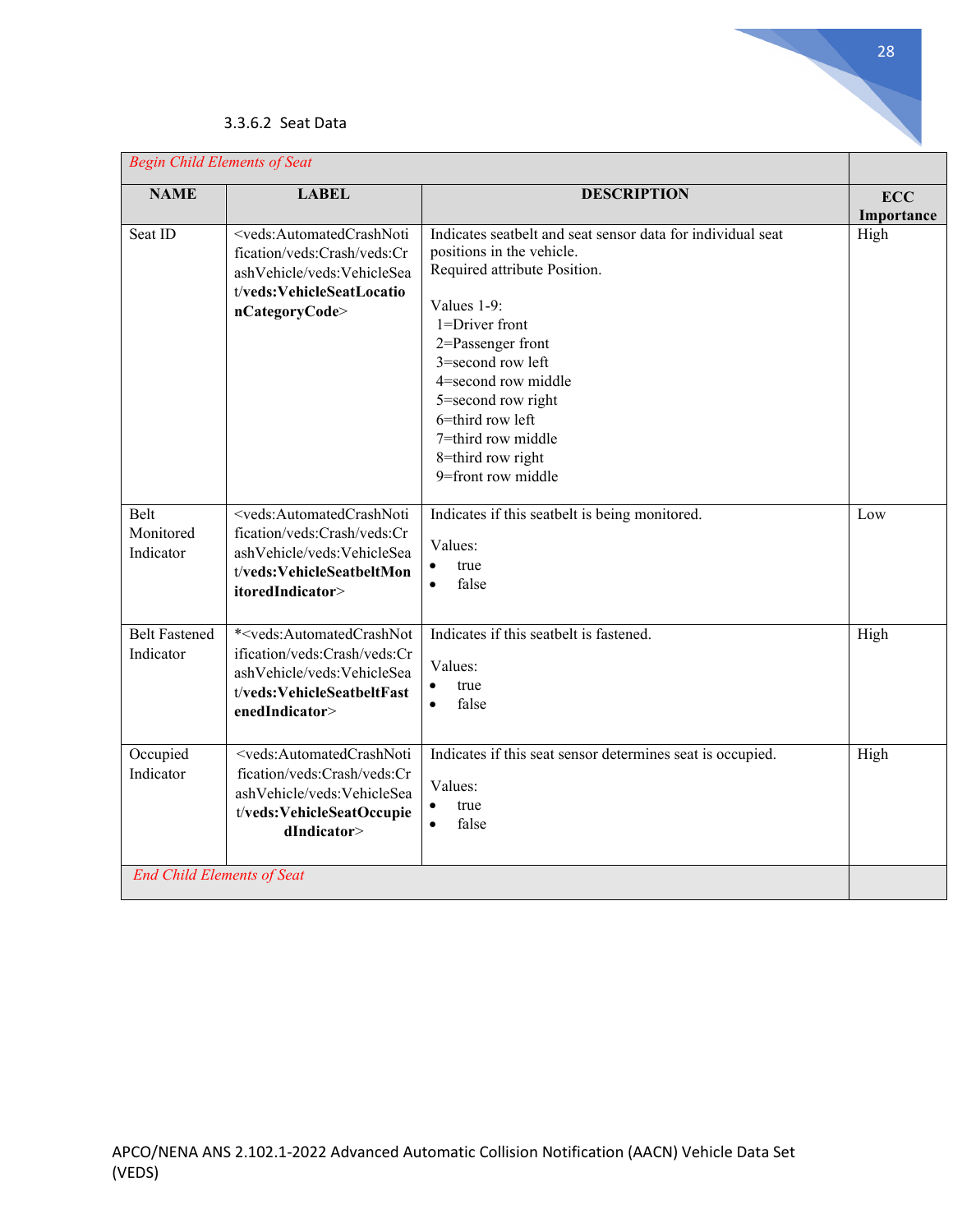

### 3.3.6.3 Airbag

| <b>NAME</b>                     | <b>LABEL</b>                                                                                                                                            | <b>DESCRIPTION</b>                                                                                                                                                                                                  | <b>ECC</b><br>Importance |
|---------------------------------|---------------------------------------------------------------------------------------------------------------------------------------------------------|---------------------------------------------------------------------------------------------------------------------------------------------------------------------------------------------------------------------|--------------------------|
| Airbag<br>Deployed<br>Indicator | * <veds:automatedcrashnot<br>ification/veds:Crash/veds:Cr<br/>ashVehicle/veds:Airbag/ved<br/>s:AirbagDeployedIndicato<br/>r</veds:automatedcrashnot<br> | Indicates if this airbag is deployed.<br>Values:<br>true<br>٠<br>false<br>$\bullet$                                                                                                                                 | High                     |
| Airbag<br>category              | <veds:automatedcrashnoti<br>fication/veds:Crash/veds:Cr<br/>ashVehicle/veds:Airbag/ved<br/>s:AirbagCategoryCode&gt;</veds:automatedcrashnoti<br>        | Categorizes this airbag.<br>Values:<br>FRONT (front)<br>$\bullet$<br>SIDE (side)<br>$\bullet$<br>CURTAIN (curtain)<br>$\bullet$<br>ROOF (roof)<br>$\bullet$<br>SEAT (seat belt airbag)<br>$\bullet$<br>Format: Text | High                     |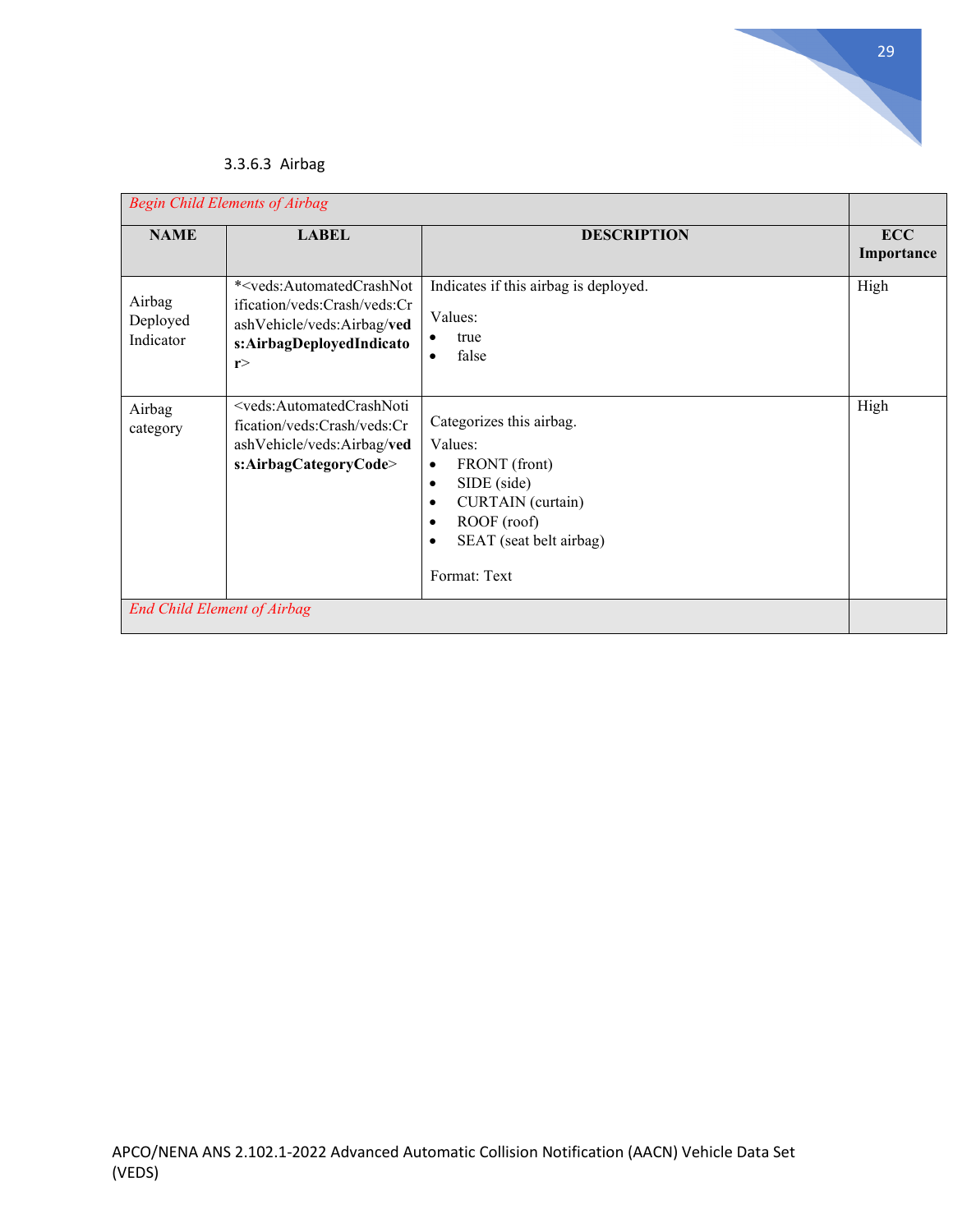

### 3.3.7 **Individuals Associated with the Vehicle**

|                                             |                                                                                                                                                                      | Common details about any person involved in a traffic accident or other incident.                                                                                                                                                                                                                                                                                                                             |                          |
|---------------------------------------------|----------------------------------------------------------------------------------------------------------------------------------------------------------------------|---------------------------------------------------------------------------------------------------------------------------------------------------------------------------------------------------------------------------------------------------------------------------------------------------------------------------------------------------------------------------------------------------------------|--------------------------|
| <b>Begin Child Elements of Crash Person</b> |                                                                                                                                                                      |                                                                                                                                                                                                                                                                                                                                                                                                               |                          |
| <b>NAME</b>                                 | <b>LABEL</b>                                                                                                                                                         | <b>DESCRIPTION</b>                                                                                                                                                                                                                                                                                                                                                                                            | <b>ECC</b><br>Importance |
| Person ID                                   | * <veds:automatedcrashnot<br>ification/veds:Crash/veds:Cr<br/>ashPerson/veds:CrashPerson<br/>Identification/nc:Identificat<br/>ionID&gt;</veds:automatedcrashnot<br> | A sequential identification assigned to each person involved in a<br>crash or other incident. First person has the value 0, second<br>person has the value 1, etc.<br>Format: Numeric                                                                                                                                                                                                                         | Low                      |
| Person Role<br>Category                     | * <veds:automatedcrashnot<br>ification/veds:Crash/veds:Cr<br/>ashPerson/nc:RoleOfPerso<br/>nReference&gt;</veds:automatedcrashnot<br>                                | Describes the role of any person involved in the crash or other<br>incident. This field may occur multiple times<br>Values:<br>CONFIRMED (Confirmed Driver)<br>$\bullet$<br>PRIMARY (Primary Driver)<br>$\bullet$<br>FREQUENT (Frequent Driver)<br>$\bullet$<br>PASSENGER (Passenger)<br>$\bullet$<br>SUBSCRIBER (Telematics Service Subscriber)<br>$\bullet$<br><b>OWNER</b> (Vehicle Owner)<br>Format: Text | Medium                   |
| Person Full<br>Name                         | * <veds:automatedcrashnot<br>ification/veds:Person/nc:Per<br/>sonName/nc:PersonFullNa<br/>me</veds:automatedcrashnot<br>                                             | Name of the associated person.<br>Format: Text                                                                                                                                                                                                                                                                                                                                                                | High                     |
| Date of Birth                               | * <veds:automatedcrashnot<br>ification/veds:Person/nc:Pe<br/>rsonBirthDate/nc:Date&gt;</veds:automatedcrashnot<br>                                                   | Date of Birth for the Associated Individual expressed as at four-<br>digit year, hyphen, two-digit month, hyphen, two-digit day.<br>Format: yyyy-mm-dd.                                                                                                                                                                                                                                                       | Low                      |
| Sex                                         | * <veds:automatedcrashnot<br>ification/veds:Person/nc:Pe<br/>rsonSexCode&gt;</veds:automatedcrashnot<br>                                                             | Indicates the gender identity of the person.<br>Values:<br>$M = Male$<br>$F =$ Female <sup>12</sup>                                                                                                                                                                                                                                                                                                           | Medium                   |

<span id="page-29-0"></span><sup>&</sup>lt;sup>12</sup> A future revision of VEDS should add a nonbinary option.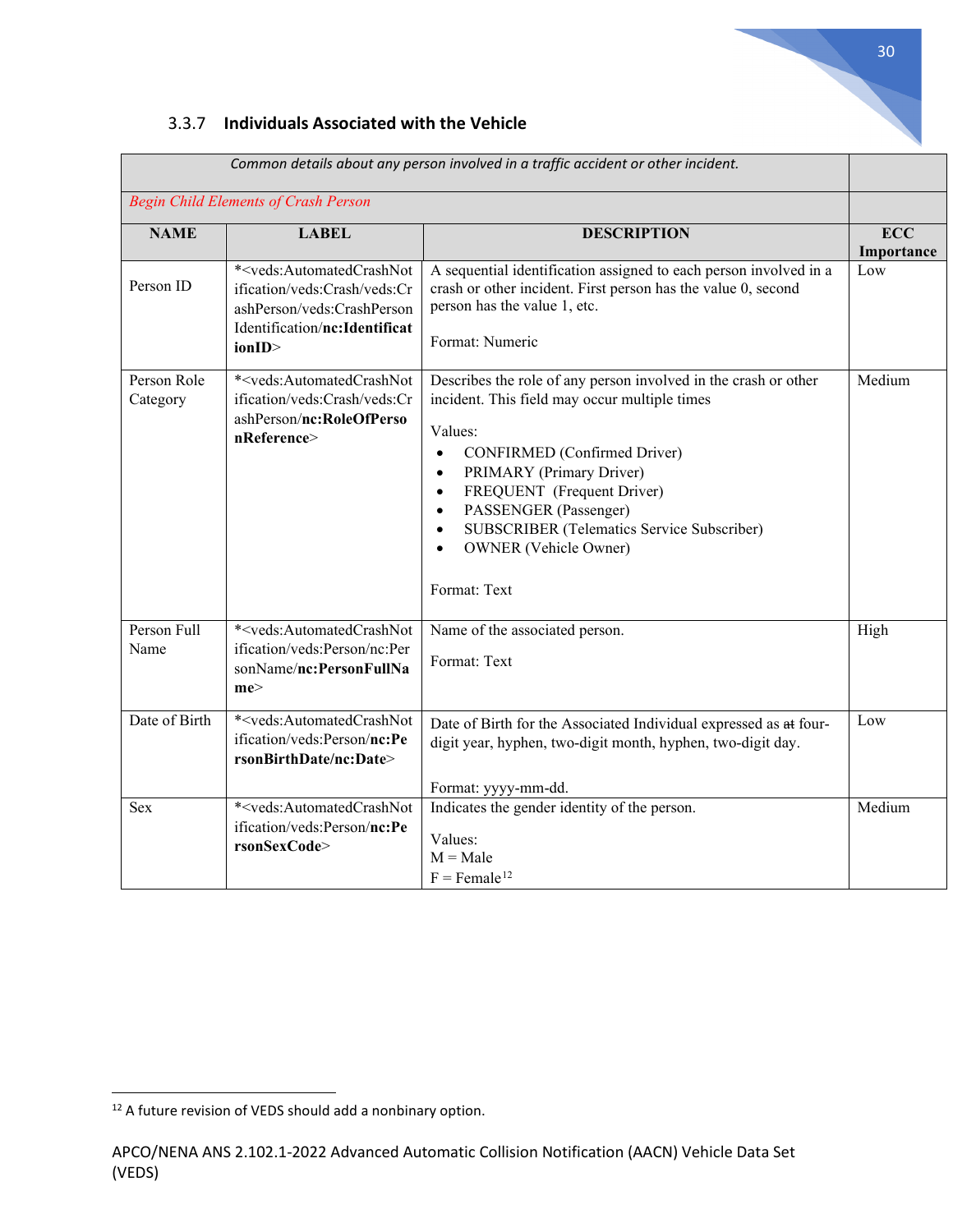| <b>NAME</b>                                    | <b>LABEL</b>                                                                                                                         | <b>DESCRIPTION</b>                                                                                                                                                                                                                                                                                                                                                     | <b>ECC</b> |
|------------------------------------------------|--------------------------------------------------------------------------------------------------------------------------------------|------------------------------------------------------------------------------------------------------------------------------------------------------------------------------------------------------------------------------------------------------------------------------------------------------------------------------------------------------------------------|------------|
|                                                |                                                                                                                                      |                                                                                                                                                                                                                                                                                                                                                                        | Importance |
| Primary<br>Language <sup>13</sup><br>Category  | <veds:automatedcrashnoti<br>fication/veds:Person/nc:Pers<br/>onPrimaryLanguage/nc:Lan<br/>guageName&gt;</veds:automatedcrashnoti<br> | Primary Language.<br>Values:<br>English<br>Spanish<br>$\bullet$<br>French<br>$\bullet$<br>German<br>$\bullet$<br>Russian<br>$\bullet$<br>Japanese<br>$\bullet$<br>Chinese<br>$\bullet$<br>Arabic<br>$\bullet$<br>Italian<br>$\bullet$<br>Korean<br>$\bullet$<br>Portuguese<br>$\bullet$<br>Vietnamese<br>$\bullet$<br>(Other - Specified as Open Text)<br>Format: Text | Low        |
| Hearing <sup>14</sup><br>Impaired<br>Indicator | <veds:automatedcrashnoti<br>fication/veds:Person/veds:P<br/>ersonHearingImpairedInd<br/>icator&gt;</veds:automatedcrashnoti<br>      | Indicates whether the person is hearing impaired.<br>Values:<br>true<br>false                                                                                                                                                                                                                                                                                          | High       |
| Mobility<br>Impaired<br>Indicator              | <veds:automatedcrashnoti<br>fication/veds:Person/veds:P<br/>ersonMobilityImpairedInd<br/>icator&gt;</veds:automatedcrashnoti<br>     | Indicates whether the person is mobility impaired<br>Values:<br>true<br>٠<br>false                                                                                                                                                                                                                                                                                     | Medium     |

<span id="page-30-0"></span><sup>&</sup>lt;sup>13</sup> Since VEDS is transmitted inside an NG9-1-1 call, RFC 8373, "Negotiating Human Language in Real-Time Communications" provides a mechanism to negotiate human language and modality (spoken, text, signed) during call set-up. This mechanism is supported by the NENA Next-Generation 9-1-1 (i3v3) architecture and policy-based routing. See Gellens, R., 2018, "Negotiating Human Language in Real-Time Communications", RFC 8373, <https://datatracker.ietf.org/doc/html/rfc8373>

<span id="page-30-1"></span><sup>&</sup>lt;sup>14</sup> Since VEDS is transmitted inside an NG9-1-1 call, RFC 8373, "Negotiating Human Language in Real-Time Communications" provides a mechanism to negotiate human language and modality (spoken, text, signed) during call set-up. This mechanism is supported by the NENA Next-Generation 9-1-1 (i3v3) architecture and policy-based routing. See Gellens, R., 2018, "Negotiating Human Language in Real-Time Communications", RFC 8373, <https://datatracker.ietf.org/doc/html/rfc8373>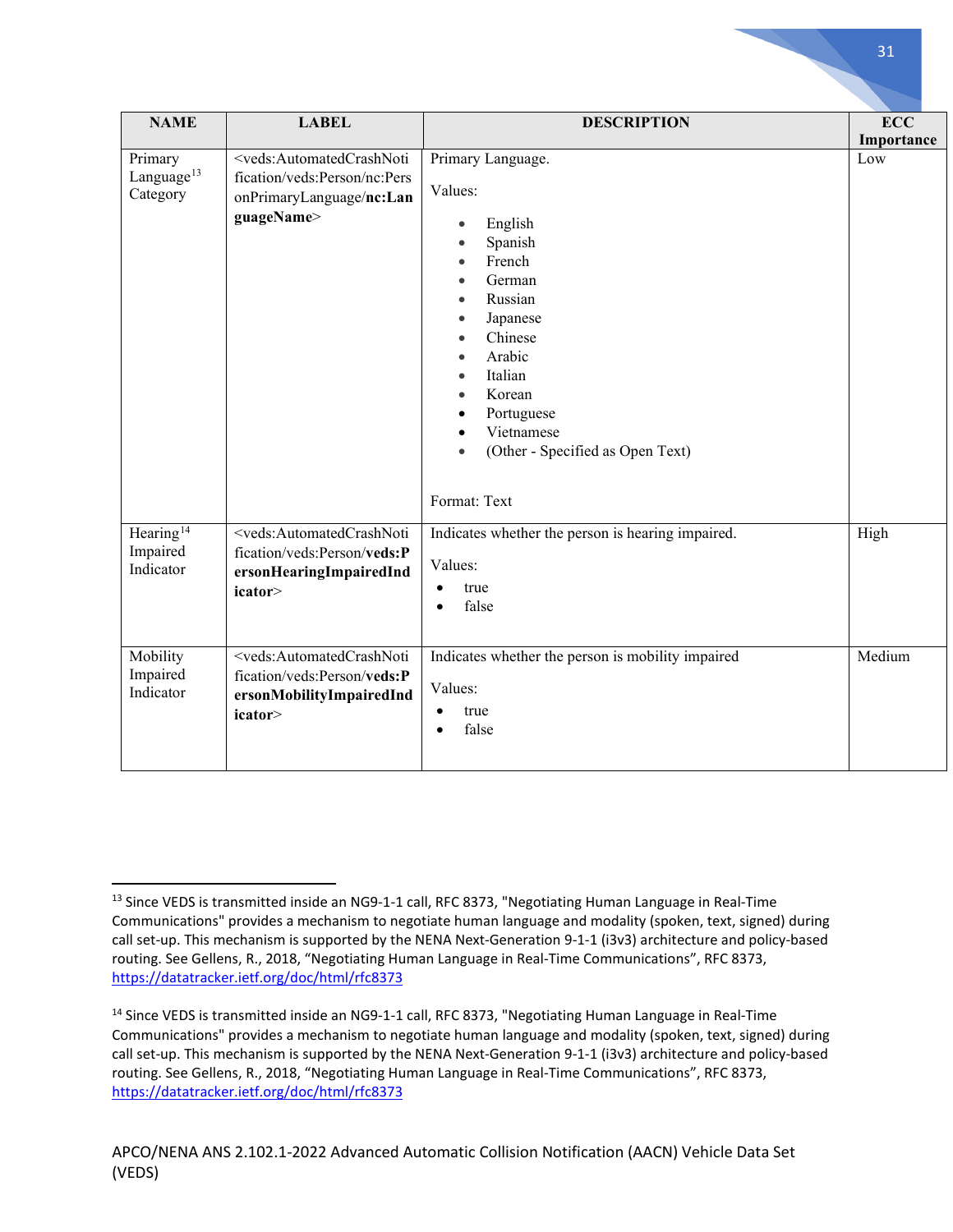| <b>NAME</b>            | <b>LABEL</b>                                                                                                                                     | <b>DESCRIPTION</b>                                            | <b>ECC</b> |
|------------------------|--------------------------------------------------------------------------------------------------------------------------------------------------|---------------------------------------------------------------|------------|
|                        |                                                                                                                                                  |                                                               | Importance |
| Speech                 | <veds:automatedcrashnoti< td=""><td>Indicates whether the person is speech impaired.</td><td>Medium</td></veds:automatedcrashnoti<>              | Indicates whether the person is speech impaired.              | Medium     |
| Impaired <sup>15</sup> | fication/veds:Person/veds:P                                                                                                                      |                                                               |            |
| Indicator              | ersonSpeechImpairedIndi                                                                                                                          | Values:                                                       |            |
|                        | cator>                                                                                                                                           | true                                                          |            |
|                        |                                                                                                                                                  | false                                                         |            |
|                        |                                                                                                                                                  |                                                               |            |
| Other                  | <veds:automatedcrashnoti< td=""><td>Other condition information that may be of use to responders.</td><td>Medium</td></veds:automatedcrashnoti<> | Other condition information that may be of use to responders. | Medium     |
| Conditions             | fication/veds:Person/veds:P                                                                                                                      |                                                               |            |
|                        | ersonOtherConditionsText                                                                                                                         | Format: Text                                                  |            |
|                        | >                                                                                                                                                |                                                               |            |
|                        |                                                                                                                                                  |                                                               |            |
| Driver's               | <veds:automatedcrashnoti< td=""><td>Driver License Number. (If applicable)</td><td>Medium</td></veds:automatedcrashnoti<>                        | Driver License Number. (If applicable)                        | Medium     |
| License ID             | fication/veds:Person/nc:Driv                                                                                                                     | Format: Text                                                  |            |
|                        | erLicense/nc:DriverLicenseI                                                                                                                      |                                                               |            |
|                        | dentification/nc:Identificati                                                                                                                    |                                                               |            |
|                        | onID                                                                                                                                             |                                                               |            |
| Driver's               | <veds:automatedcrashnoti< td=""><td>Driver's License State or Province (If applicable)</td><td>Medium</td></veds:automatedcrashnoti<>            | Driver's License State or Province (If applicable)            | Medium     |
| License State          | fication/yeds:Person/nc:Driv                                                                                                                     | Format: Text                                                  |            |
|                        | erLicense/nc:DriverLicenseI<br>dentification/nc:Identificati                                                                                     |                                                               |            |
|                        | onJurisdictionText>                                                                                                                              |                                                               |            |
|                        |                                                                                                                                                  |                                                               |            |
|                        | <b>End Child Elements of Crash Person</b>                                                                                                        |                                                               |            |

### 3.3.7.1 Each Emergency Contact

| <b>Begin Child Elements of Each Emergency Contact</b> |                                                                                                                                                  |                                                                 |                   |
|-------------------------------------------------------|--------------------------------------------------------------------------------------------------------------------------------------------------|-----------------------------------------------------------------|-------------------|
| <b>NAME</b>                                           | <b>LABEL</b>                                                                                                                                     | <b>DESCRIPTION</b>                                              | ECC<br>Importance |
| Contact ID                                            | <veds:automatedcrashnoti<br>fication/veds:ContactInform<br/>ation/veds:ContactIdentific<br/>ation&gt;</veds:automatedcrashnoti<br>               | ID for each emergency contact: 0 to infinity<br>Format: Numeric | Medium            |
| Emergency<br>Contact<br>Name                          | <veds:automatedcrashnoti<br>fication/veds:ContactInform<br/>ation/nc:ContactEntityDes<br/>cription<math>Text</math></veds:automatedcrashnoti<br> | Name of Emergency Contact<br>Format: Text                       | Medium            |

<span id="page-31-0"></span><sup>15</sup> Since VEDS is transmitted inside an NG9-1-1 call, RFC 8373, "Negotiating Human Language in Real-Time Communications", provides a mechanism to negotiate human language and modality (spoken, text, signed) during call set-up. This mechanism is supported by the NENA i3 standard for NG9-1-1 and policy-based routing. See Gellens, R., 2018, "Negotiating Human Language in Real-Time Communications", RFC 8373, <https://datatracker.ietf.org/doc/html/rfc8373>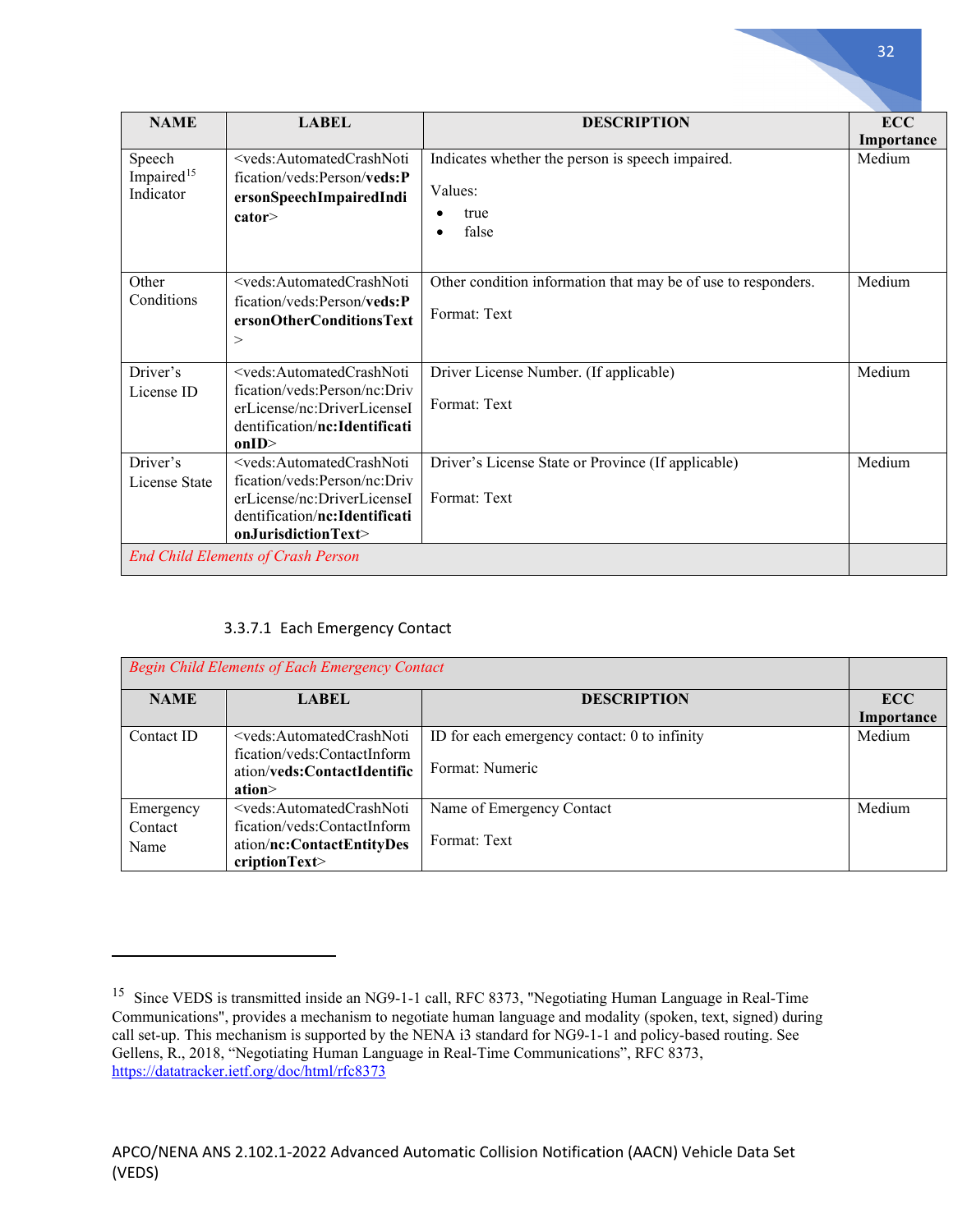| Emergency                                           | <veds:automatedcrashnoti< td=""><td>Full Address of Emergency Contact</td><td>Low</td></veds:automatedcrashnoti<>                                 | Full Address of Emergency Contact                              | Low    |
|-----------------------------------------------------|---------------------------------------------------------------------------------------------------------------------------------------------------|----------------------------------------------------------------|--------|
| Contact                                             | fication/veds:ContactInform                                                                                                                       |                                                                |        |
| <b>Address Full</b>                                 | ation/nc:ContactMailingAdd                                                                                                                        | Format: Text                                                   |        |
|                                                     | ress/nc:AddressFullText>                                                                                                                          |                                                                |        |
| Emergency                                           | <veds:automatedcrashnoti< td=""><td>Emergency contact primary contact device number identification</td><td>Medium</td></veds:automatedcrashnoti<> | Emergency contact primary contact device number identification | Medium |
| Contact                                             | fication/veds:ContactInform                                                                                                                       | i.e., Telephone or pager                                       |        |
| Primary                                             | ation/nc:ContactTelephone                                                                                                                         |                                                                |        |
| Device ID                                           | Number/nc:FullTelephone                                                                                                                           | Format: NPA-NXX-LINE                                           |        |
|                                                     | Number>                                                                                                                                           |                                                                |        |
|                                                     |                                                                                                                                                   |                                                                |        |
|                                                     |                                                                                                                                                   |                                                                |        |
| <b>End Child Elements of Each Emergency Contact</b> |                                                                                                                                                   |                                                                |        |
|                                                     |                                                                                                                                                   |                                                                |        |

### **3.4 Post-Crash On-Scene Data**

*Information gathered by inquiries of the incident originator or agencies on the scene responding to the incident.*

**Note: Remaining Post-Crash On-Scene Data was decided by the AACN Joint APCO/NENA Data Standardization Workgroup to be Out-of-Scope in providing a data set that TSPs could use to send crash notifications to 9-1-1 PSAPs for initial dispatch purposes and moving forward with pilots. The Section 3.4 dataset will be reintroduced at a later date once considered within scope and after the initial pilots with the TSPs/PSAPs have been achieved.**

## **3.5 Personal Medical Data (Placeholder)**

*Medical information previously known and stored by the incident originator or a third party provider.*

**Individuals Associated with the Vehicle Having a Role and/or Occupants**

**Information for each individual listed under personal medical data subscription with required attribute: id.**

**Note: Personal Medical Data was decided by the AACN Joint APCO/NENA Data Standardization Workgroup to be Outof-Scope in providing a data set that TSPs could use to send crash notifications to 9-1-1 PSAPs for initial dispatch purposes and moving forward with pilots. The Section 3.5 dataset will be reintroduced at a later date once considered within scope and after the initial pilots with the TSPs/ECCs have been achieved.**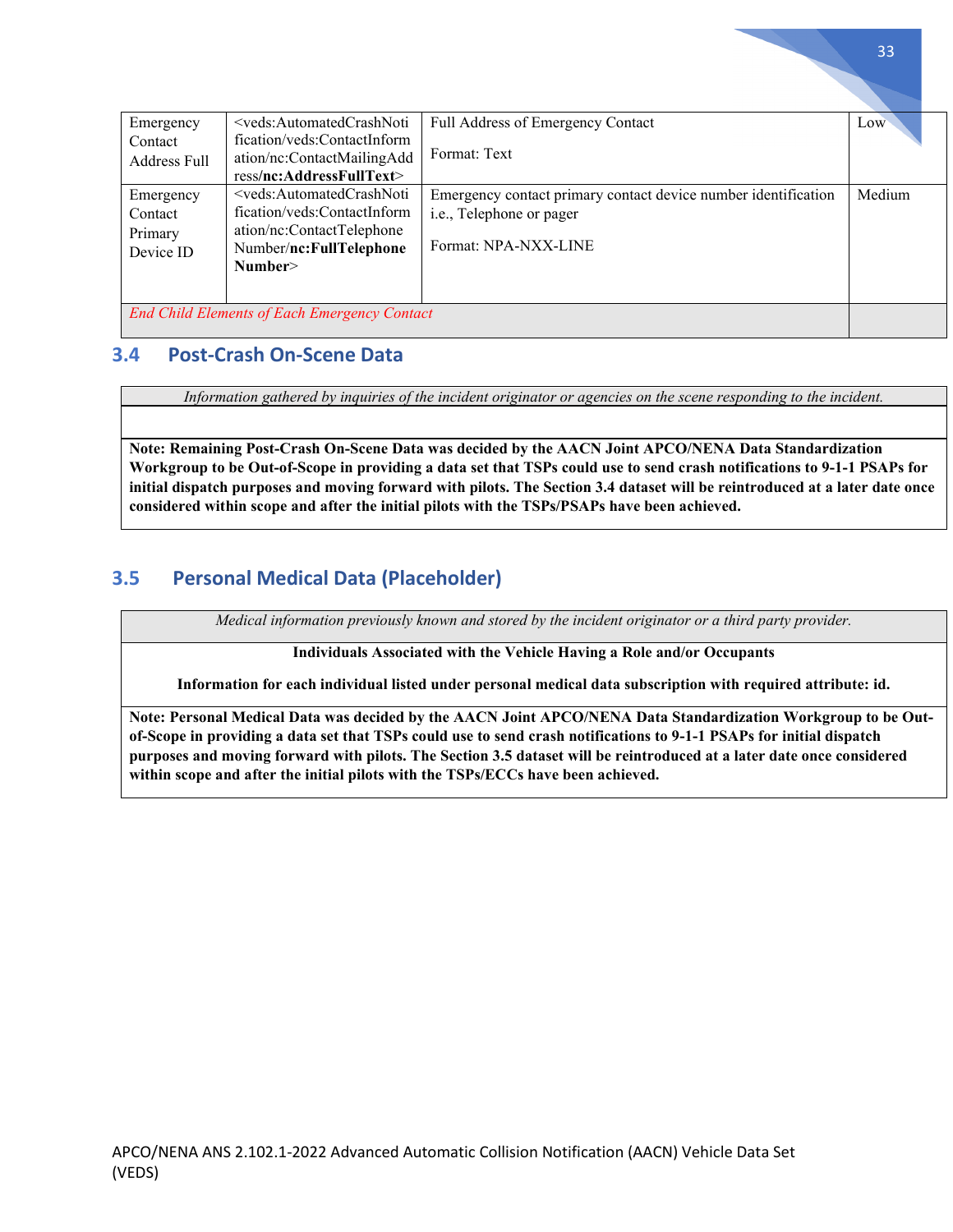Chapter Four

# **VEDS Examples**

### **SCOPE**

This section provides examples for illustration of valid filled-in VEDS objects.

## **4.1 Example 1 (RFC 8148)**

The following example is the one from RFC 8148 adjusted to better fit with the schema in this document and add prefixes to certain data elements.

```
<?xml version="1.0" encoding="UTF-8"?>
<veds:AutomatedCrashNotification xmlns:s="http://niem.gov/niem/structures/2.0"
xsi:schemaLocation="http://www.veds.org/acn/1.1 ../Schema/veds/1.1/veds.xsd"
xmlns:j="http://niem.gov/niem/domains/jxdm/4.1"
xmlns:m="http://niem.gov/niem/domains/maritime/2.1" xmlns:nc="http://niem.gov/niem/niem-
core/2.0" xmlns:veds="http://www.veds.org/acn/1.1"
xmlns:xsi="http://www.w3.org/2001/XMLSchema-instance">
```

```
 <veds:Crash>
   <veds:CrashVehicle>
     <nc:ItemMakeName >
        Saab
     </nc:ItemMakeName>
     <nc:ItemModelName >
        9-5
     </nc:ItemModelName>
     <nc:ItemModelYearDate >
        2015
     </nc:ItemModelYearDate>
     <veds:Airbag>
        <veds:AirbagCategoryCode>
           FRONT
        </veds:AirbagCategoryCode>
        <veds:AirbagDeployedIndicator>
          true
        </veds:AirbagDeployedIndicator>
     </veds:Airbag>
     <veds:ConvertibleIndicator>
        false
     </veds:ConvertibleIndicator>
```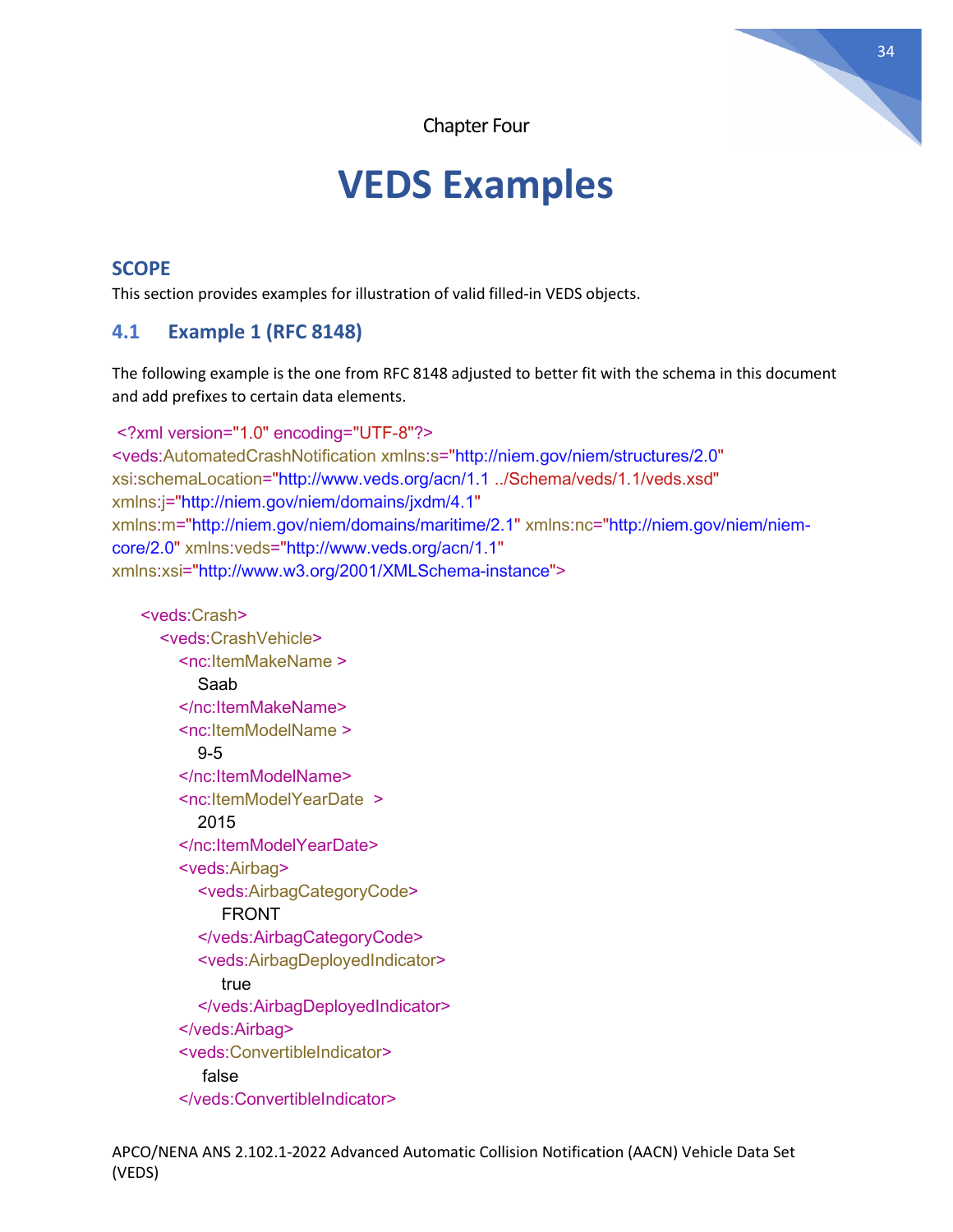

 <veds:PowerSourceCategoryCode> MAIN </veds:PowerSourceCategoryCode> <j:VehicleBodyCategoryCode> 101 </j:VehicleBodyCategoryCode> <veds:VehicleCrashPulse> <veds:CrashPulseChangeInVelocityMeasure> <nc:MeasurePointValue> 100 </nc:MeasurePointValue> <nc:MeasureUnitText> MPH</nc:MeasureUnitText> </veds:CrashPulseChangeInVelocityMeasure> <veds:CrashPulsePrincipalDirectionOfForceValue>12 </veds:CrashPulsePrincipalDirectionOfForceValue> <veds:CrashPulseRolloverQuarterTurnsValue>1 </veds:CrashPulseRolloverQuarterTurnsValue> </veds:VehicleCrashPulse> <veds:VehicleRollbarDeployedIndicator>false </veds:VehicleRollbarDeployedIndicator> <veds:VehicleSeat> <veds:VehicleSeatLocationCategoryCode>1 </veds:VehicleSeatLocationCategoryCode> <veds:VehicleSeatOccupiedIndicator>true </veds:VehicleSeatOccupiedIndicator> <veds:VehicleSeatbeltFastenedIndicator>true </veds:VehicleSeatbeltFastenedIndicator> <veds:VehicleSeatbeltMonitoredIndicator>true </veds:VehicleSeatbeltMonitoredIndicator> </veds:VehicleSeat> <nc:VehicleUnladenWeightMeasure> <nc:MeasurePointValue> 600 </nc:MeasurePointValue> <nc:MeasureUnitText> kilogram </nc:MeasureUnitText> </nc:VehicleUnladenWeightMeasure> </veds:CrashVehicle> <veds:FuelLeakingIndicator> true </veds:FuelLeakingIndicator>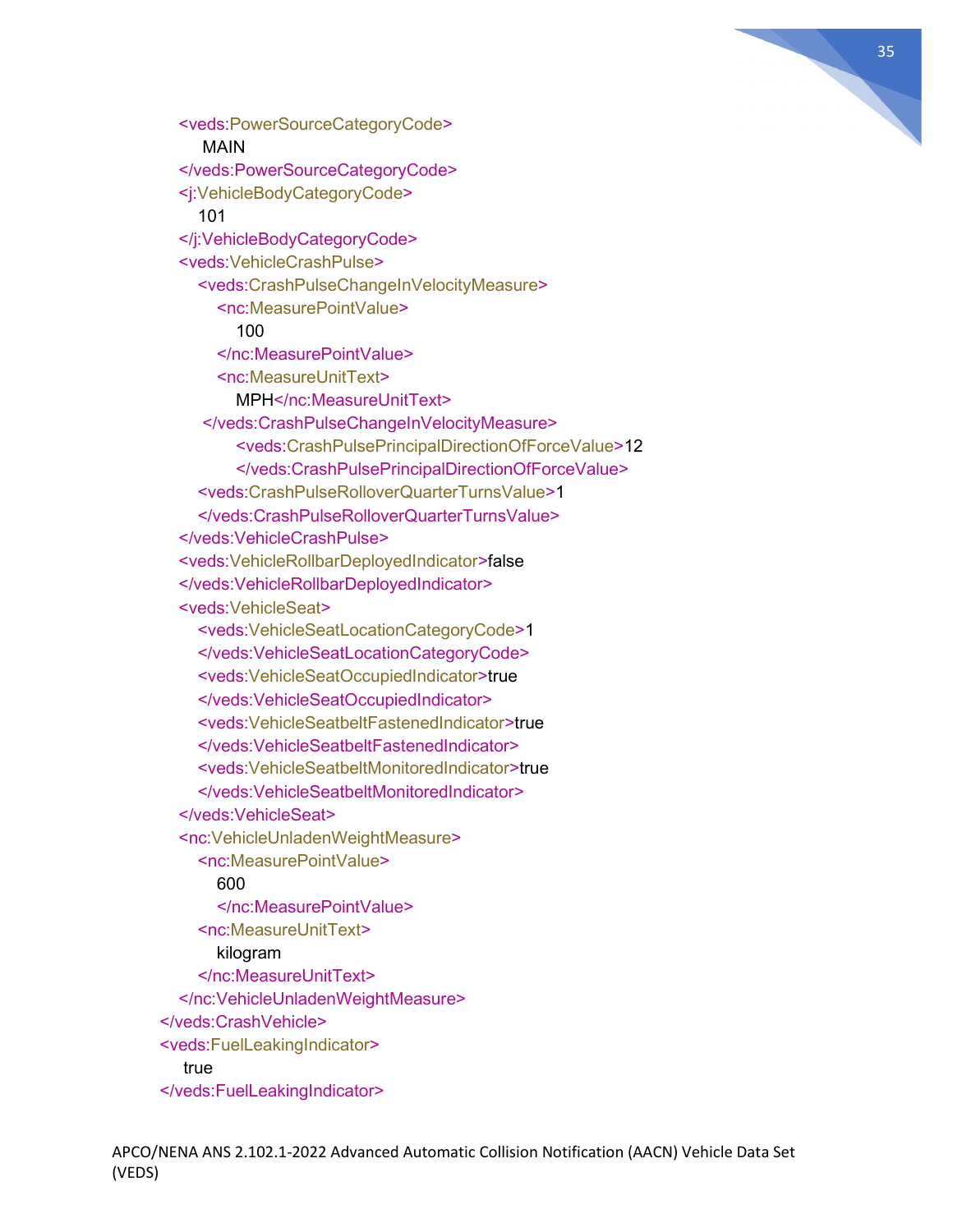

 <veds:MultipleImpactsIndicator> false </veds:MultipleImpactsIndicator> <veds:SevereInjuryIndicator> true </veds:SevereInjuryIndicator> <veds:VehicleFinalRestOrientationCategoryCode> **Driver**  </veds:VehicleFinalRestOrientationCategoryCode> <veds:VehicleFireIndicator> false </veds:VehicleFireIndicator> </veds:Crash> </veds:AutomatedCrashNotification>

## **4.2 Example 2 (More Extensive)**

The following is a more extensive example:

```
<?xml version="1.0" encoding="UTF-8"?>
<veds:AutomatedCrashNotification xmlns:s="http://niem.gov/niem/structures/2.0" 
xsi:schemaLocation="http://www.veds.org/acn/3.1 ../Schema/veds/3.1/veds.xsd" 
xmlns:j="http://niem.gov/niem/domains/jxdm/4.1" 
xmlns:m="http://niem.gov/niem/domains/maritime/2.1" xmlns:nc="http://niem.gov/niem/niem-
core/2.0" xmlns:veds="http://www.veds.org/acn/3.1" 
xmlns:xsi="http://www.w3.org/2001/XMLSchema-instance">
   <!-- Addional Details Text -->
   <nc:DocumentDescriptionText>
      Vehicle accident 2018-01-04
   </nc:DocumentDescriptionText>
   <nc:DocumentPostDate>
     <!-- Transmission Date Time -->
     <nc:DateTime>2018-01-04T02:29:00.0Z</nc:DateTime>
   </nc:DocumentPostDate>
   <nc:DocumentReceivedDate>
     <!-- Received Date/Time -->
     <nc:DateTime>2018-01-04T02:30:00.0Z</nc:DateTime>
   </nc:DocumentReceivedDate>
   <!-- Event Verified Indicator -->
   <veds:EventVerifiedIndicator>true</veds:EventVerifiedIndicator>
   <veds:ContactActivity>
     <nc:ActivityDate>
        <!-- Contact Date/Time -->
```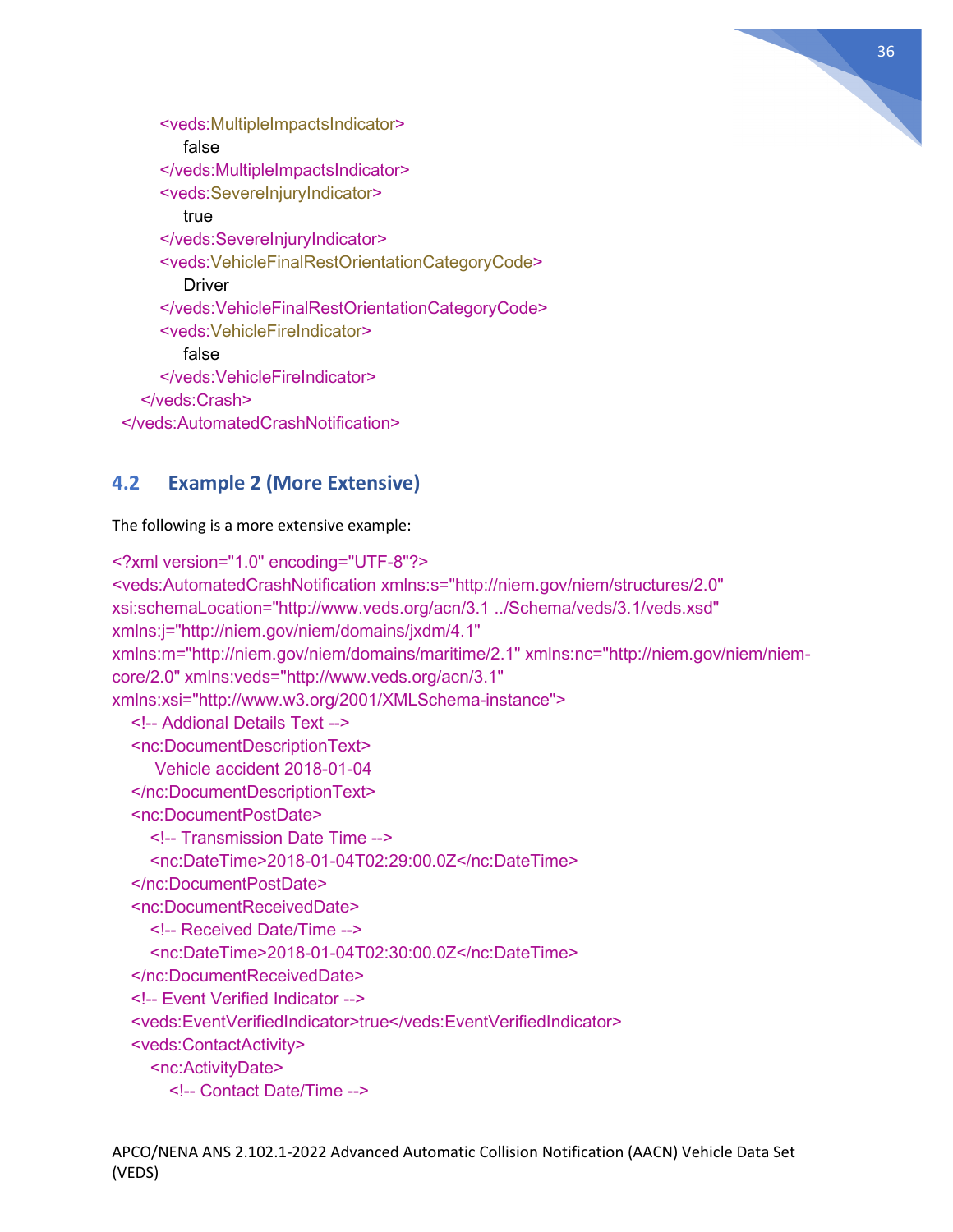

 <nc:DateTime>2018-01-04T02:29:35.0Z</nc:DateTime> </nc:ActivityDate> <nc:ContactTelephoneNumber> <nc:FullTelephoneNumber> <!-- Contact Activity Telephone Number --> <nc:TelephoneNumberFullID>888-555-1212 </nc:TelephoneNumberFullID> </nc:FullTelephoneNumber> </nc:ContactTelephoneNumber> </veds:ContactActivity> <veds:ContactInformation s:id="CXT1"> <!-- Emergency Contact Email --> <nc:ContactEmailID>jsponder@mail.example.com </nc:ContactEmailID> <nc:ContactTelephoneNumber> <!-- Emergency Contact Phone Number --> <nc:FullTelephoneNumber> <nc:TelephoneNumberFullID>602-555-1212 </nc:TelephoneNumberFullID> </nc:FullTelephoneNumber> </nc:ContactTelephoneNumber> <!-- Emergency Contact Name --> <nc:ContactEntityDescriptionText>Janet Sponder </nc:ContactEntityDescriptionText> <veds:ContactIdentification> <!-- Contact ID --> <nc:IdentificationID>1</nc:IdentificationID> </veds:ContactIdentification> </veds:ContactInformation> <veds:Crash s:id="CRASH1"> <nc:ActivityIdentification> <!-- Incident ID --> <nc:IdentificationID>CR2346</nc:IdentificationID> </nc:ActivityIdentification> <nc:ActivityDate> <!-- Incident Date/Time --> <nc:DateTime>2018-01-04T02:29:00.0Z</nc:DateTime> </nc:ActivityDate> <!-- Vehicle Passenger Quantity --> <j:DrivingIncidentPassengerQuantityText>2 </j:DrivingIncidentPassengerQuantityText> <m:ConveyanceHeadingMeasure> <!-- Direction vehicle was traveling in degrees -->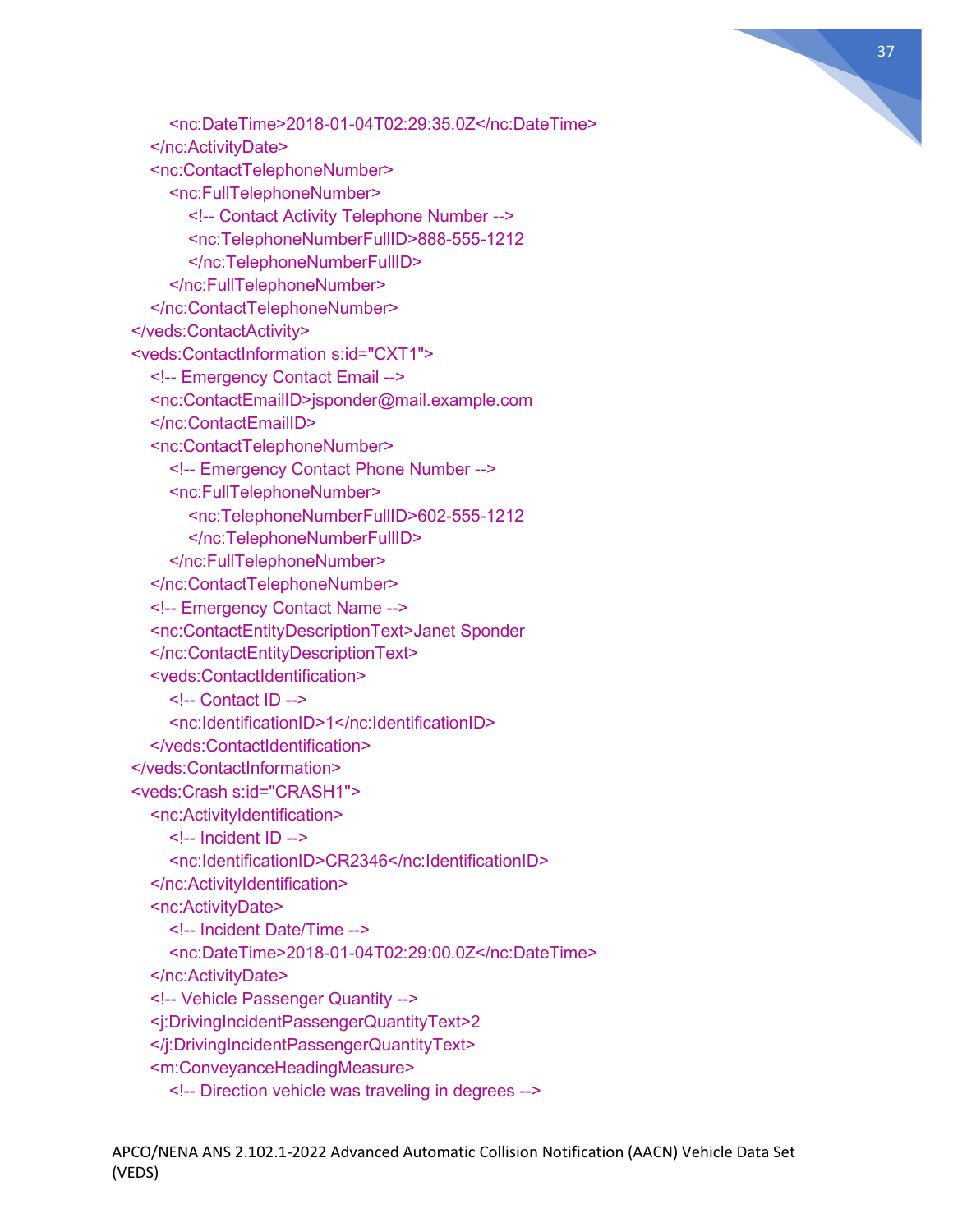

 <nc:MeasurePointValue>90</nc:MeasurePointValue> </m:ConveyanceHeadingMeasure> <veds:CrashPerson> <nc:RoleOfPersonReference s:ref="PERS1"/> <veds:CrashPersonIdentification>  $\leq$  -- Person ID --> <nc:IdentificationID>001</nc:IdentificationID> </veds:CrashPersonIdentification> <!-- Person Role Category Code --> <veds:CrashPersonRoleCode>PRIMARY</veds:CrashPersonRoleCode> </veds:CrashPerson> <veds:CrashVehicle> <!-- Vehicle Primary Color --> <nc:ConveyanceColorPrimaryText>Red </nc:ConveyanceColorPrimaryText> <!-- Vehicle Secondary Color --> <nc:ConveyanceColorSecondaryText>Black </nc:ConveyanceColorSecondaryText> <!-- Vehicle Make Name --> <nc:ItemMakeName>Ford</nc:ItemMakeName> <!-- Vehicle Model Name --> <nc:ItemModelName>Mustang</nc:ItemModelName> <!-- Vehicle Model Year --> <nc:ItemModelYearDate>2018</nc:ItemModelYearDate> <nc:ConveyanceRegistrationPlateIdentification> <!-- Vehicle Plate Number --> <nc:IdentificationID>ABC123</nc:IdentificationID> <!-- Vehicle Plate State --> <nc:IdentificationJurisdictionText>Kansas </nc:IdentificationJurisdictionText> </nc:ConveyanceRegistrationPlateIdentification> <!-- Vehicle Interior Color --> <nc:VehicleColorInteriorText>Gray </nc:VehicleColorInteriorText> <nc:VehicleIdentification> <!-- VIN --> <nc:IdentificationID>1HGS43423552234 </nc:IdentificationID> <nc:IdentificationJurisdictionText/> </nc:VehicleIdentification> <veds:Airbag> <!-- Airbag Category Code --> <veds:AirbagCategoryCode>CURTAIN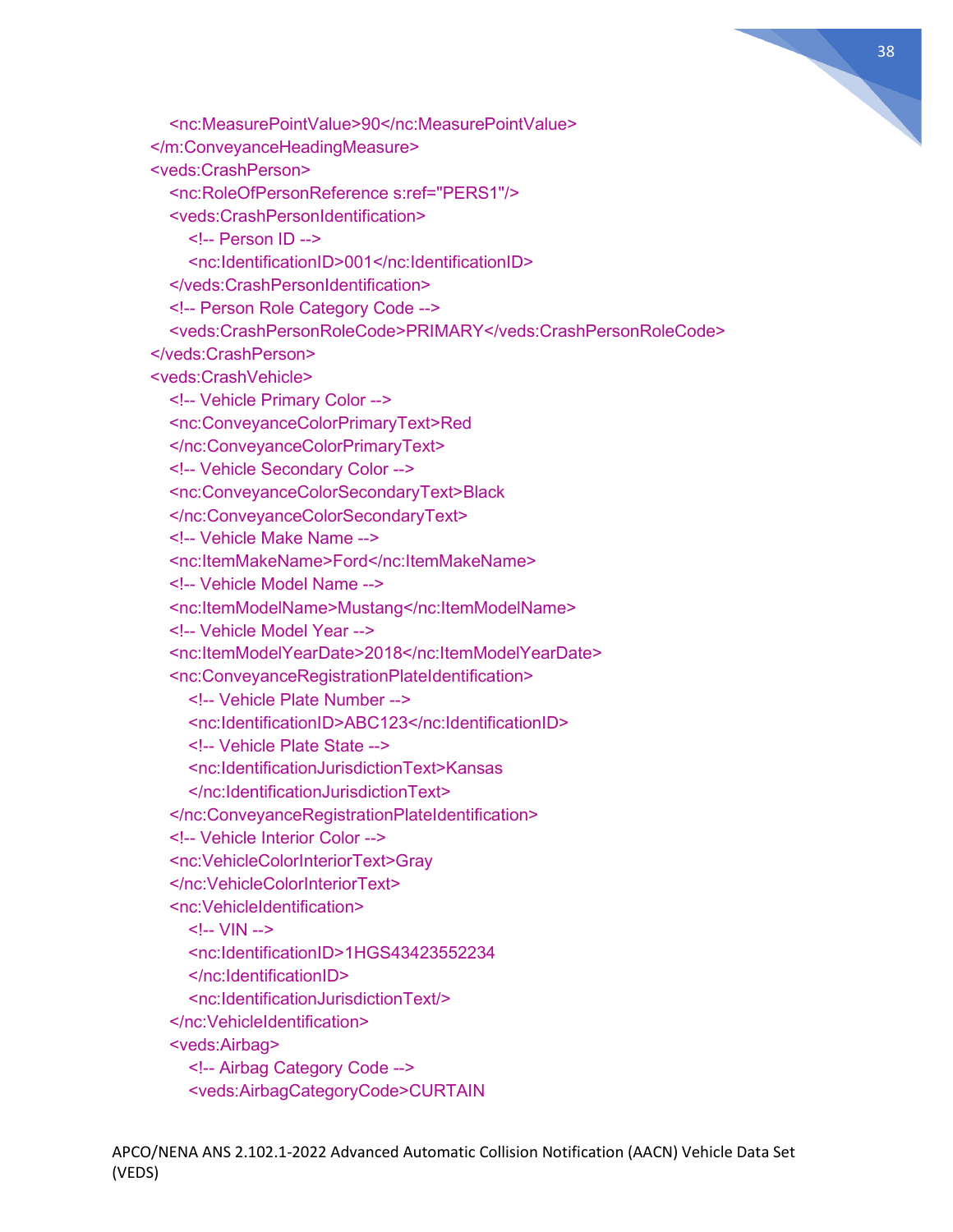

 <veds:AirbagDeployedIndicator>true </veds:AirbagDeployedIndicator> </veds:Airbag> <veds:Airbag> <!-- Airbag Category Code --> <veds:AirbagCategoryCode>CURTAIN </veds:AirbagCategoryCode> <veds:AirbagDeployedIndicator>true </veds:AirbagDeployedIndicator> </veds:Airbag> <!-- DOT Number --> <j:CommercialCarrierUSDOTNumber>0000000 </j:CommercialCarrierUSDOTNumber> <!-- Vehicle Convertible Indicator --> <veds:ConvertibleIndicator>true </veds:ConvertibleIndicator> <nc:Image> <!-- Digital Image Location URI (e.g., uploaded by vehicle to a service site or conveyed to TSP --> <nc:BinaryLocationURI> https://vehicleservices.example.net/1HGS43423552234/2018-01-04T02%3A29%3A00.0Z </nc:BinaryLocationURI> </nc:Image> <!-- Power Source Category Code --> <veds:PowerSourceCategoryCode>BACKUP </veds:PowerSourceCategoryCode> <!-- Vehicle Body Type --> <j:VehicleBodyCategoryCode>101 </j:VehicleBodyCategoryCode> <!-- Vehicle Autonomous Capability Code --> <veds:VehicleAutonomousModeCode>1 </veds:VehicleAutonomousModeCode> <veds:VehicleCrashPulse> <nc:ActivityIdentification>  $\leq$  -- Impact ID -- $>$  <nc:IdentificationID>001 </nc:IdentificationID> </nc:ActivityIdentification> <veds:CrashPulseChangeInVelocityMeasure> <!-- Change in velocity --> <nc:MeasurePointValue>-32.2

</veds:AirbagCategoryCode>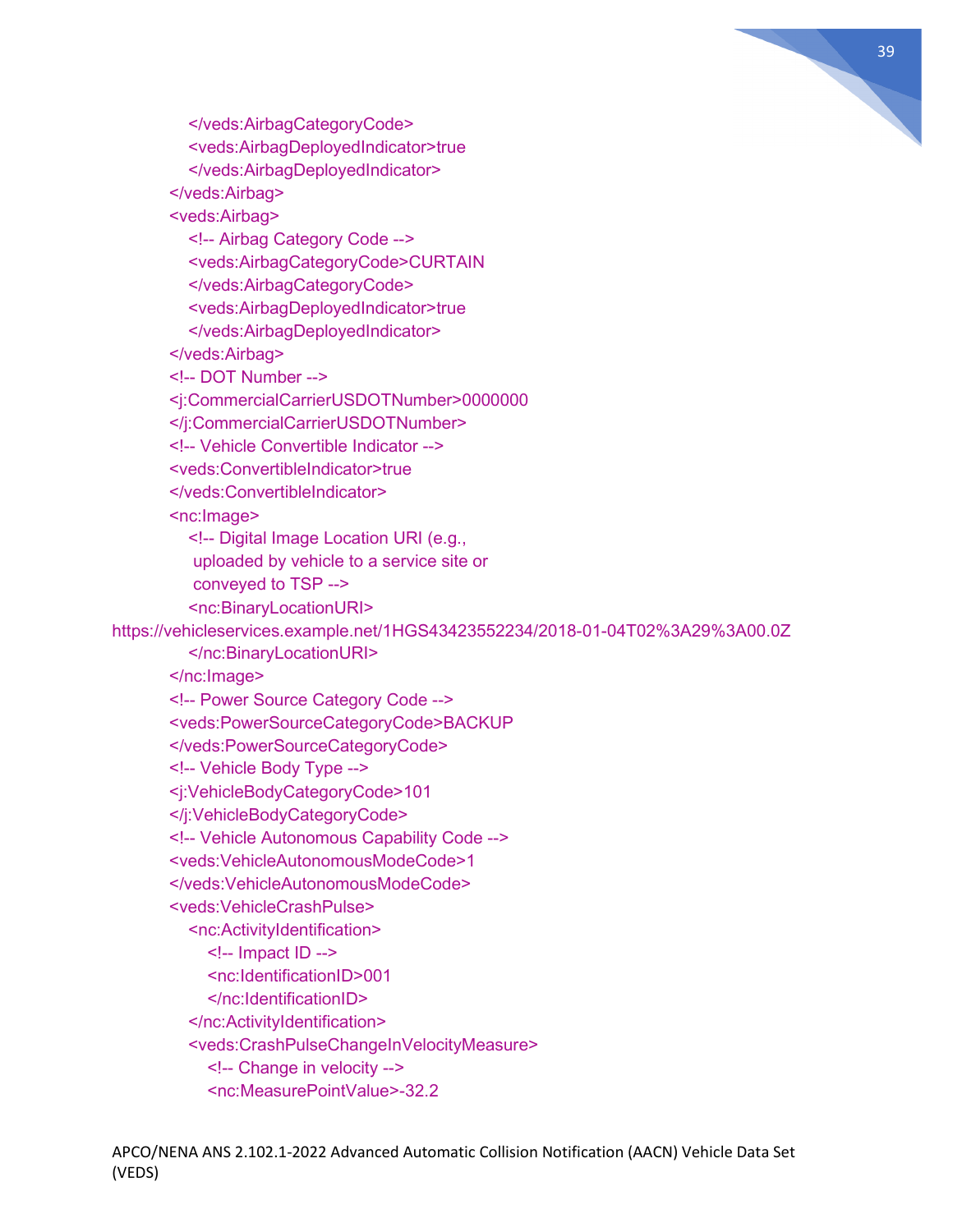

</nc:MeasurePointValue>

 <!-- Change in velocity unit --> <nc:MeasureUnitText>KPH</nc:MeasureUnitText> </veds:CrashPulseChangeInVelocityMeasure> <!-- Princial Direction of Force Text--> <veds:CrashPulsePrincipalDirectionOfForceValue>9 </veds:CrashPulsePrincipalDirectionOfForceValue> <!-- Rollover quarter turns number --> <veds:CrashPulseRolloverQuarterTurnsValue>3 </veds:CrashPulseRolloverQuarterTurnsValue> </veds:VehicleCrashPulse> <!-- Vehicle Human Driver Engaged Indicator --> <veds:VehicleHumanDriverEngagedIndicator>true </veds:VehicleHumanDriverEngagedIndicator> <!-- Vehicle Pedestrian Protection Device Deployed Indicator --> <veds:VehiclePedestrianProtectionDeviceDeployedIndicator> true </veds:VehiclePedestrianProtectionDeviceDeployedIndicator> <!-- Vehicle Propulsion Storage Type Codes --> <veds:VehiclePropulsionStorageCode>GASOLINE </veds:VehiclePropulsionStorageCode> <veds:VehiclePropulsionStorageCode>ELECTRIC </veds:VehiclePropulsionStorageCode> <!-- Vehicle Roll Bar Deployed Indicator --> <veds:VehicleRollbarDeployedIndicator>true </veds:VehicleRollbarDeployedIndicator> <!-- Vehicle Rollover Indicator --> <veds:VehicleRolloverIndicator>true </veds:VehicleRolloverIndicator> <!-- Driver Seat Info --> <veds:VehicleSeat> <!-- Seat Category Code, Front Row Middle --> <veds:VehicleSeatLocationCategoryCode>9 </veds:VehicleSeatLocationCategoryCode> <!-- Occupied Indicator --> <veds:VehicleSeatOccupiedIndicator>true </veds:VehicleSeatOccupiedIndicator> <!-- Belt Fastened Indicator --> <veds:VehicleSeatbeltFastenedIndicator>true </veds:VehicleSeatbeltFastenedIndicator> <!-- Belt Monitored Indicator --> </veds:VehicleSeat>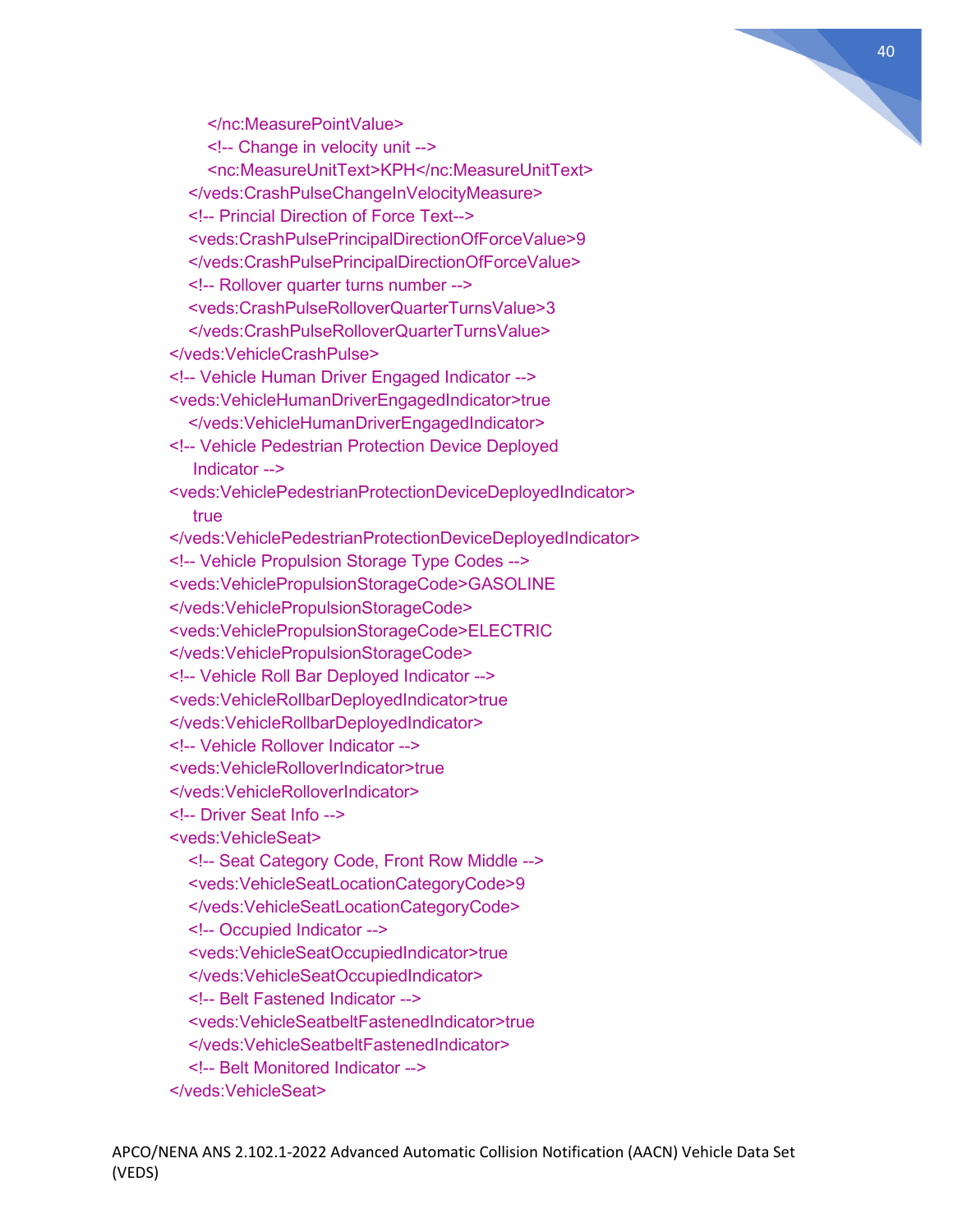

 <!-- Front Passenter Seat Info --> <veds:VehicleSeat> <!-- Seat Category Code --> <veds:VehicleSeatLocationCategoryCode>2 </veds:VehicleSeatLocationCategoryCode> <!-- Occupied Indicator --> <veds:VehicleSeatOccupiedIndicator>true </veds:VehicleSeatOccupiedIndicator> <!-- Belt Fastened Indicator --> <veds:VehicleSeatbeltFastenedIndicator>true </veds:VehicleSeatbeltFastenedIndicator> <!-- Belt Monitored Indicator --> <veds:VehicleSeatbeltMonitoredIndicator>true </veds:VehicleSeatbeltMonitoredIndicator> </veds:VehicleSeat> <nc:VehicleUnladenWeightMeasure> <nc:MeasurePointValue>6000 </nc:MeasurePointValue> </nc:VehicleUnladenWeightMeasure> </veds:CrashVehicle> <!-- Fuel Leaking Indicator --> <veds:FuelLeakingIndicator>false </veds:FuelLeakingIndicator> <!-- Multiple Impacts Indicator --> <veds:MultipleImpactsIndicator>false </veds:MultipleImpactsIndicator> <!-- Severe Injury Indicator --> <veds:SevereInjuryIndicator>true </veds:SevereInjuryIndicator> <!-- Final Rest Orientation Category --> <veds:VehicleFinalRestOrientationCategoryCode>Roof </veds:VehicleFinalRestOrientationCategoryCode> <!-- Vehicle Fire Indicator --> <veds:VehicleFireIndicator>false</veds:VehicleFireIndicator> </veds:Crash> <nc:Location s:id="LOC1"> <nc:LocationCrossStreet> <!-- Cross Street Description --> <nc:CrossStreetDescriptionText> Enighed and FR3900 </nc:CrossStreetDescriptionText> </nc:LocationCrossStreet> <!-- Location Description -->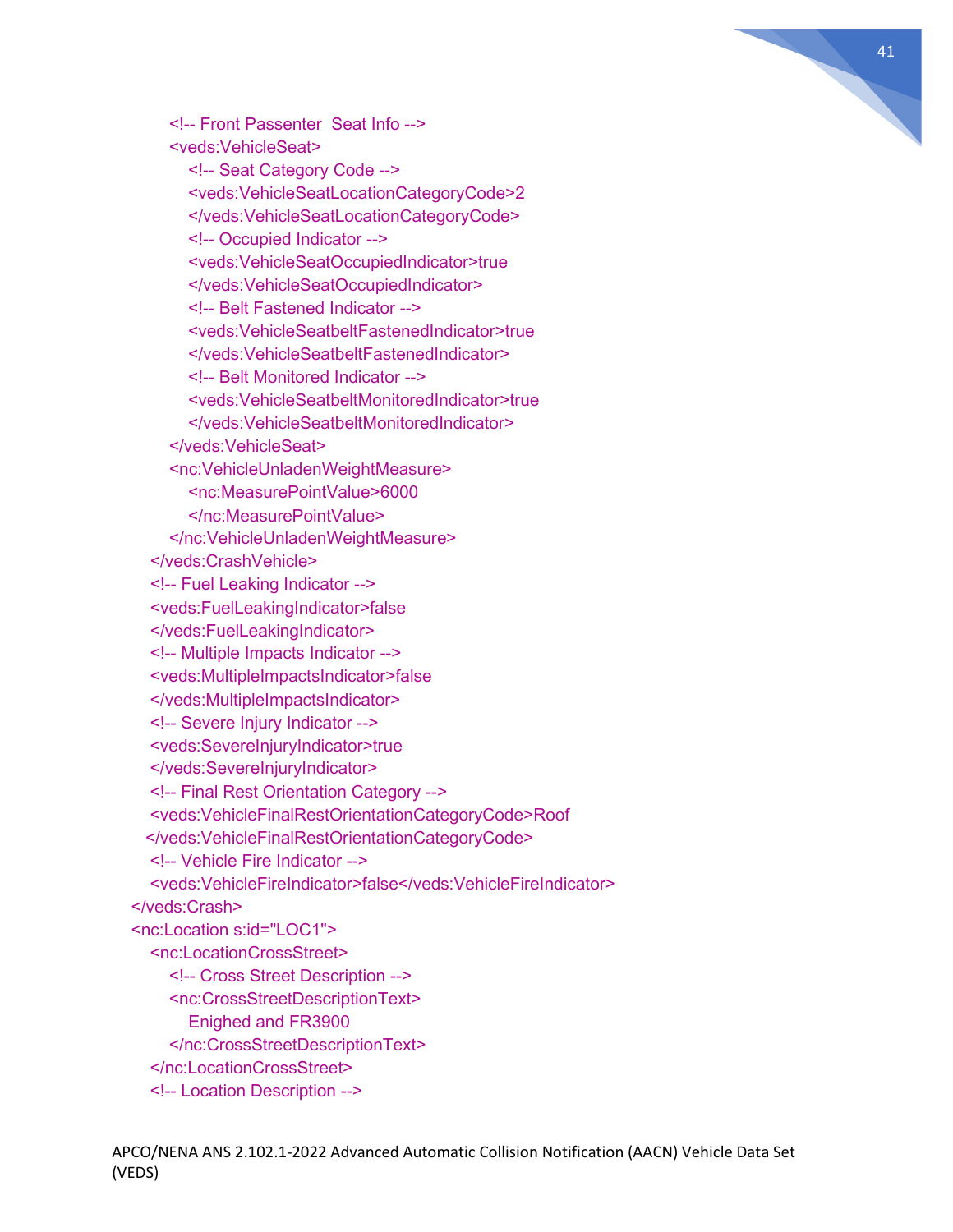

```
 <nc:LocationDescriptionText>Near Blue Silo
   </nc:LocationDescriptionText>
   <nc:LocationTwoDimensionalGeographicCoordinate>
     <!-- Datum -->
     <nc:GeographicDatumCode>NAR-C
     </nc:GeographicDatumCode>
     <nc:GeographicCoordinateLatitude>
        <!-- Latitude -->
        <nc:LatitudeDegreeValue>
           37.09024
        </nc:LatitudeDegreeValue>
     </nc:GeographicCoordinateLatitude>
     <nc:GeographicCoordinateLongitude>
        <!-- Longitude -->
        <nc:LongitudeDegreeValue>
           -95.712891
        </nc:LongitudeDegreeValue>
     </nc:GeographicCoordinateLongitude>
   </nc:LocationTwoDimensionalGeographicCoordinate>
 </nc:Location>
 <veds:NotificationDestinationOrganization s:id="ORG1">
   <nc:OrganizationIdentification>
     <nc:IdentificationID>43</nc:IdentificationID>
   </nc:OrganizationIdentification>
   <!-- Agency Notified -->
   <nc:OrganizationName>City Police</nc:OrganizationName>
   <nc:EmployeeIdentification>
     <!-- Employee ID -->
     <nc:IdentificationID>234</nc:IdentificationID>
   </nc:EmployeeIdentification>
 </veds:NotificationDestinationOrganization>
 <!-- Notification Device Type Code -->
 <veds:NotificationDeviceTypeCode>AIRBAG
 </veds:NotificationDeviceTypeCode>
 <veds:NotificationOriginatingOrganization>
   <nc:OrganizationIdentification>
     <!-- Incident Originator Organization ID -->
      <nc:IdentificationID>VEDS</nc:IdentificationID>
   </nc:OrganizationIdentification>
   <!-- Provider Name -->
   <nc:OrganizationName>SafeKarSystems</nc:OrganizationName>
   <nc:EmployeeIdentification>
     <!-- Incident Originator Employee ID -->
```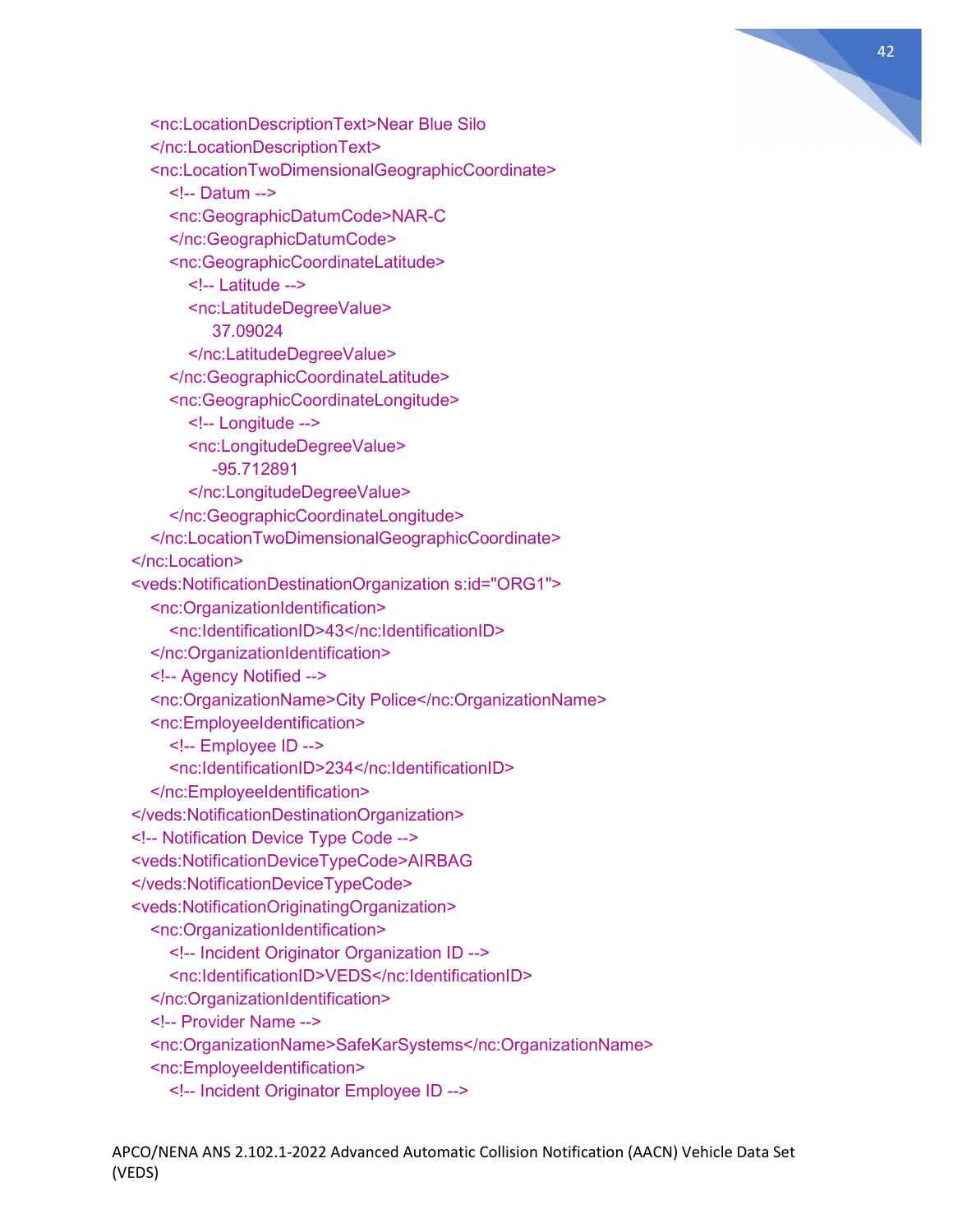

 <nc:IdentificationID>323</nc:IdentificationID> </nc:EmployeeIdentification> <!-- Incident Originator Indicator --> <veds:IncidentOriginatorIndicator>true </veds:IncidentOriginatorIndicator> <!-- Originator Category Code --> <veds:VEDSNotificationOriginatorCode>ROADSIDE </veds:VEDSNotificationOriginatorCode> </veds:NotificationOriginatingOrganization> <veds:Person s:id="PERS1"> <nc:PersonBirthDate> <!-- Date of Birth --> <nc:Date>2001-04-02</nc:Date> </nc:PersonBirthDate> <nc:PersonName> <!-- Person Full Name --> <nc:PersonFullName>Jamie Doe</nc:PersonFullName> </nc:PersonName> <nc:PersonPrimaryLanguage> <nc:LanguageName/> </nc:PersonPrimaryLanguage> <!-- Sex --> <nc:PersonSexCode>M</nc:PersonSexCode> <nc:DriverLicense> <nc:DriverLicenseIdentification> <!-- Driver License Number --> <nc:IdentificationID>KS-123456 </nc:IdentificationID> <!-- Driver License State --> <nc:IdentificationJurisdictionText>Kansas </nc:IdentificationJurisdictionText> </nc:DriverLicenseIdentification> </nc:DriverLicense> <!-- Hearing Impaired Indicator --> <veds:PersonHearingImpairedIndicator>false </veds:PersonHearingImpairedIndicator> <!-- Mobility Impaired Indicator --> <veds:PersonMobilityImpairedIndicator>false </veds:PersonMobilityImpairedIndicator> <!-- Other Conditions Text --> <veds:PersonOtherConditionsText> </veds:PersonOtherConditionsText> <!-- Speech Impaired Indicator -->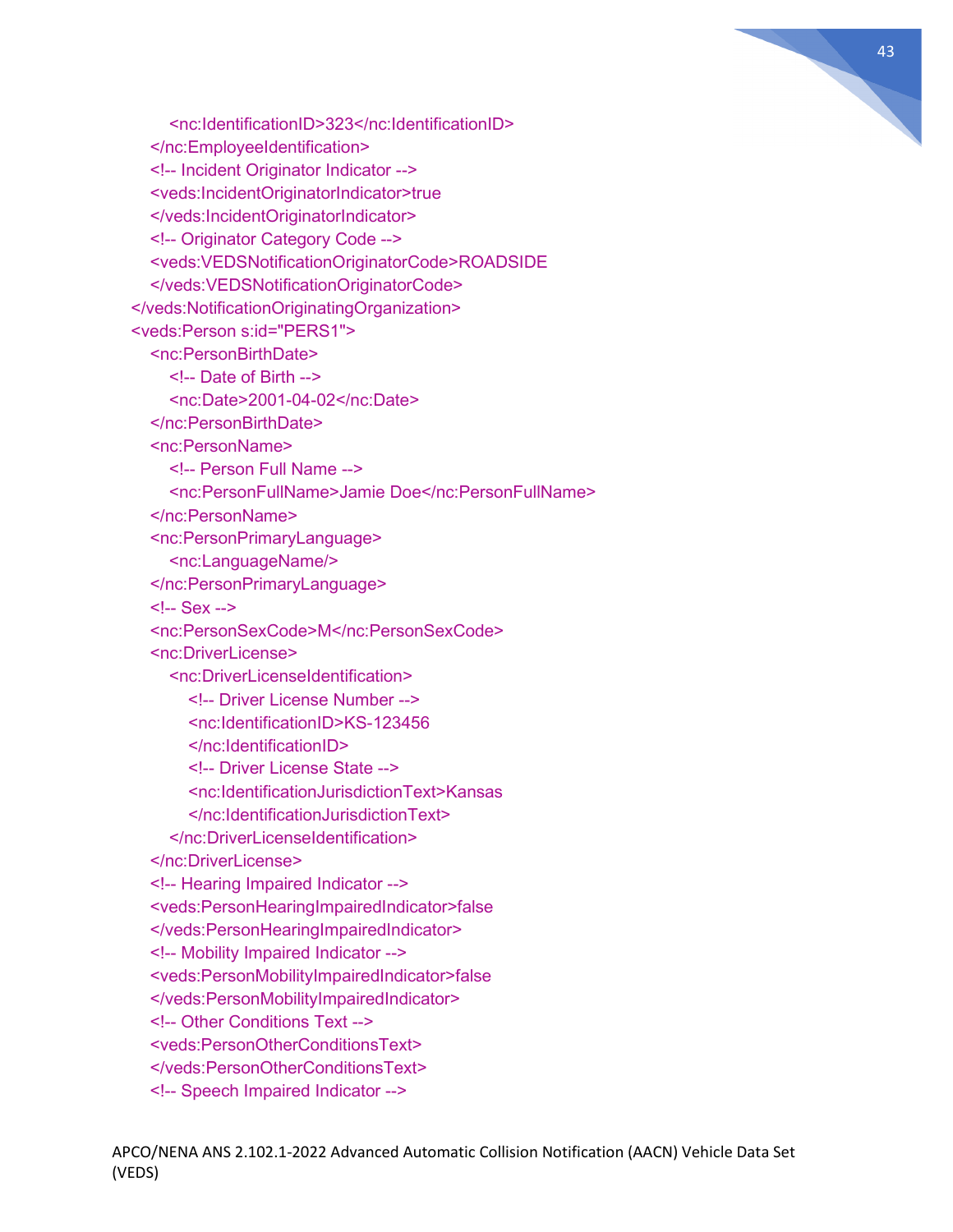

 <veds:PersonSpeechImpairedIndicator>false </veds:PersonSpeechImpairedIndicator> </veds:Person> <j:ActivityLocationAssociation> <nc:ActivityReference s:ref="CRASH1"/> <nc:LocationReference s:ref="LOC1"/> </j:ActivityLocationAssociation> <nc:OrganizationContactInformationAssociation> <nc:OrganizationReference s:ref="ORG1"/> <nc:ContactInformationReference s:ref="CXT1"/> </nc:OrganizationContactInformationAssociation> </veds:AutomatedCrashNotification>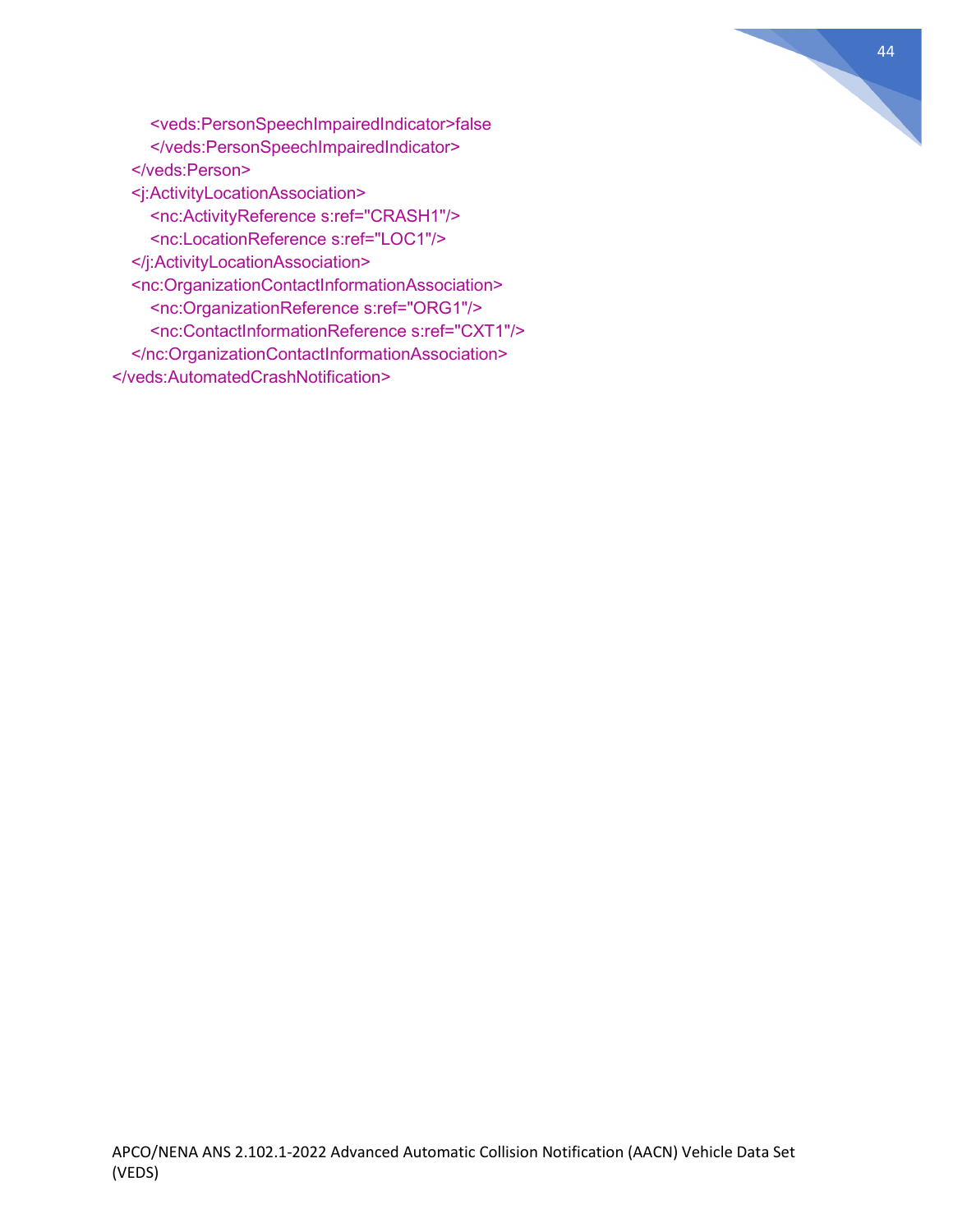# **ACRONYMS AND ABBREVIATIONS**

| <b>AACN</b>    | Advanced Automatic Collision (or Crash) Notification                                                                      |
|----------------|---------------------------------------------------------------------------------------------------------------------------|
| <b>ACN</b>     | Automatic Collision (or Crash) Notification                                                                               |
| <b>ANS</b>     | <b>American National Standards</b>                                                                                        |
| <b>ANSI</b>    | American National Standards Institute                                                                                     |
| <b>APCO</b>    | Association of Public Safety Communications Officials                                                                     |
| <b>ECC</b>     | <b>Emergency Communications Center (preceded by PSAP)</b>                                                                 |
| <b>EMS</b>     | <b>Emergency Medical Services</b>                                                                                         |
| ID             | Identification                                                                                                            |
| IP             | <b>Internet Protocol</b>                                                                                                  |
| <b>ITU-T</b>   | International Telecommunication Union - Telecommunication Standardization Sector                                          |
| <b>MPH</b>     | Miles per Hour                                                                                                            |
| <b>NAD83</b>   | <b>North American Datum 83</b>                                                                                            |
| <b>NENA</b>    | <b>National Emergency Number Association</b>                                                                              |
| <b>NG9-1-1</b> | <b>Next Generation 9-1-1</b>                                                                                              |
| <b>NLETS</b>   | National Law Enforcement Telecommunications System (also-known-as The<br>International Justice and Public Safety Network) |
| <b>NPA</b>     | Number Plan Area (also referred to as an area code)                                                                       |
| <b>NXX</b>     | Exchange, a three-digit number that follows an NPA (area code) in a North American 10-<br>digit phone number              |
| <b>PSAP</b>    | Public Safety Answering Point (term replaced by ECC)                                                                      |
| <b>SDC</b>     | <b>Standards Development Committee</b>                                                                                    |
| <b>SIP</b>     | <b>Session Initiation Protocol</b>                                                                                        |
| <b>TSP</b>     | <b>Telematics Service Provider</b>                                                                                        |
| <b>USDOT</b>   | United States Department of Transportation                                                                                |
| <b>UTC</b>     | <b>Universal Time Coordinate</b>                                                                                          |
| <b>VIN</b>     | <b>Vehicle Identification Number</b>                                                                                      |
| <b>WGS84</b>   | World Geodetic System 84                                                                                                  |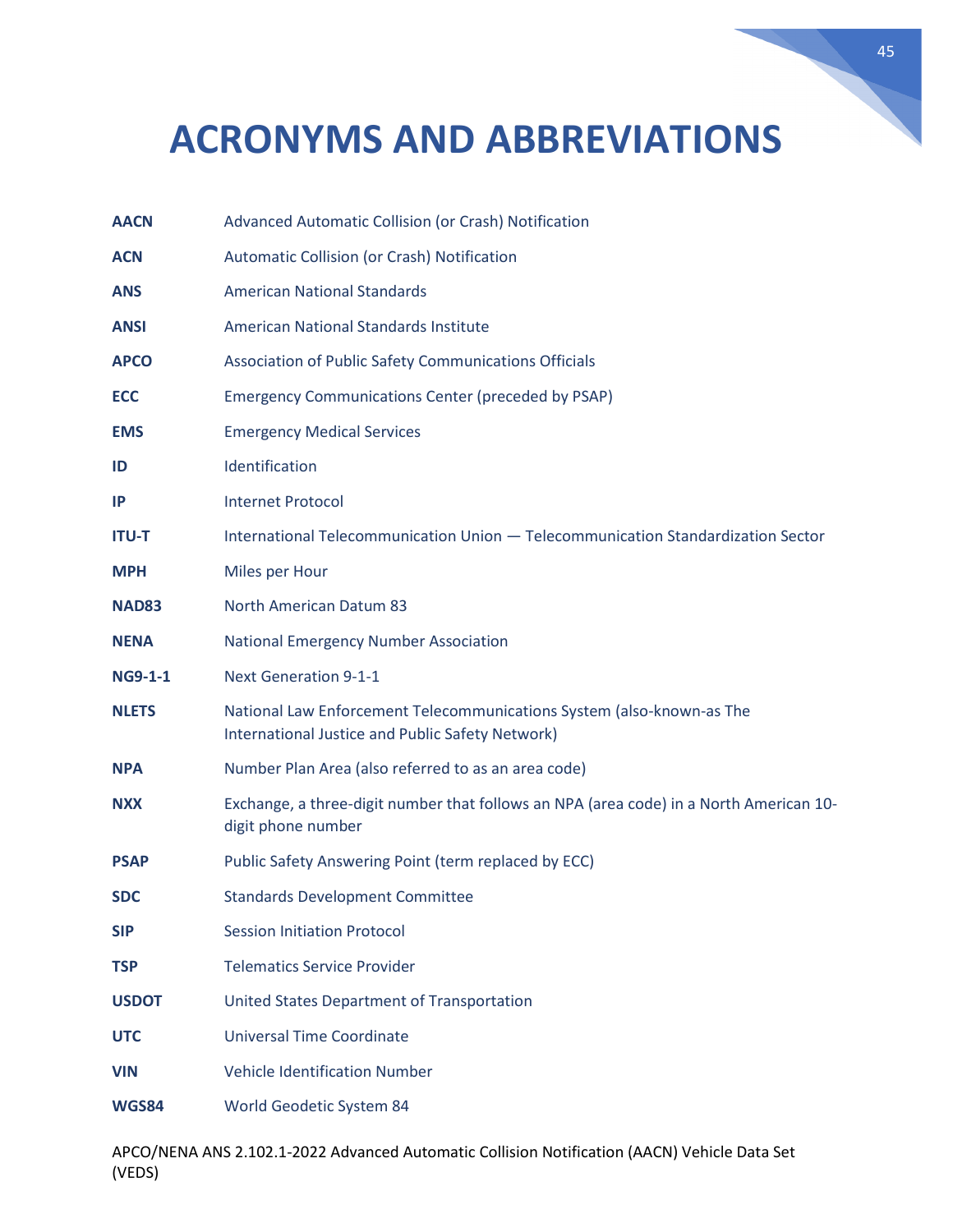

### **XML** Extensible Markup Language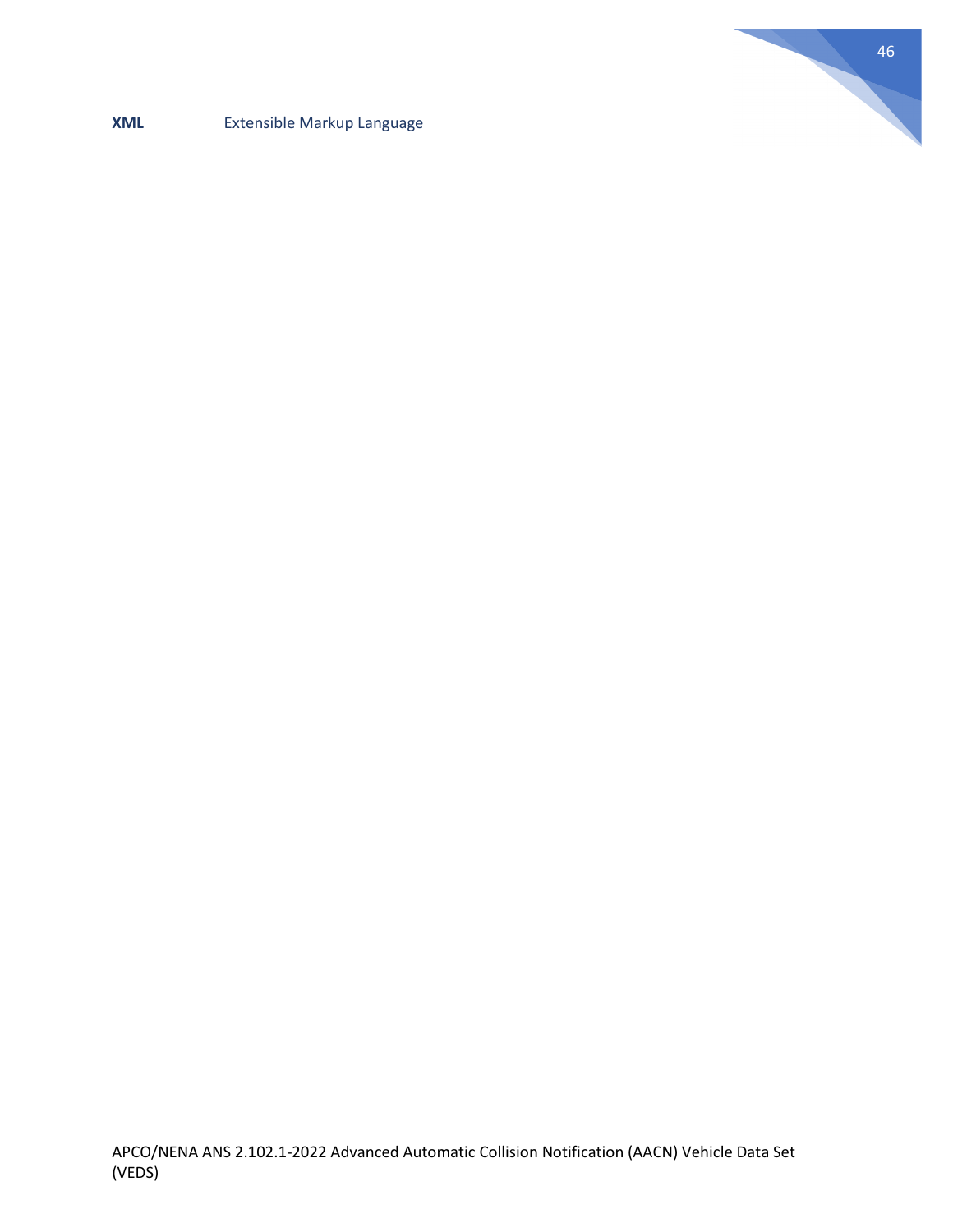# **GLOSSARY**

**MULTIMEDIA:** The ability to establish one or more forms of interactive or non-interactive media (e.g., real-time text, audio, video) for communication. Interactive media is used for interactive communications, i.e., by the parties on the call to speak, hear, exchange real-time or message-at-a-time text, use sign language in a video stream, etc. Non-interactive media includes static or streaming audio, video, images, etc.

**NG9-1-1:** Next-Generation 9-1-1 is an update of the 9-1-1 system that uses Internet protocols such as SIP rather than legacy circuit-switched protocols such as Signaling System 7 (SS7). NG9-1-1 is an end-to-end system from a caller to an ECC, with access by downstream responders. An NG9-1-1 call may transit legacy gateways at various points, e.g., if the originating device or terminating ECC does not support NG9-1-1. An NG9-1-1 call from an originating device typically connects to an origination network, which routes the call to a set of Next-Generation Core Services (NGCS) elements providing security, call routing, and other emergency call services within an Emergency Services IP Network (ESInet). NG9-1-1 replicates traditional E9-1-1 features and functions using modern technology, which provides significant additional capabilities, much faster call setup and processing, and greatly enhanced interoperability and resiliency. NG9-1-1 is designed to provide access to emergency services from all connected communications sources and provide multimedia and data capabilities for Emergency Call Centers (ECCs)/Public Safety Answering Points (PSAPs) and other emergency service organizations.

**SESSION INITIATION PROTOCOL (SIP):** an IETF protocol (RFC 3261<sup>[16](#page-46-0)</sup> et al) that specifies a method for establishing calls using modern communication techniques. SIP is frequently deployed within large organizations for telecommunications and is used by many (if not most) telephony providers internally as well as in many cases for interconnection. SIP enables calls with interactive multimedia, such as voice, video, real-time text, message-at-a-time text, and multimedia conference sessions. SIP is the call signaling protocol in NG9-1-1.

<span id="page-46-0"></span><sup>16</sup> [RFC 3261.](https://datatracker.ietf.org/doc/rfc3261/)

APCO/NENA ANS 2.102.1-2022 Advanced Automatic Collision Notification (AACN) Vehicle Data Set (VEDS)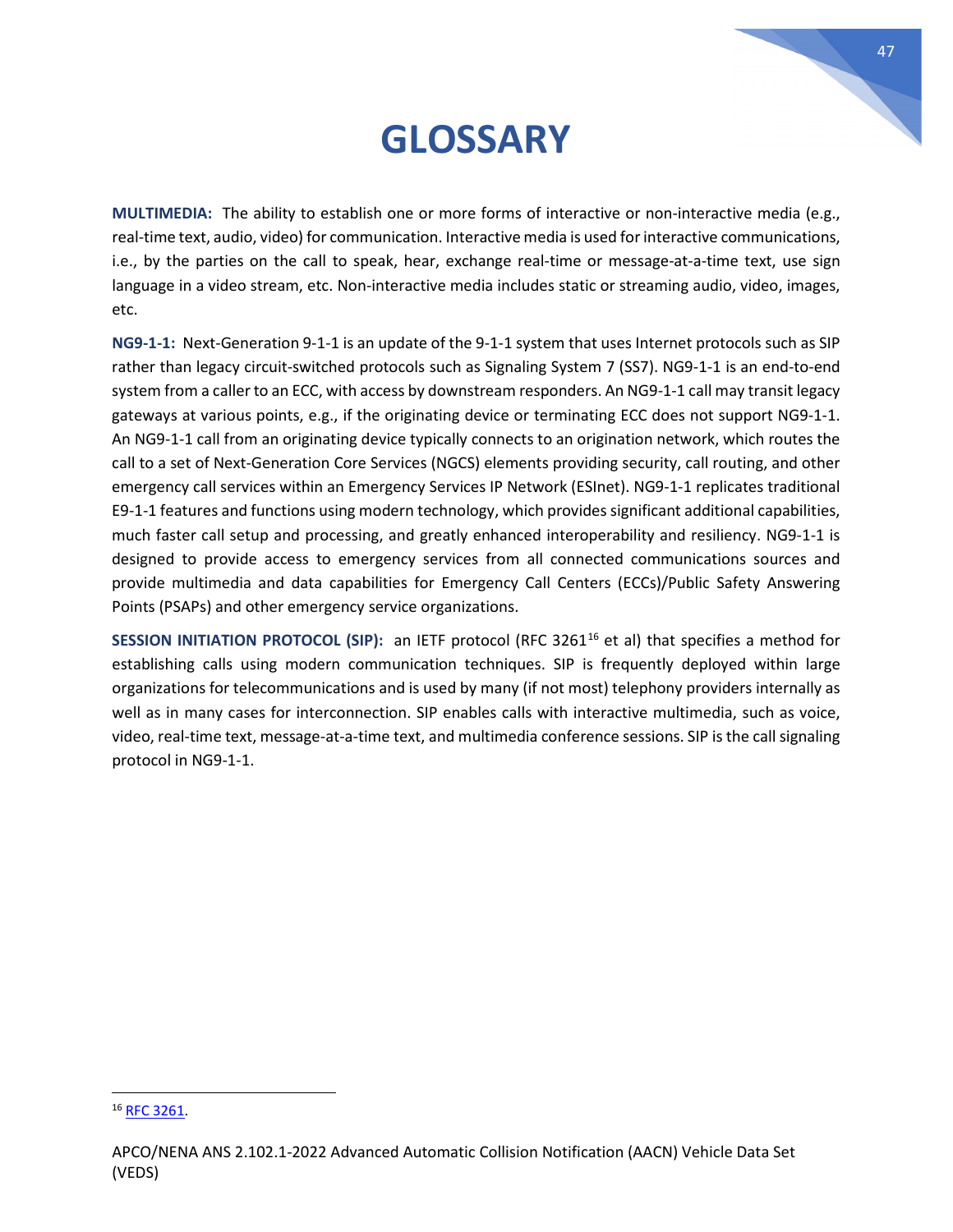# **ACKNOWLEDGMENTS**

Special recognition goes to the committee members that provided their expertise in updating this document to successfully create this candidate standard. At the time this version was written, the Standards Development Committee Joint APCO/NENA Advanced Automated Collision Notification (AACN) Standards Development Writing Group included the following membership:

#### **Bill Hobgood**

AACN Standards Development Writing Group Co-Chair City of Richmond, IT Public Safety Team, VA

**Rochelle Dodd** Greater Harris County 9-1-1 Emergency Network Houston, TX

#### **Tony Dunsworth**

Alexandria Department of Emergency Communications Alexandria, VA

**Robert Miller**

Raleigh-Wake 911 Center Raleigh, NC

#### **Donna Drudik-Pena**

California Governor's Office of Emergency Services 9-1-1 Branch Technology Division Sacramento, CA

#### **Randall Gellens**

AACN Standards Development Writing Group Co-Chair Core Technology Consulting, San Diego, CA

#### **Lynnsey Ross**

Sirius XM Irving, TX

**Danny Cabrera** Bosch Security Systems Inc. Fort Lauderdale, FL

#### **James Leyerle, Ret.**

General Motors OnStar Detroit, MI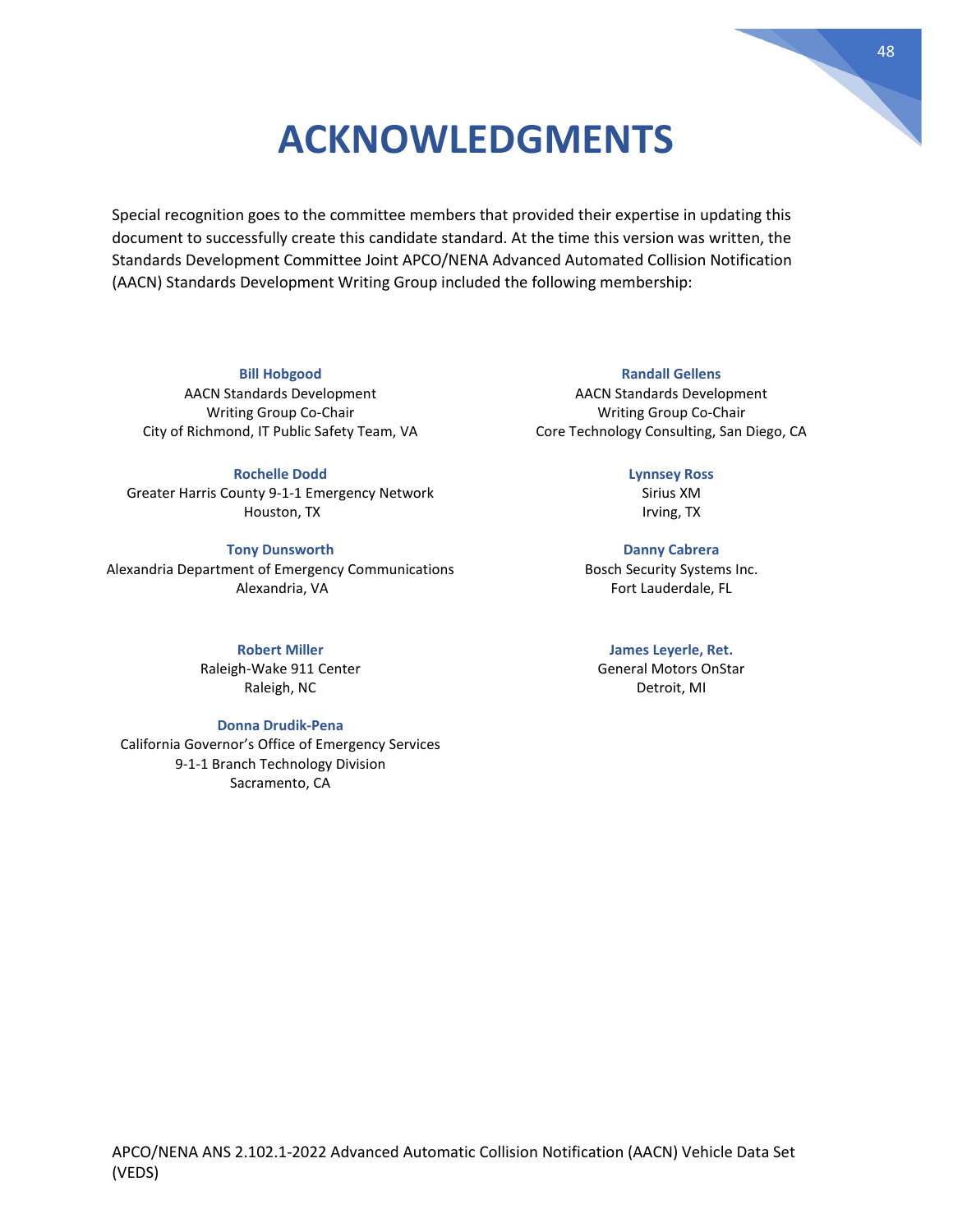

49